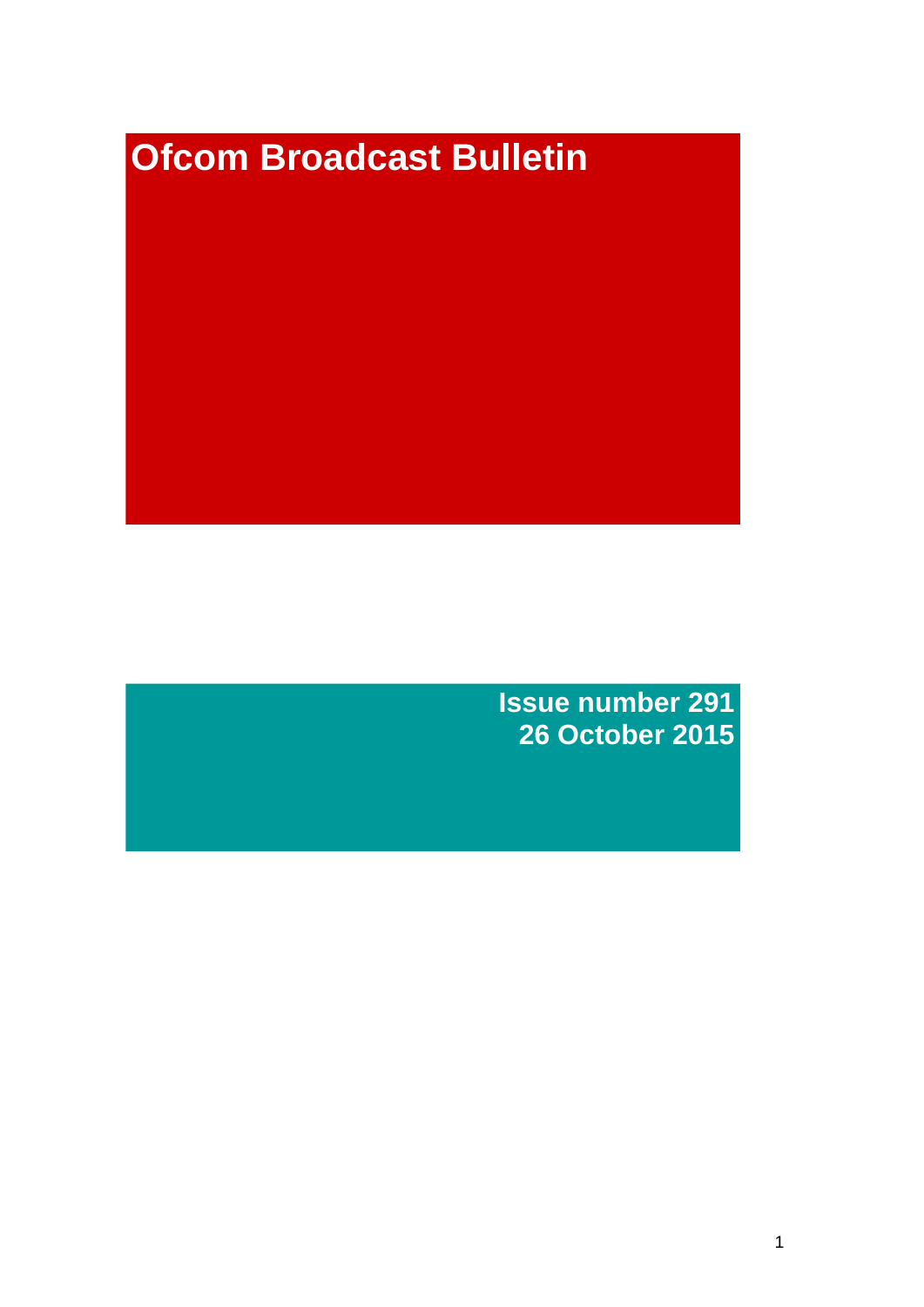## **Contents**

| Introduction                                                                                              | 3  |
|-----------------------------------------------------------------------------------------------------------|----|
| <b>Standards cases</b>                                                                                    |    |
| In Breach                                                                                                 |    |
| <b>Jesse Duplantis Ministries</b><br>TBN UK, 21 June 2015, 12:30                                          | 5  |
| Resolved                                                                                                  |    |
| <b>Time of Our Lives</b><br>Sky Sports 1, 18 August 2015, 04:45                                           | 11 |
| <b>Broadcast Licence Conditions cases</b>                                                                 |    |
| In Breach                                                                                                 |    |
| Broadcasting licensees' late and non-payment of licence fees<br>Various licensees                         | 13 |
| Providing a service in accordance with 'Key Commitments'<br><b>Pulse Media Broadcasting</b>               | 15 |
| Resolved                                                                                                  |    |
| Provision of information: audit of television licensees<br><b>Saviour Broadcasting TV Network</b>         | 16 |
| <b>Fairness and Privacy cases</b>                                                                         |    |
| Not Upheld                                                                                                |    |
| <b>Complaint by Havering Borough Council</b><br>Can't Pay? Final Demand Special, Channel 5, 14 April 2015 | 17 |
| <b>Investigations Not in Breach</b>                                                                       | 26 |
| <b>Complaints Assessed, Not Investigated</b>                                                              | 27 |
| <b>Complaints outside of remit</b>                                                                        | 34 |
| <b>Investigations List</b>                                                                                | 36 |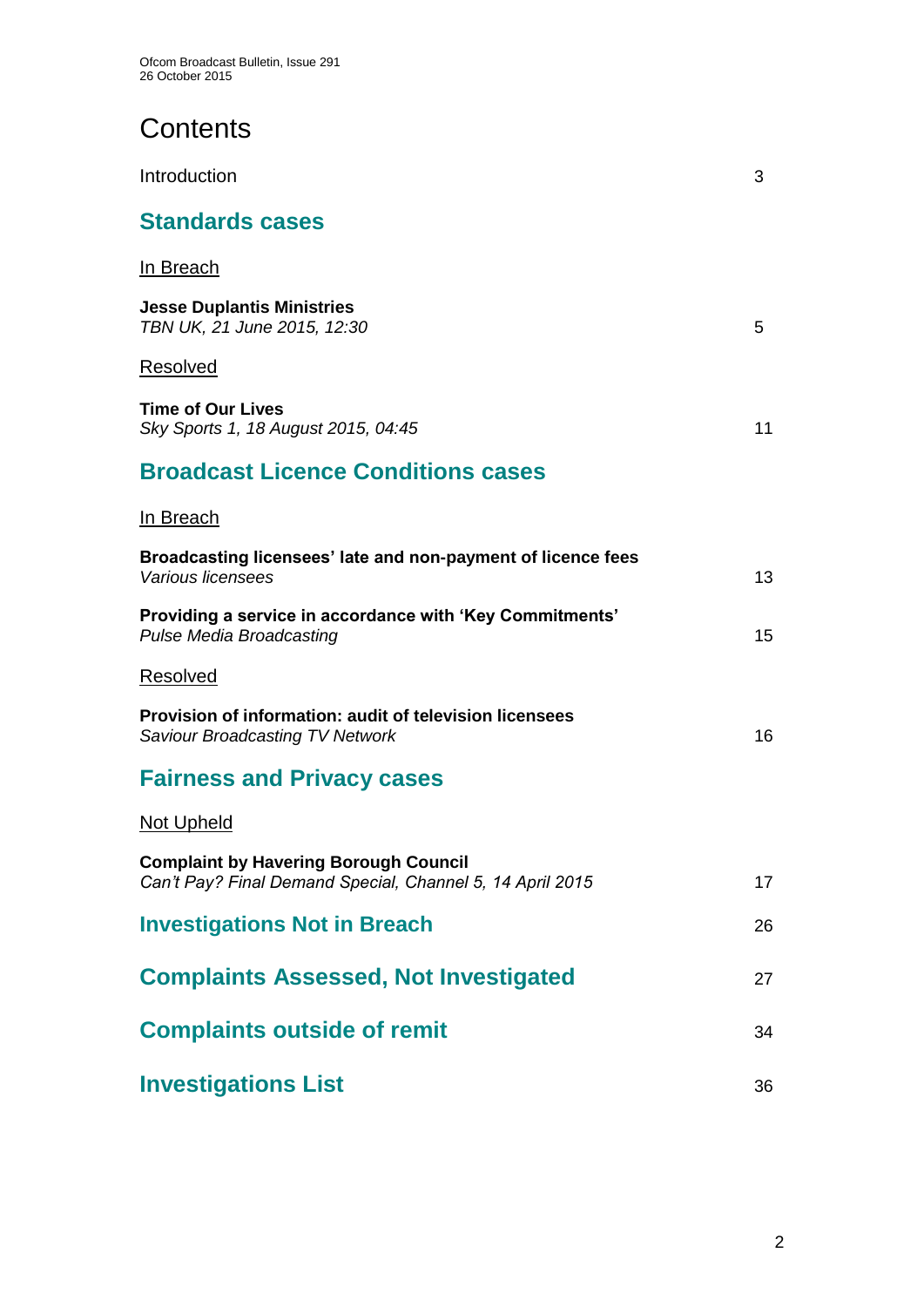## Introduction

Under the Communications Act 2003 ("the Act"), Ofcom has a duty to set standards for broadcast content as appear to it best calculated to secure the standards objectives<sup>1</sup>. Ofcom must include these standards in a code or codes. These are listed below. Ofcom also has a duty to secure that every provider of a notifiable On Demand Programme Services ("ODPS") complies with certain standards requirements as set out in the  $Act<sup>2</sup>$ .

The Broadcast Bulletin reports on the outcome of investigations into alleged breaches of those Ofcom codes below, as well as licence conditions with which broadcasters regulated by Ofcom are required to comply. We also report on the outcome of ODPS sanctions referrals made by ATVOD and the ASA on the basis of their rules and guidance for ODPS. These Codes, rules and guidance documents include:

- a) [Ofcom's Broadcasting Code](http://stakeholders.ofcom.org.uk/broadcasting/broadcast-codes/broadcast-code/) ("the Code").
- b) the [Code on the Scheduling of Television Advertising](http://stakeholders.ofcom.org.uk/broadcasting/broadcast-codes/advert-code/) ("COSTA") which contains rules on how much advertising and teleshopping may be scheduled in programmes, how many breaks are allowed and when they may be taken.
- c) certain sections of the [BCAP Code: the UK Code of Broadcast Advertising,](https://www.cap.org.uk/Advertising-Codes/Broadcast.aspx) which relate to those areas of the BCAP Code for which Ofcom retains regulatory responsibility. These include:
	- the prohibition on 'political' advertising;
	- sponsorship and product placement on television (see Rules 9.13, 9.16 and 9.17 of the Code) and all commercial communications in radio programming (see Rules 10.6 to 10.8 of the Code);
	- 'participation TV' advertising. This includes long-form advertising predicated on premium rate telephone services – most notably chat (including 'adult' chat), 'psychic' readings and dedicated quiz TV (Call TV quiz services). Ofcom is also responsible for regulating gambling, dating and 'message board' material where these are broadcast as advertising<sup>3</sup>.
- d) other licence conditions which broadcasters must comply with, such as requirements to pay fees and submit information which enables Ofcom to carry out its statutory duties. Further information can be found on Ofcom's website for [television](http://licensing.ofcom.org.uk/tv-broadcast-licences/) and [radio](http://licensing.ofcom.org.uk/radio-broadcast-licensing/) licences.
- e) rules and guidance for both [editorial content and advertising content on ODPS.](http://www.atvod.co.uk/uploads/files/ATVOD_Rules_and_Guidance_Ed_2.0_May_2012.pdf) Ofcom considers sanctions in relation to ODPS on referral by the Authority for Television On-Demand ("ATVOD") or the Advertising Standards Authority ("ASA"), co-regulators of ODPS for editorial content and advertising respectively, or may do so as a concurrent regulator.

[Other codes and requirements](http://stakeholders.ofcom.org.uk/broadcasting/broadcast-codes/) may also apply to broadcasters and ODPS, depending on their circumstances. These include the Code on Television Access Services (which sets out how much subtitling, signing and audio description relevant

 $\overline{1}$  $1$  The relevant legislation is set out in detail in Annex 1 of the Code.

 $2$  The relevant legislation can be found at Part 4A of the Act.

 $3$  BCAP and ASA continue to regulate conventional teleshopping content and spot advertising for these types of services where it is permitted. Ofcom remains responsible for statutory sanctions in all advertising cases.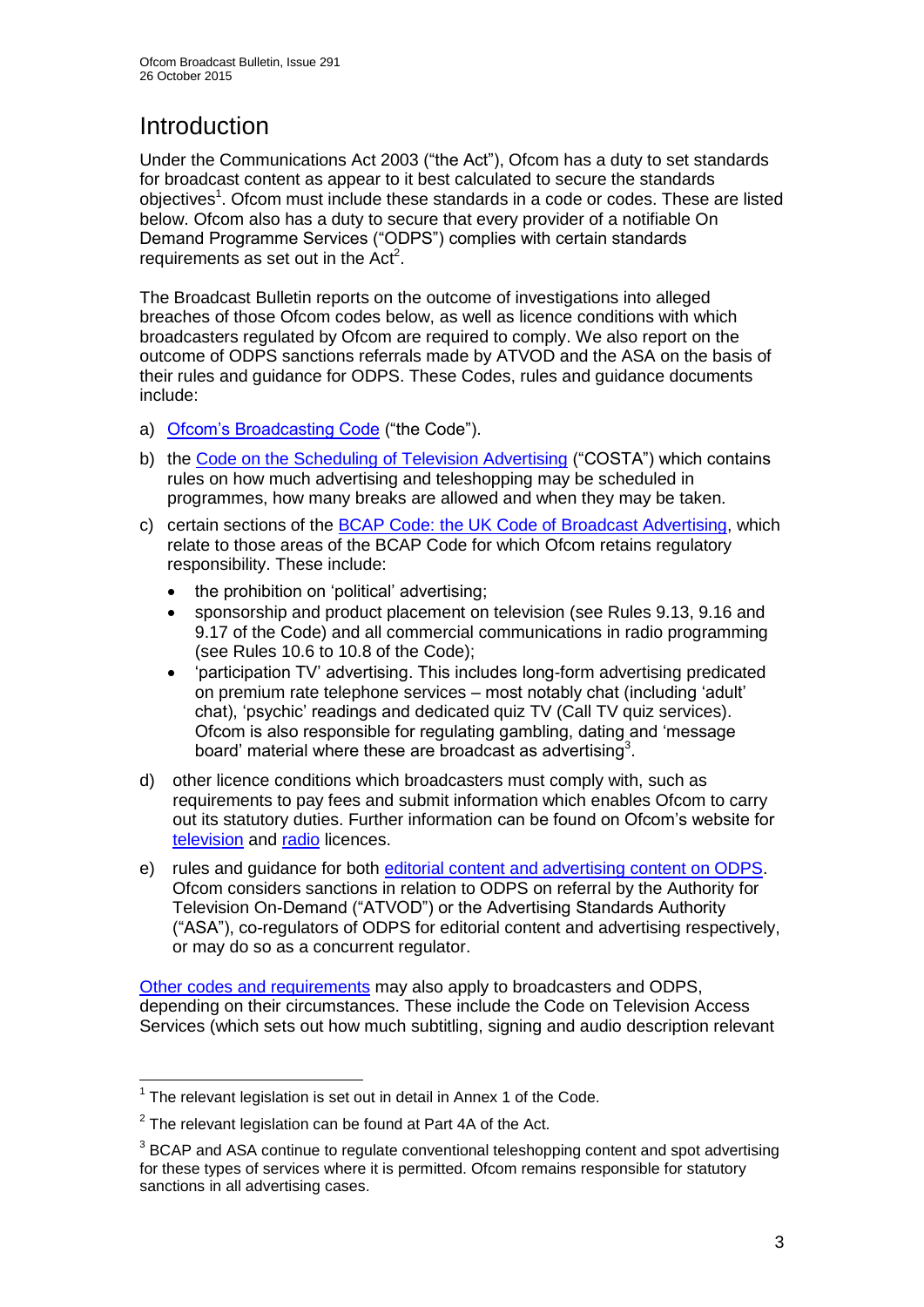licensees must provide), the Code on Electronic Programme Guides, the Code on Listed Events, and the Cross Promotion Code.

**It is Ofcom's policy to describe fully the content in television, radio and on demand content. Some of the language and descriptions used in Ofcom's Broadcast Bulletin may therefore cause offence.**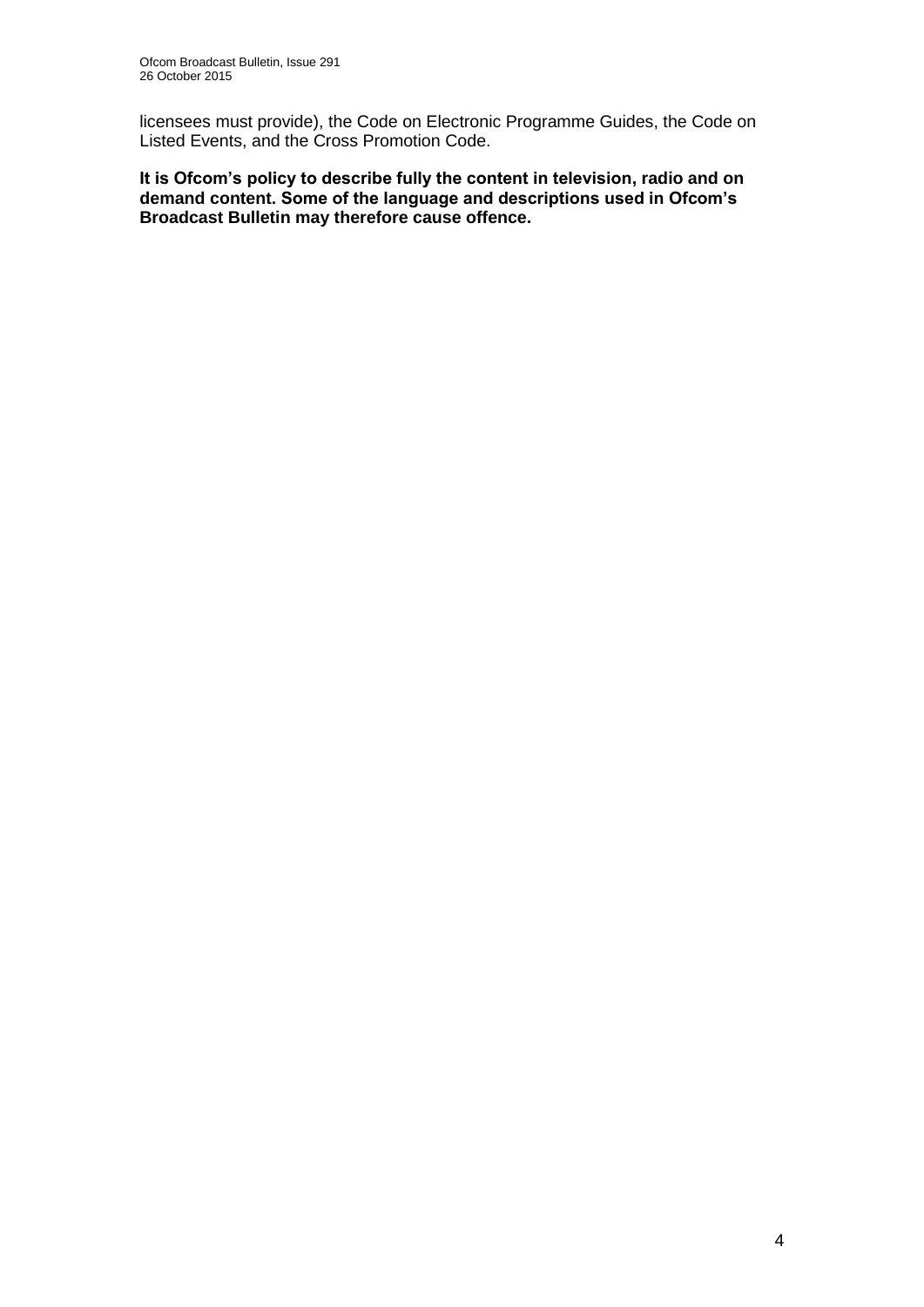## **Standards cases**

## **In Breach**

## **Jesse Duplantis Ministries**

*TBN UK, 21 June 2015, 12:30* 

#### **Introduction**

TBN UK is a religious channel available on the satellite and digital terrestrial platforms that broadcasts a variety of Christian programming. The licensee for this service is Governance Ministries (or "the Licensee").

The programme *Jesse Duplantis Ministries* featured a recording of a sermon given by evangelical Christian minister Jesse Duplantis. The broadcast also included a short segment, of approximately two minutes in duration, entitled *Glorious Moments with Cathy Duplantis*. This was presented by Jesse Duplantis's wife, Cathy. In the segment, Cathy Duplantis read out brief testimonies, called *"prayer reports"*, from viewers. Each described the positive impact of God on particular aspects of the viewer's life.

Ofcom received a complaint that one of these testimonies "implied that breast cancer can be cured through faith healing without recourse to medical treatment". The complainant was concerned that viewers "may be induced not to seek medical treatment for breast cancer or stop ongoing treatment".

We viewed the programme and noted a testimony attributed to a woman named *"Pat"*. This was read out by Cathy Duplantis and shown in text form.

*"I had aggressive breast cancer and the treatment came in very strong doses. It was killing the cancer, but at the same time, it was killing my body. I was very weak, and could hardly raise my arms up, but I stood up in the middle of my daughter's living room and said, 'Jesus, heal me or take me home'. I remember the warm feeling from the very top of my head to the bottom. I knew I was healed and would not have any more treatments. Praise the Lord, I've been healed for over 10 years".*

Cathy Duplantis then said:

*"What a great testimony! Thanks for writing that in".*

We considered this material raised issues warranting investigation under Rule 2.1 of the Code, which states that:

"Generally accepted standards must be applied to the content of television and radio services so as to provide adequate protection for members of the public from the inclusion in such services of harmful and/or offensive material".

We therefore sought comments from the Licensee as to how the material complied with this rule.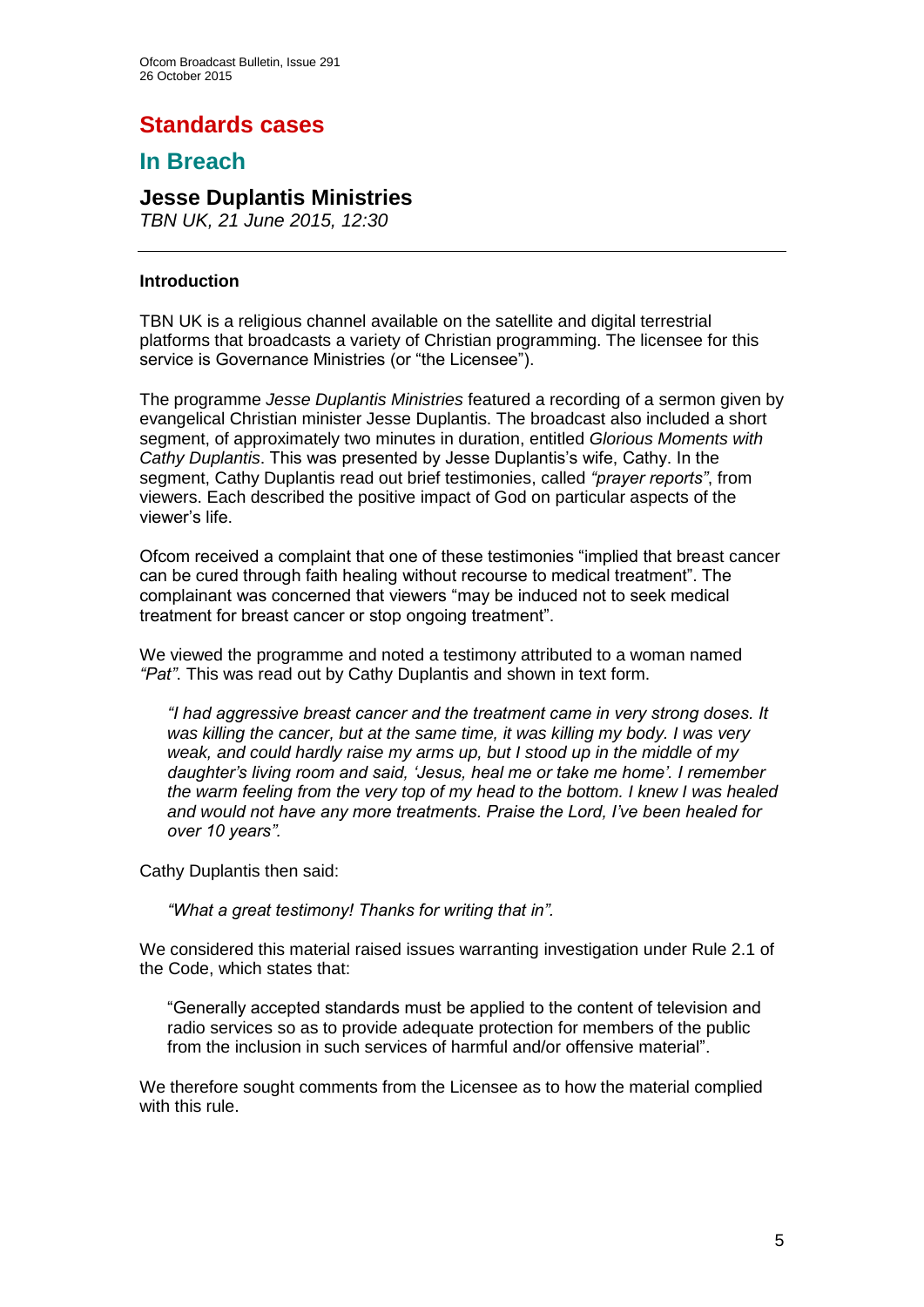#### **Response**

1

In its initial representations, the Licensee stated that the message conveyed by the prayer report was "clearly not that breast cancer can be cured by prayer alone, and that any medical treatment should be foregone". Governance Ministries considered that the report stated "that the strong treatment was [emphasis in original] killing the cancer, but the side effects were killing her body". The Licensee said that prayer gave Pat the "strength to overcome those side effects", and that there was no "suggestion that the treatment was ineffective or abandoned".

Governance Ministries also said that the programme "is about what our viewers believe that God has done for them, directly". It said that "to hold that Christians may not, when speaking to other Christians on an expressly Christian channel, say that they believed that the strength given to them by their belief in God has played a significant part in curing them of an illness would be a disproportionate interference with the rights of free speech".

The Licensee also made representations on Ofcom's Preliminary View in this matter which was to record a breach of Rule 2.1. In particular, it stated that Ofcom did not appear to give sufficient weight to Articles 9 and 10 of the European Convention on Human Rights ("the Convention") and the State's "duty of neutrality and impartiality" with respect to religious associations. In Governance Ministries' view, "the regulatory body of the State should not hinder the expression of belief in the power of the Gods, nor the right of listener to receive such information". The Licensee continued that the "right of religious speech is protected by both Articles 9 and 10 of the Convention; and restrictions within Articles 9(2) and 10(2) must be "*proportionate*" and the reasoning by the national authorities to justify any restriction must be "*relevant and sufficient*" which requires it to be "*convincingly established*" by evidence [emphasis in original]<sup>1</sup>. In the Licensee's view, such evidence was "wholly lacking in this case". Governance Ministries recognised that, "where the religious belief espouses hatred, jihad, violence of human sacrifice, the State can *"convincingly"* establish a *proportionate* reason to limit its expression" [emphasis in original]. In the present case, however, the Licensee submitted that the level of harm which would make a State-imposed restriction on a religious broadcast legitimate under Articles 9(2) and 10(2) of the Convention was "nowhere near the 'grey area'".

Governance Ministries stated that, in its view, there was no suggestion in the testimony as broadcast that "prayer replaced [emphasis in original] medical treatment…or that TBN UK is suggesting to viewers that it should do so in any other case". Governance Ministries added that "viewers would know that Pat's account [was] her own subjective account, and that she would have undergone medical check-ups as part of the end of her treatment". The Licensee told Ofcom that it was not part of its case "to say that prayer alone can cure people of serious illnesses".

<sup>1</sup> The Licensee cited a number of cases in support of its representations, including: *Church of Scientology Moscow v Russia* (2008) 46 EHRR 16 at 72; *Church of Bessarabia v Moldova*, Appl. No. 45701/99 (2001) at 117; *Williamson v Secretary of State for Education and Employment* [2003] QB 1300 at 121-123; *Mba v Merton LBC* [2014] ICR 357 at 14; *Kokkinakis v Greece* (1993) EHRR 397; *Jersild v Denmark* (1994) 19 EHRR 1; *Vogt v Germany* (1996) 21 EHRR 205 at 52; *Sunday Times v United Kingdom No 2,* (1991) 14 EHRR 229; *Wille v Liechtenstein* (1999) 30 EHRR 558 at 67; *Mouvement Raelien Suiss v Switzerland* (2013) 56 EHRR 14; *Gunduz v Turkey* (2005) 41 EHRR 5; and *Khurshid, Mustafa and Tarzibachi v Sweden* (2011) 52 EHRR 24.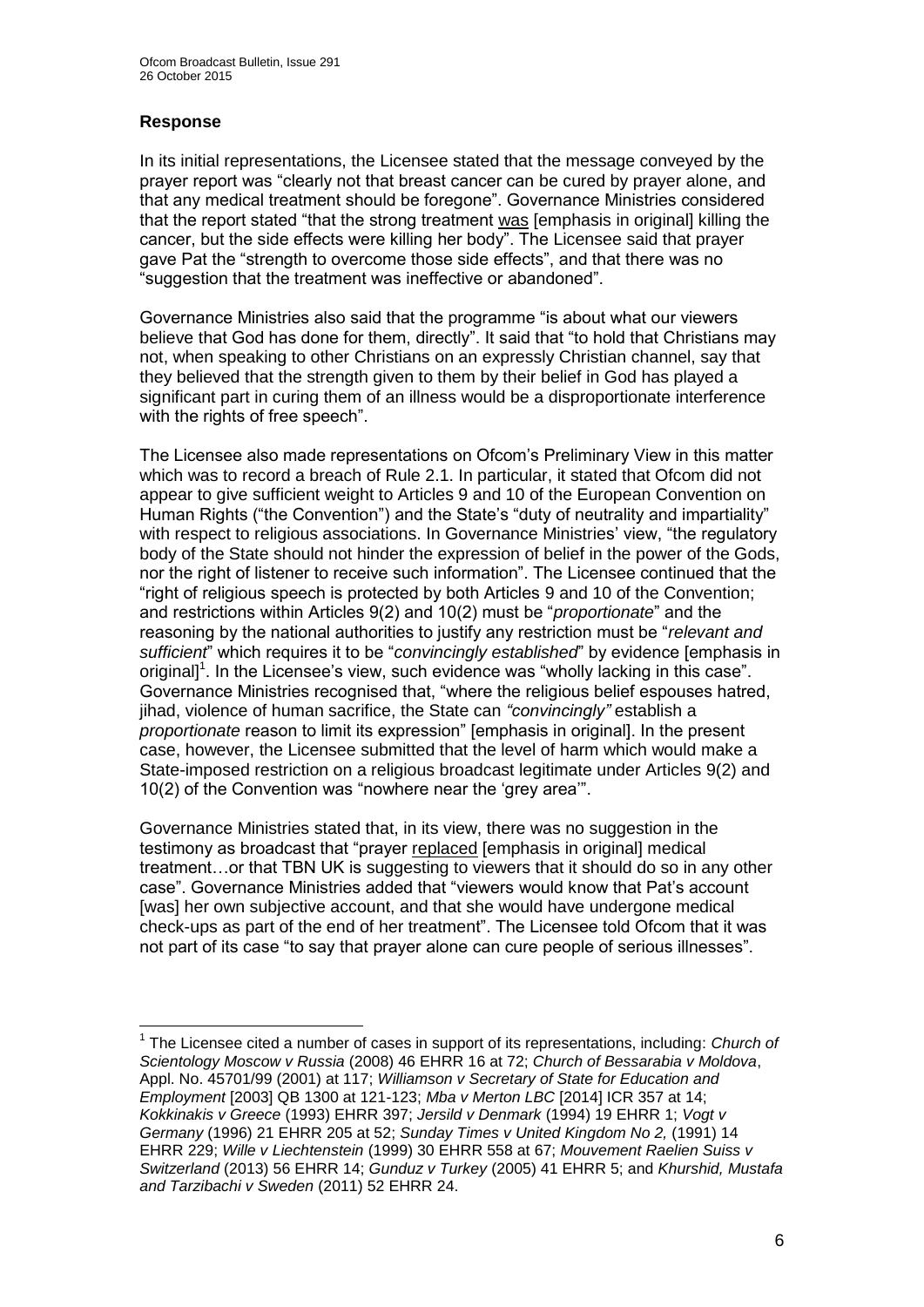In Governance Ministries' view, it "should be permitted to broadcast the subjective testimonies of individuals concerning the effect which their belief in God has had on their lives and that their belief has had an important role to play in their wellbeing". The Licensee said that the right to discuss miracles "is an essential part of the Christian religion" and the "right to discuss it is protected by Articles 9 and 10" and suggested "Ofcom's approach would prohibit any mention of miracles on television" as "any such mention of them can be potentially construed as encouraging persons to rely on miracles".

In the Licensee's view, Ofcom had provided "no facts or evidence to support a proposition that a testimony expounding on the part that prayer can play and the power it can have in helping an individual in their struggle with serious illnesses is likely to lead viewers to abandon medical treatment". Governance Ministries reiterated that "Ofcom may impose restrictions on religious testimony in editorial programming only to the extent that such restrictions are proportionate and necessary…there needs to be an evidence base for contending that broadcast of this testimony is harmful". The Licensee added that it was "not aware of any evidence of vital medical treatment having been foregone as a result of such broadcasts".

The Licensee further commented on a reference made by Ofcom in the Preliminary View to the Cancer Act 1939 (see reference below in the Decision section). The Licensee said that it suspected that this Act was not "intended to prevent those of religious belief professing the power of prayer to help them, including in battling cancer". In the Licensee's view the Cancer Act was irrelevant.

Finally, Governance Ministries said if Ofcom recorded a breach of the Broadcasting Code in this case it would be "restricting claims [to cure serious illness] which come nowhere near those which were restricted in previous cases on which have come before Ofcom, for example Unity FM Birmingham<sup>2</sup>, Believe TV<sup>3</sup> and Venus TV<sup>4</sup>". The Licensee said that if "Ofcom is now to take a stricter line under Rule 2.1…it should do so only by setting out its position in evidence based guidance to broadcasters, following proper consultation and due warning, rather than through picking on [its] broadcast of Pat's testimony".

## **Decision**

Under the Communications Act 2003, Ofcom has a statutory duty to set standards to broadcast content as appears to it best calculated to secure the standards objectives, including that "generally accepted standards are applied to the content of television…services to as to provide adequate protection for members of the public from the inclusion in such services of offensive and harmful material". This objective is reflected in Section Two of the Code.

In reaching a Decision in this case, Ofcom has carefully taken into account the broadcaster's right to freedom of expression. This gives the broadcaster a right to impart information and ideas, and the audience a right to receive them without unnecessary interference by public authority, but subject to restrictions prescribed by

<sup>1</sup> <sup>2</sup> [http://stakeholders.ofcom.org.uk/binaries/enforcement/broadcast](http://stakeholders.ofcom.org.uk/binaries/enforcement/broadcast-bulletins/obb281/Issue_281.pdf)[bulletins/obb281/Issue\\_281.pdf](http://stakeholders.ofcom.org.uk/binaries/enforcement/broadcast-bulletins/obb281/Issue_281.pdf)

<sup>3</sup> [http://stakeholders.ofcom.org.uk/binaries/enforcement/broadcast](http://stakeholders.ofcom.org.uk/binaries/enforcement/broadcast-bulletins/obb188/obb188.pdf)[bulletins/obb188/obb188.pdf](http://stakeholders.ofcom.org.uk/binaries/enforcement/broadcast-bulletins/obb188/obb188.pdf)

<sup>4</sup> <http://stakeholders.ofcom.org.uk/enforcement/broadcast-bulletins/obb269/>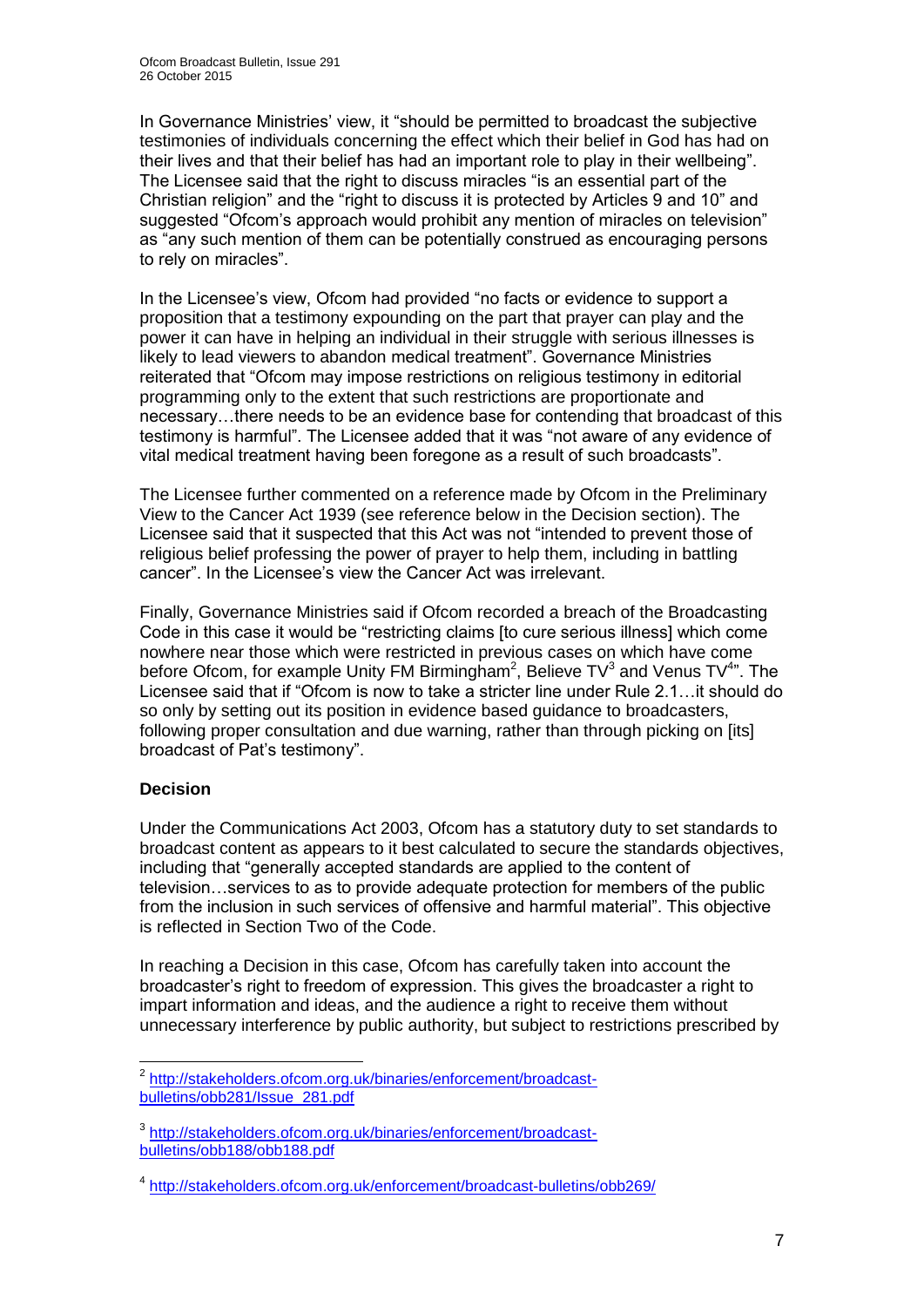law necessary in a democratic society. It is set out in Article 10 of the European Convention of Human rights ("ECHR").

Ofcom also had close regard to Article 9 of the ECHR which states that everyone "has the right to freedom of thought, conscience and religion." This Article goes onto make clear the freedom to "manifest one's religion or beliefs shall be subject only to such limitations as are prescribed by law and are necessary in a democratic society in the interests of public safety, for the protection of…health…or for the protection of the rights and freedoms of others".

We noted the Licensee's comments that "to hold that Christians may not, when speaking to other Christians on an expressly Christian channel, say that they believed that the strength given to them by their belief in God has played a significant part in curing them of an illness would be a disproportionate interference with the rights of free speech". The Licensee said that the right to discuss miracles "is an essential part of the Christian religion" and "is protected by Articles 9 and 10", and suggested "Ofcom's approach [recording a breach of the Code in this case] would prohibit any mention of miracles on television".

Broadcast content may include material in which prayer is presented as a means of supporting people through illness and personal difficulties. It may also contain content discussing or highlighting events which are presented as miracles. Nothing in this Decision would, as asserted by the Licensee, prohibit references to miracles on television. In considering this case, Ofcom has had due regard to these points and taken into account the Licensee's submission that Christians may derive comfort and solace from prayer, or a belief in faith healing or miracles, particularly when ill or encountering personal difficulties.

Ofcom's statutory duties are not to question or investigate the validity of religious belief or its consequences but to require broadcasters to comply with the standards in the Code in order to provide adequate protection for members of the public from harmful material being broadcast. Therefore, when investigating broadcast content which includes testimony about faith healing, Ofcom must balance the right to freedom of expression and freedom of religion of the broadcaster and audience (as reflected in Articles 9(1) and 10(1) of the ECHR) against Ofcom's statutory duty to provide adequate protection for the public from potentially harmful material (particularly, in this case, with respect to public health, as reflected in Article 9(2) of the Convention). We carried out this careful balancing exercise in this case.

In assessing whether there was a breach of Rule 2.1 in this case, Ofcom had to consider whether the testimony broadcast could have encouraged viewers to believe that cancer could (or should) be treated through faith and prayer *alone*. If this was the case, there may be potential for harm to viewers with cancer if they believe that they do not need to seek conventional medical treatment (or, alternatively, may seek to abandon their existing treatment), on the basis of what they had seen and heard.

We carefully assessed the testimony of Pat, as read out on the programme (see Introduction). Pat said she had been suffering from *"aggressive breast cancer"* and was undergoing a course of conventional medical treatment for her illness which she thought was *"killing the cancer, but at the same time…killing* [her] *body".* She was *"very weak, and could hardly raise* [her] *arms up".* She stood up in the middle of her daughter's living room and said, *"Jesus, heal me or take me home".* In Ofcom's view, viewers would have understood these words to mean that Pat had called on Jesus Christ to heal her or let her die. Pat then experienced a *"warm feeling from the very top of her head to the bottom"* and immediately knew she *"was healed and would not*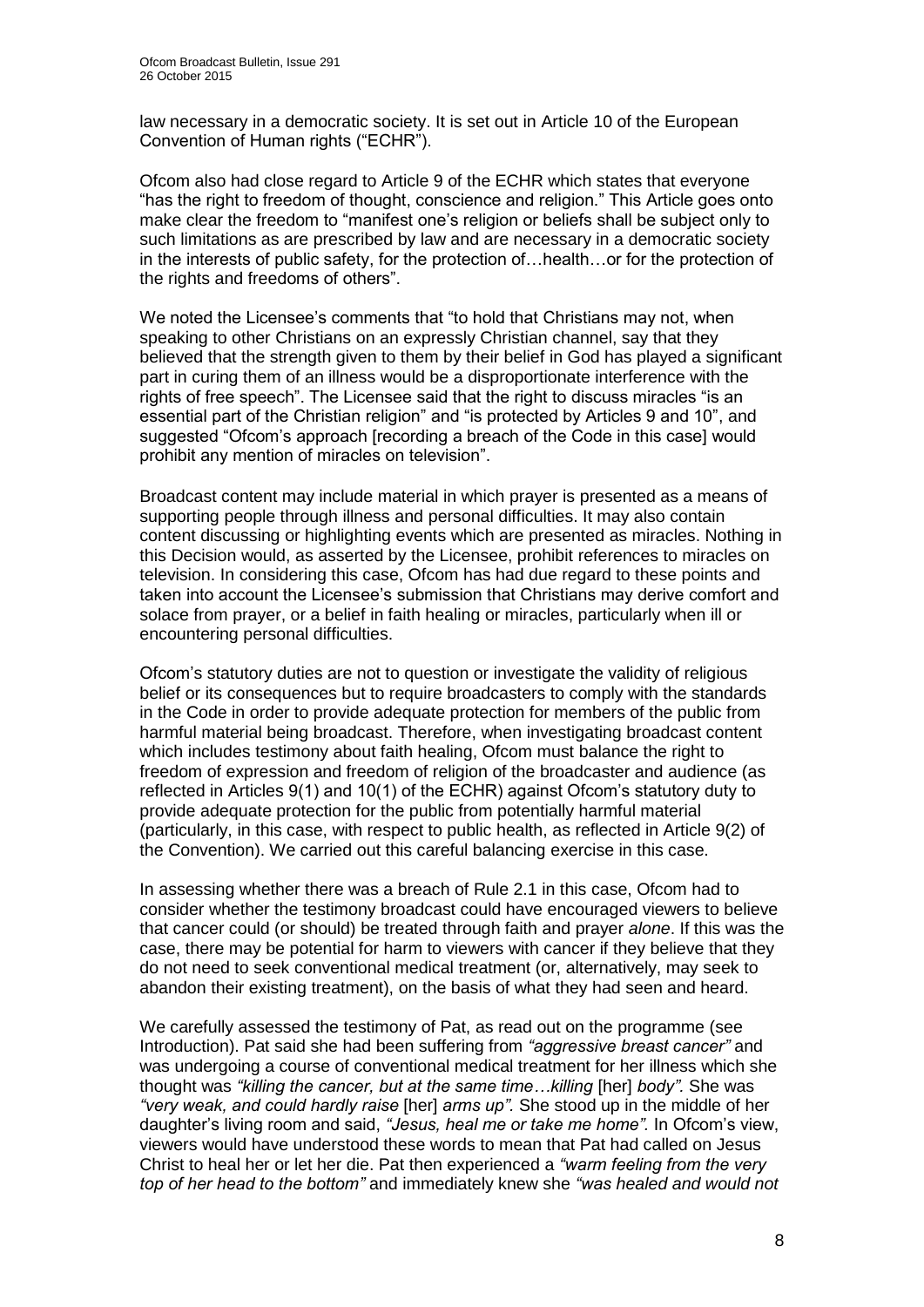*have any more treatments"*. Pat then confirms that she's been *"healed for over ten years"*. Contrary to the Licensee's submissions, Ofcom considered that viewers were likely to interpret this as meaning that Pat's prayer alone – rather than the treatment she had undergone – had resulted in her cancer being cured (either completely or at least, for ten years) and that viewers were also likely to have gained the impression that she had either not needed or not sought further medical treatment after that moment in time.

Ofcom also noted the juxtaposition of the reference to the serious side-effects of conventional treatment for cancer *("it was killing my body")* against the claim of healing brought about through faith and prayer alone *("I remember the warm feeling from the very top of my head to the bottom. I knew I was healed…"*). We considered this increased the likelihood that some viewers might not seek, or may abandon, existing conventional medical treatment as a result of this testimony, particularly where they could relate to the adverse side-effects Pat had experienced as a result of medical treatment.

When commenting on the Preliminary View, the Licensee said that Ofcom had provided no evidence to support a proposition that "a testimony expounding on the part that prayer can play and the power it can have in helping an individual in their struggle with serious illness is likely to lead viewers to abandon medical treatment". However it was Ofcom's view that the testimony went further than simply describing an experience of prayer helping an individual through a serious illness. Rather, Pat's testimony recounted an instance of miraculous and instant healing of cancer through prayer which resulted in Pat believing she had no further need for medical treatment. Further it is not necessary for Ofcom to be able to produce evidence of actual harm resulting from certain broadcast content in order to record a breach of Rule 2.1. Ofcom's published Guidance on Rule 2.1 underlines that this rule is concerned with "material that has the potential [emphasis added] to be harmful…".

Ofcom considers carefully the balance that must be struck between, on the one hand, the broadcaster's right to freedom of expression and freedom of religion against the reasonable limitations placed on these rights such as, for instance, the protection of public health. We took particular account of the Licensee's submissions in this case, that the harm identified was not sufficient to engage the restrictions set out in Articles 9(2) and 10(2) of the ECHR. Ofcom disagreed with the Licensee on this point. Although it may be the case that (as submitted by the Licensee) religious belief which espouses hatred or acts of violence may tend to fall clearly within the category of behaviours against which Articles 9(2) and 10(2) seek to protect, these activities do not necessarily set the threshold for what may be deemed to be unacceptable. In Ofcom's view, given the particular content of the material broadcast (as set out above), the principles set out in the court judgments cited by Governance Ministries are consistent with the view we have taken.

Ofcom assesses whether there is a potential for harm in a case involving medical claims by taking account of all the relevant circumstances, such as the nature of the content, the illnesses or medical conditions referred to, the claims made, the channel and the potential vulnerability of likely viewers. Having taken account of these factors, and for the reasons above, it was Ofcom's view that the broadcast of this testimony did have the potential to cause harm to viewers, particularly any who were potentially vulnerable because they were suffering from cancer.

We next considered whether the Licensee took steps to provide adequate protection to viewers from this potentially harmful material.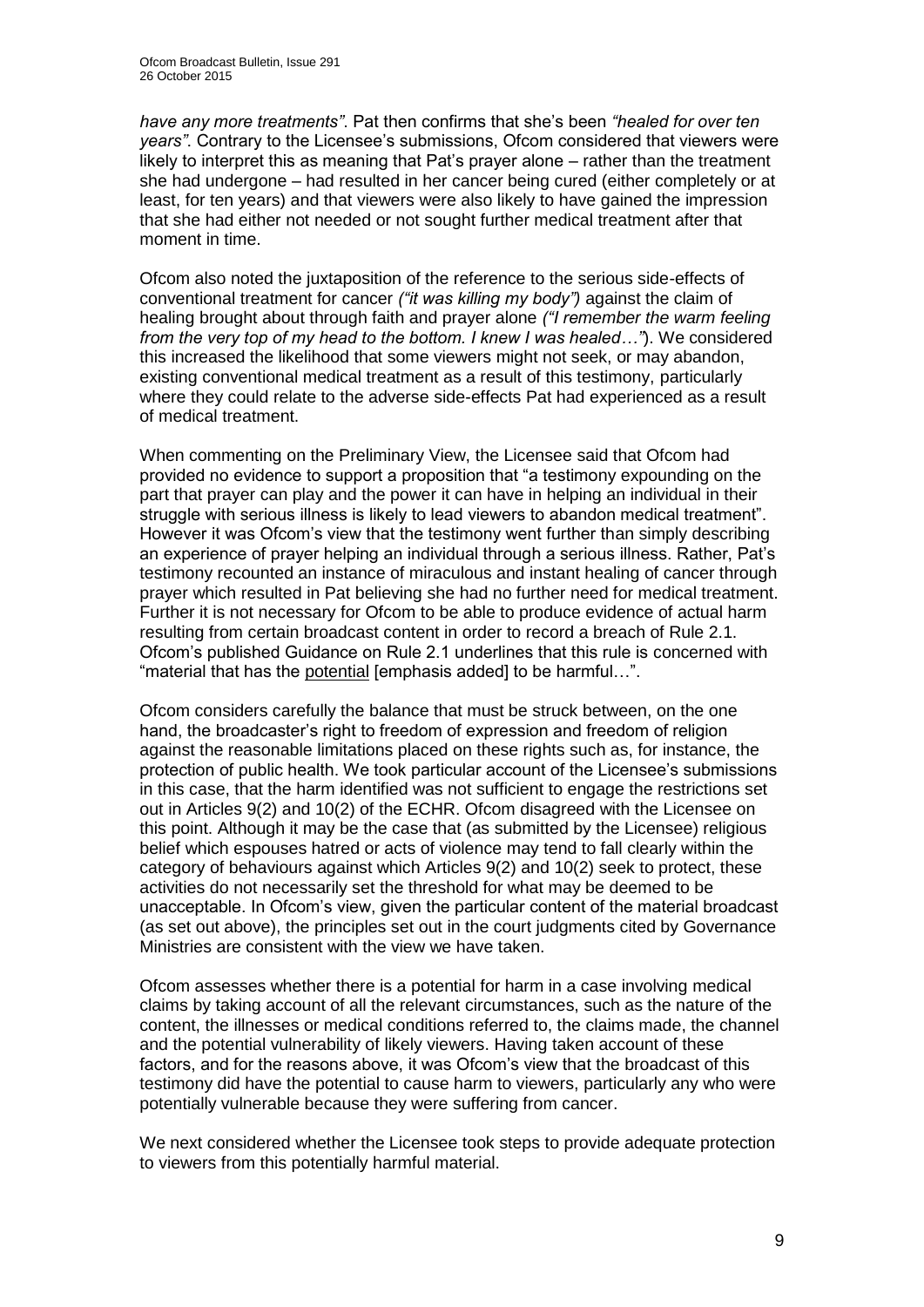Ofcom considered the provision of adequate protection was especially important when considering a claim of cancer being healed. Cancer is a significant public health concern as reflected by the fact that Parliament has specifically legislated to prevent the publication of advertisements or the provision of advice about the disease<sup>5</sup>. We therefore considered that programmes including claims of cancer being cured through prayer alone needed to be treated with particular care.

How adequate protection for viewers might be achieved is an editorial matter for the individual broadcaster. Ofcom could not identify any steps that the Licensee took to place any caveats around Pat's testimony, or provide information to put her testimony into context. Ofcom noted for example that at no point immediately before, during or immediately after the prayer report was any reference made to the need for viewers suffering from cancer to seek or continue with medical treatment.

In reaching our decision we took careful account of the Licensee's and audience's rights to freedom of religion and freedom of expression, and Governance Ministries' comments that it should be permitted to broadcast individuals' testimonies of faith healing, miracles and the efficacy of prayer. Ofcom reiterates that the Code places no prohibition on the broadcast of testimony, which includes an individual's experience of faith healing, or discussion of miracles. However, in the particular circumstances of this case, given the nature of Pat's testimony as broadcast, in our view some contextualisation was required in order to provide adequate protection to viewers from potential harm.

We noted the Licensee's comments comparing the content of concern in *Jesse Duplantis Ministries* to that which resulted in breaches being recorded against Unity FM Birmingham<sup>6</sup>, Believe TV<sup>7</sup> and Venus TV<sup>8</sup>. Ofcom acknowledged, for example, that the content of concern in this case was significantly briefer than in those three previous cases. We noted that the breaches recorded against Believe TV and Venus TV were considered so serious that, in the case of Believe TV, a statutory sanction was imposed, and in the case of Venus TV, the broadcaster was warned that any further similar breaches may result in further regulatory action. In the case of Unity FM Birmingham, a statutory sanction was not considered but Ofcom recognised the various steps taken by the Licensee as a result of the initial broadcast. We therefore consider that the comparative seriousness of this case is duly reflected in this Decision and is consistent with these previous findings.

Nonetheless, for the reasons set out above, we were satisfied that on the particular facts of this case Pat's testimony did pose a risk of potential harm to viewers (particularly those suffering from cancer who might therefore be vulnerable to some extent) and the Licensee did not provide adequate protection to viewers. This content therefore breached Rule 2.1.

## **Breach of Rule 2.1**

 5 See section 4 of the Cancer Act 1939.

<sup>&</sup>lt;sup>6</sup> See footnote 2.

 $7$  See footnote 3.

<sup>&</sup>lt;sup>8</sup> See footnote 4.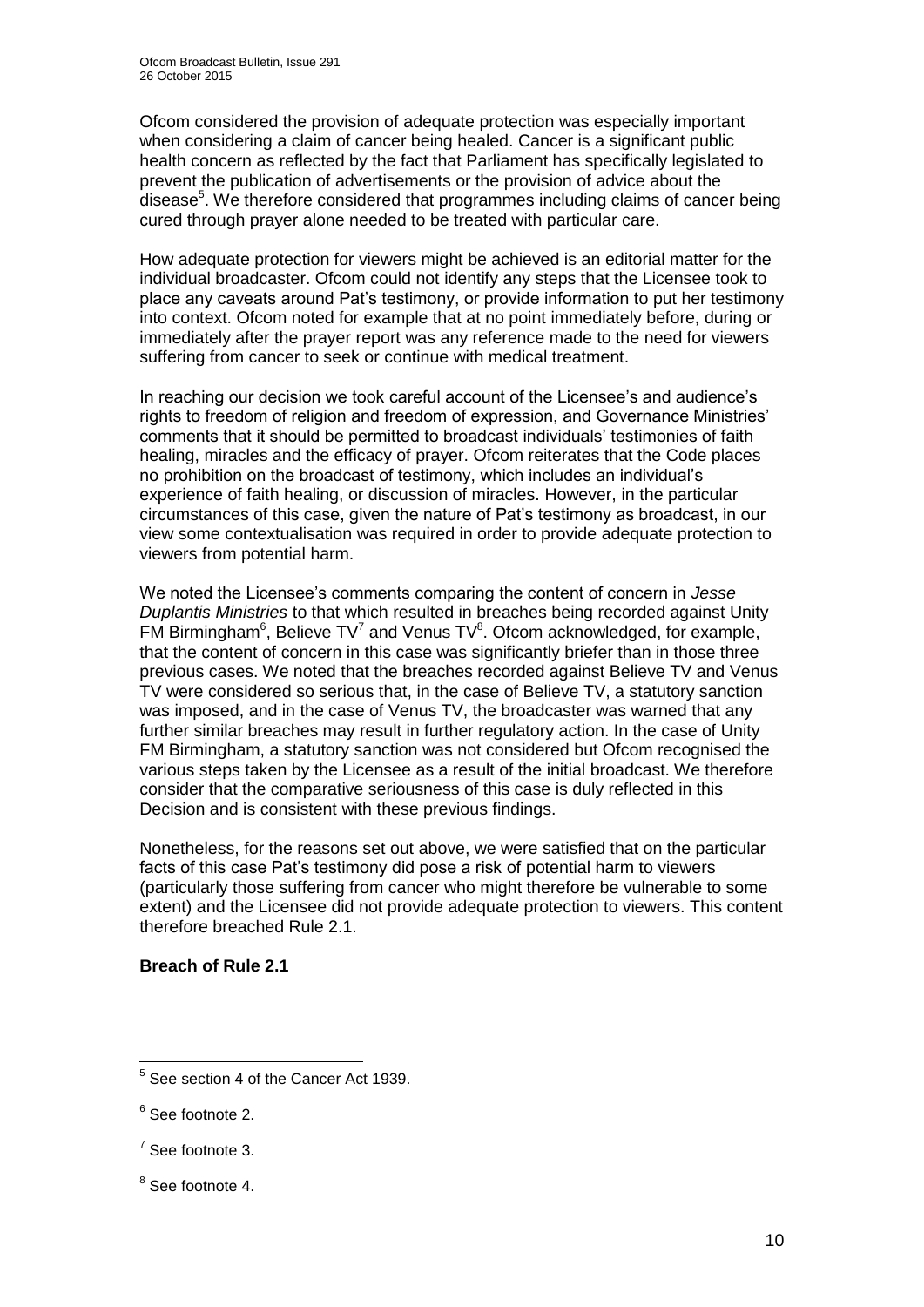## **Resolved**

## **Time of Our Lives**

*Sky Sports 1, 18 August 2015, 04:45*

#### **Introduction**

*Time of Our Lives* is a discussion programme broadcast on Sky Sports 1. The guests on each episode are retired players from British football teams who are invited by the host to talk about their experiences.

The licence for Sky Sports 1 is held by Sky UK Limited ("Sky" or "the Licensee").

Two complainants alerted Ofcom to the broadcast of offensive language during this episode. Ofcom noted that at approximately 05:40 one of the participants described a fellow player as *"a tough little fucker".*

Ofcom considered the material raised issues warranting investigation under Rule 1.14 of the Code, which states:

"The most offensive language must not be broadcast before the watershed $1...$ ".

We therefore sought comments from the Licensee as to how the material complied with this rule.

#### **Response**

The Licensee said Sky Sports channels carry a range of live programming. Programmes of various lengths are available if live coverage ends earlier or later than expected. In this case the Licensee explained that the episode of *Time of Our Lives* was broadcast at this time by mistake. Sky said that the overrunning coverage of an earlier live sporting event and human error led to this programme being broadcast at 04:45, rather than 03:30 as originally intended. The Licensee said that unfortunately the operator of the playout system did not recognise that the episode was only suitable for a post-watershed broadcast.

Sky apologised for this oversight and explained that it had introduced additional measures to ensure that the error was not repeated. It said that all programming is now more clearly labelled so that potentially unsuitable material is easily recognisable and that no post-watershed material is scheduled for similar slots following live events. The Licensee said it also planned to implement an automated alarm in its playout system that would alert operators to any inappropriately rescheduled programmes.

## **Decision**

1

Under the Communications Act 2003, Ofcom has a statutory duty to set standards for broadcast content as appear to it best calculated to secure the standards objectives, one of which is that "persons under the age of eighteen are protected". This objective is reflected in Section One of the Code.

 $1$  The Code states that the watershed is at 21:00 and that material unsuitable for children should not, in general, be shown before 21:00 or after 05:30.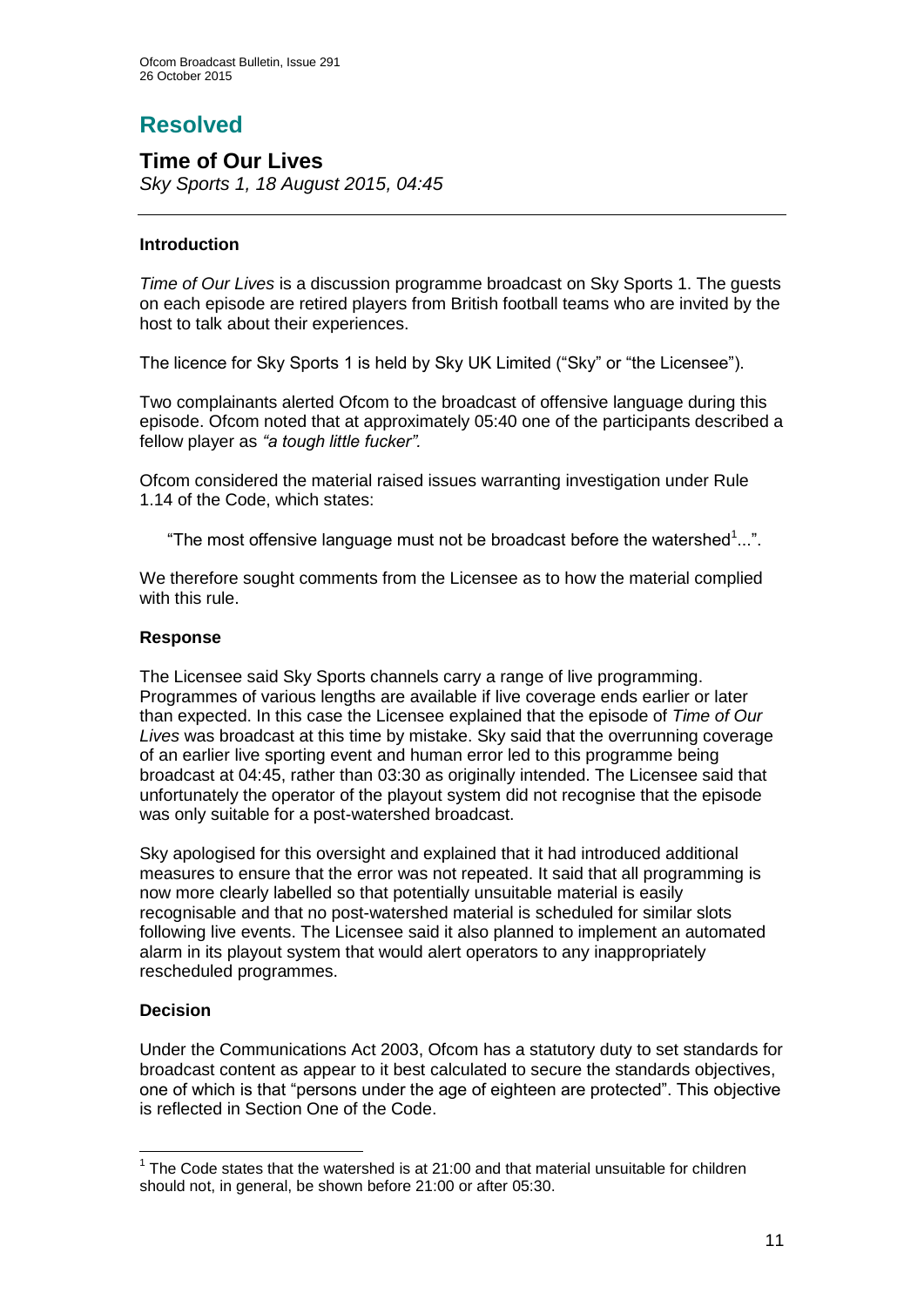Rule 1.14 of the Code states that "the most offensive language must not be broadcast before the watershed…".

Ofcom research on offensive language<sup>2</sup> notes that the word "fuck" or its variations are considered by audiences to be amongst the most offensive language. The Code states that the watershed starts at 21:00, and that material unsuitable for children, should not, in general, be shown before 21:00 or after 05:30. This broadcast of the most offensive language occurred at 05:40 and therefore breached Rule 1.14.

However, we took into account the measures Sky had implemented to minimise the likelihood of a recurrence. We therefore considered the matter resolved.

#### **Resolved**

 2 Audience attitudes towards offensive language on television and radio, August 2010 [\(http://stakeholders.ofcom.org.uk/binaries/research/tv-research/offensive-lang.pdf\)](http://stakeholders.ofcom.org.uk/binaries/research/tv-research/offensive-lang.pdf).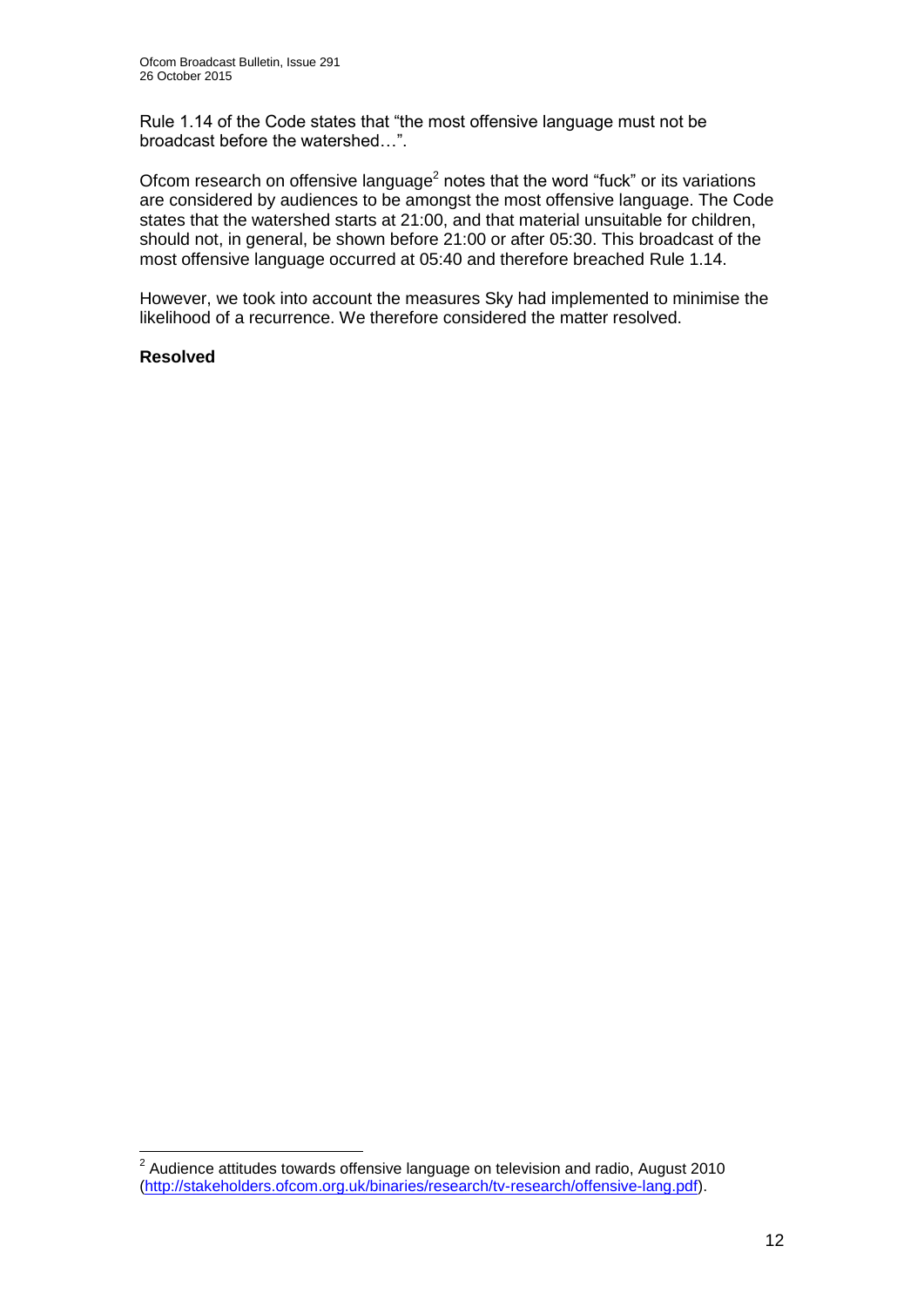## **Broadcast Licence Conditions cases**

## **In Breach**

## **Broadcasting licensees' late and non-payment of licence fees**

Ofcom is partly funded by the licence fees it charges television and radio licensees. We have a statutory obligation to ensure that the fees paid by licensees meet the cost of Ofcom's regulation of broadcasting. The approach Ofcom takes to determining licensees' fees is set out in the Statement of Charging Principles<sup>1</sup>. Detail on the fees and charges payable by licensees is set out in Ofcom's Tariff Tables<sup>2</sup>.

The payment of a licence fee is a requirement of a broadcasting licence<sup>3</sup>. Failure by a licensee to pay its licence fee when required represents a significant and fundamental breach of a broadcast licence, as it means that Ofcom may be unable properly to carry out its regulatory duties.

Ofcom recently informed licensees that, as of April 2015, licensees who pay their annual licence fees late – and who do not inform Ofcom in advance of the payment date that they foresee issues with making payment on time – are likely to be found in breach of the conditions of their licence relating to payment of fees and could be considered for the imposition of a statutory sanction.

## **In Breach**

The following radio licensee failed to pay its annual licence fees by the required payment date. This licensee has therefore been found **in breach** of Conditions 3(1) and 3(2) of its broadcast licence.

The outstanding payment has now been received by Ofcom. Ofcom will not be taking any further regulatory action in this case.

| <b>Licensee</b>                      | <b>Service Name</b> | Licence<br><b>Number</b> |
|--------------------------------------|---------------------|--------------------------|
| Llandudno Community Radio<br>Limited | Tudno FM            | CR000156BA               |

#### **Breaches of Licence Conditions 3(1) and (2) in Part 2 of the Schedule of the licence.**

The following television licensees failed to pay their annual licence fees by the required payment date. These licensees have therefore been found **in breach** of Conditions 4(1) and 4(2) of their broadcast licences.

<sup>1</sup> 1

[http://stakeholders.ofcom.org.uk/binaries/consultations/socp/statement/charging\\_principles.pd](http://stakeholders.ofcom.org.uk/binaries/consultations/socp/statement/charging_principles.pdf) [f](http://stakeholders.ofcom.org.uk/binaries/consultations/socp/statement/charging_principles.pdf)

<sup>&</sup>lt;sup>2</sup> [http://www.ofcom.org.uk/content/about/annual-reports-plans/tariff](http://www.ofcom.org.uk/content/about/annual-reports-plans/tariff-tables/Tariff_Tables_2015_16.pdf)[tables/Tariff\\_Tables\\_2015\\_16.pdf](http://www.ofcom.org.uk/content/about/annual-reports-plans/tariff-tables/Tariff_Tables_2015_16.pdf)

 $3$  As set out in Licence Condition 3 for radio licensees and Licence Condition 4 for television licensees.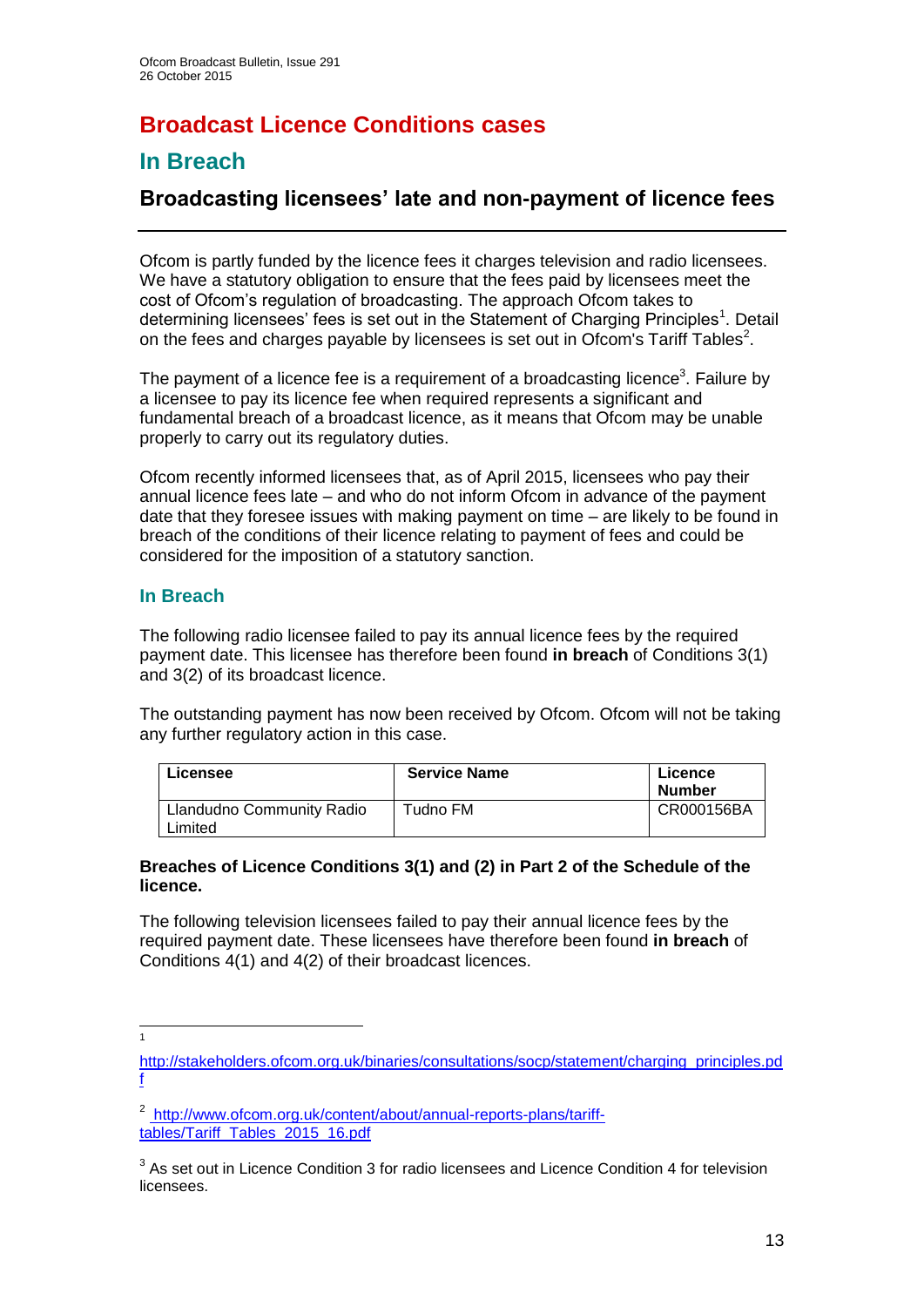The outstanding payments have now been received by Ofcom. Ofcom will not be taking any further regulatory action in these cases.

| Licensee                                    | <b>Service Name</b> | <b>Licence Number</b> |
|---------------------------------------------|---------------------|-----------------------|
| Arise Broadcasting Limited                  | <b>ARISE News</b>   | DTPS100762BA          |
| Arise Broadcasting Limited                  | Arise News          | <b>TLCS001677BA</b>   |
| Arise Broadcasting Limited                  | <b>ARISE 360</b>    | <b>TLCS001676BA</b>   |
| Bangla Multimedia Limited                   | Global Bangla TV    | <b>TLCS100613BA</b>   |
| Kashmir Broadcasting Corporation<br>Limited | <b>KBC</b>          | <b>TLCS000544BA</b>   |

#### **Breaches of Licence Conditions 4(1) and (2) in Part 2 of the Schedule of the relevant licences.**

The following television licensees failed to pay their annual licence fees by the required payment date. These licensees have therefore been found **in breach** of Conditions 4(1) and 4(2) of their broadcast licences.

In the specific circumstances of the following cases $4$ , the late or non-payment of the fee was considered by Ofcom to amount to a serious licence breach. **Ofcom is therefore putting these licensees on notice that the breach is being considered for the imposition of a statutory sanction, which may include a financial penalty.**

| <b>Licensee</b>                   | <b>Service Name</b> | <b>Licence Number</b> |
|-----------------------------------|---------------------|-----------------------|
| <b>Executive Decision Limited</b> | Airfi               | <b>TLCS001530BA</b>   |
| 24 Live UK Limited                | 24 Live             | <b>TLCS001748BA</b>   |
| Kingdom Media Limited             | Kingdom Europe      | <b>TLCS100267BA</b>   |

**Breaches of Licence Conditions 4(1) and (2) in Part 2 of the Schedule of the relevant licences.**

 4 This Finding was amended after publication to correct a factual inaccuracy.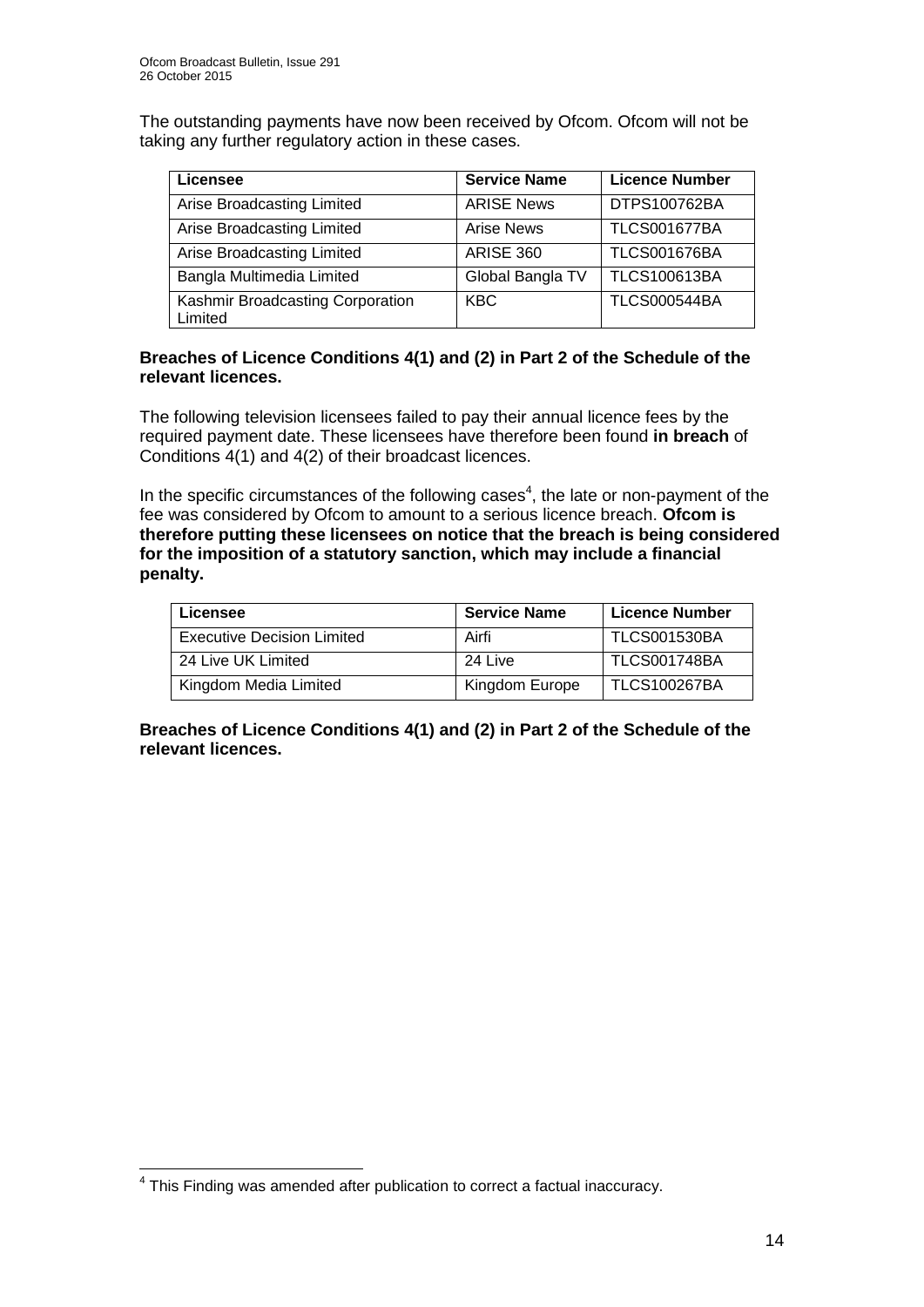## **In Breach**

## **Providing a service in accordance with 'Key Commitments'**

*Pulse Media Broadcasting*

| Licensee<br>(Service<br>name)                 | <b>Decision</b>                                                                                                                                                                                                                                                                                                                    |
|-----------------------------------------------|------------------------------------------------------------------------------------------------------------------------------------------------------------------------------------------------------------------------------------------------------------------------------------------------------------------------------------|
| Pulse Media<br><b>Broadcasting</b><br>(Pulse) | Licence Condition 2(4) in Part 2 of the Schedule to Pulse Media<br>Broadcasting's licence states that:                                                                                                                                                                                                                             |
|                                               | "The Licensee shall ensure that the Licensed Service accords<br>with the proposals set out in the Annex so as to maintain the<br>character of the Licensed Service throughout the licence<br>period." (Section 106(1) of the Broadcasting Act 1990).                                                                               |
|                                               | Ofcom received a complaint that there were no specialist music<br>shows broadcast on Pulse in the evenings and at weekends, as<br>required by the Key Commitments contained in Pulse Media<br>Broadcasting's licence.                                                                                                              |
|                                               | Pulse Media Broadcasting stated that:                                                                                                                                                                                                                                                                                              |
|                                               | the station had recently lost a number of volunteer presenters<br>and as a result was currently running a reduced service; and<br>it was working on providing new specialist music programmes<br>subject to new volunteer presenters being available.                                                                              |
|                                               | We acknowledged that the lack of specialist music programming<br>on the station had arisen as a result of the departure of a number<br>of volunteer presenters at the same time. However we noted that<br>Pulse Media Broadcasting failed to notify Ofcom that it was<br>experiencing difficulties in meeting this Key Commitment. |
|                                               | <b>Breach of Licence Condition 2(4)</b>                                                                                                                                                                                                                                                                                            |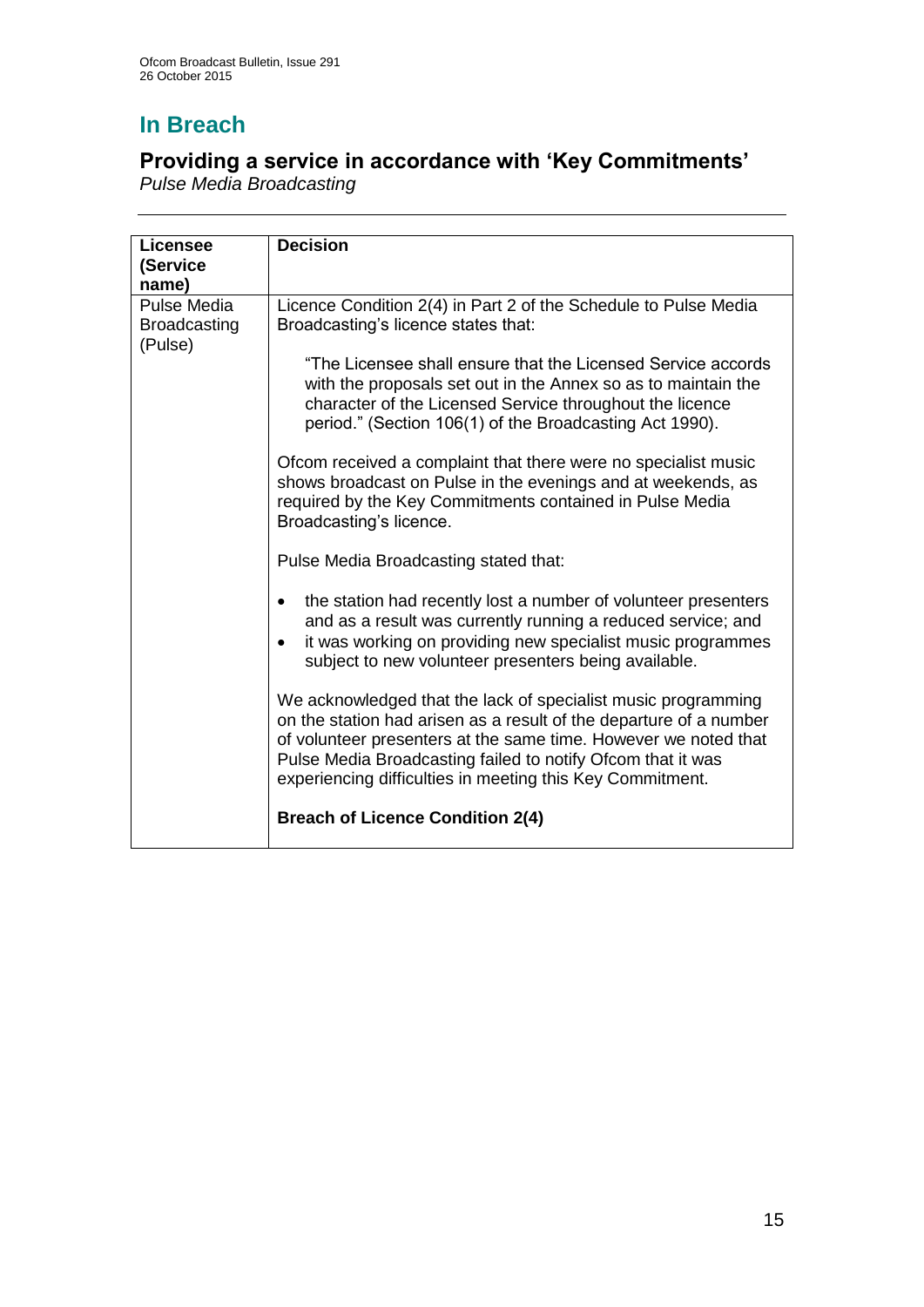## **Resolved**

## **Provision of information: audit of television licensees**

*Saviour Broadcasting TV Network*

| <b>Licensee</b>     | <b>Decision</b>                                                       |
|---------------------|-----------------------------------------------------------------------|
| Saviour             | Saviour Broadcasting TV Network Limited failed to provide             |
| <b>Broadcasting</b> | information that had been requested by Ofcom during an audit of       |
| <b>TV Network</b>   | television licensees.                                                 |
| Limited ("the       |                                                                       |
| Licensee")          | Ofcom requested the information to ensure that licensees continue     |
|                     | to meet the criteria for being licensed in the UK, in accordance with |
|                     | statutory licence restrictions and relevant provisions of the         |
|                     | Audiovisual Media Services Directive.                                 |
|                     |                                                                       |
|                     | The audit also served the important purpose of ensuring that the      |
|                     | information Ofcom holds on its licensees is accurate and up-to-       |
|                     | date.                                                                 |
|                     | Ofcom considered the failure by the Licensee to provide the           |
|                     | information raised issues warranting investigation under Licence      |
|                     | Condition 12(1) of its licence, which states:                         |
|                     |                                                                       |
|                     | "The Licensee shall furnish to Ofcom in such manner and at            |
|                     | such times as Ofcom may reasonably require such                       |
|                     | documentsor other information as Ofcom may require for the            |
|                     | purpose of exercising the functions assigned to it by or under        |
|                     | the 1990 [Broadcasting] Act, the 1996 [Broadcasting] Act, or          |
|                     | the Communications Act".                                              |
|                     |                                                                       |
|                     | After Ofcom launched an investigation into the matter, the            |
|                     | Licensee submitted the required information. In the circumstances,    |
|                     | we consider the matter resolved. The Licensee should note,            |
|                     | however, that should any similar issues arise in future, we may       |
|                     | consider further regulatory action.                                   |
|                     |                                                                       |
|                     | <b>Resolved</b>                                                       |
|                     |                                                                       |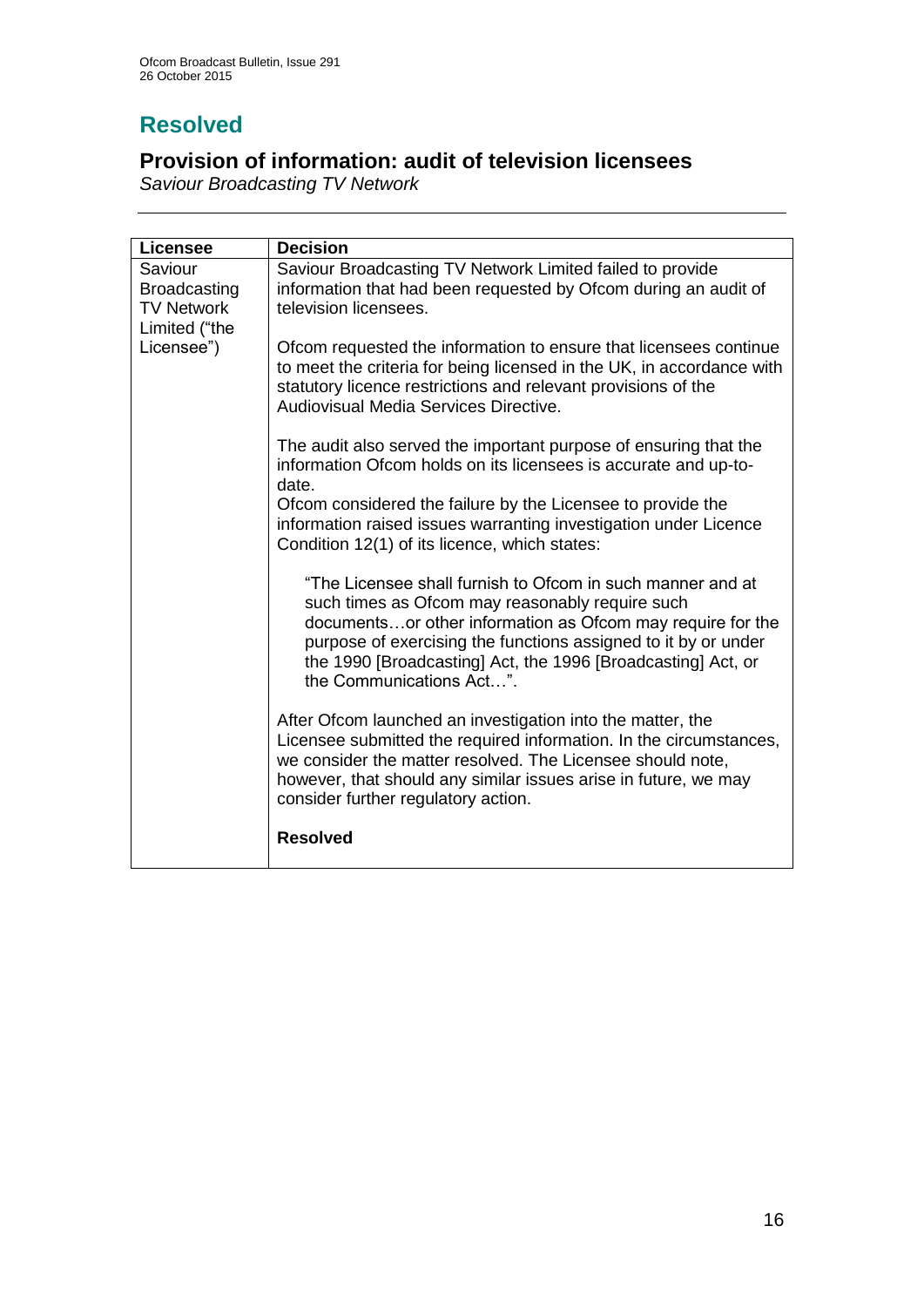## **Fairness and Privacy cases**

## **Not Upheld**

## **Complaint by Havering Borough Council**

*Can't Pay? Final Demand Special, Channel 5, 14 April 2015*

#### **Summary**

Ofcom has not upheld Havering Borough Council's ("HBC") complaint of unjust or unfair treatment in the programme as broadcast.

The programme showed a woman and her 11 year old daughter being evicted from their flat and examined its consequences. In particular, the programme included the woman's unsuccessful attempt to get HBC to provide her and her daughter with emergency accommodation for the night of their eviction.

Ofcom found that:

- The broadcaster took reasonable care to satisfy itself that the programme did not present, disregard or omit material facts, with regard to the claims made about HBC's actions in relation to securing emergency accommodation for Ms Merritt and her family on the night they were evicted in a way that resulted in unfairness to it.
- Ofcom did not consider, in the particular circumstances of this case, that Ms Merritt's and Mr Bohill's comments in the programme amounted to significant allegations about HBC that required the broadcaster to have offered the Council an appropriate and timely opportunity to respond to them.

#### **Introduction and programme summary**

On 14 April 2015, Channel 5 broadcast a special edition of *Can't Pay? We'll Take it Away*, which followed High Court Enforcement Officers ("HCEOs") as they sought to recover debts or carried out evictions of tenants in rent arrears. One story featured in the programme was the eviction of Ms Deborah Merritt from a flat in Rainham, Essex, because she was in arrears with the rent.

Two HCEOs, Mr Paul Bohill and Mr Steve Pinner, were shown travelling to and arriving at the property. The programme's narrator said:

*"The team have over 50 years combined enforcement experience. It takes a lot to shock them, but this next job will put them in one of the most difficult situations of their careers"*.

The programme then showed footage of the HCEOs carrying out the eviction. The narrator said that Ms Merritt had rent arrears following the loss of her job after a serious accident in which she had *"a broken collar bone and broken cheek bone"*. Ms Merritt was shown crying after being given the repossession order and told that she was facing immediate eviction. Ms Merritt was then shown telling the HCEOs that she needed to get in touch with her daughter who was at school after which the narrator said: *"even though a child is involved, the High Court writ demands the*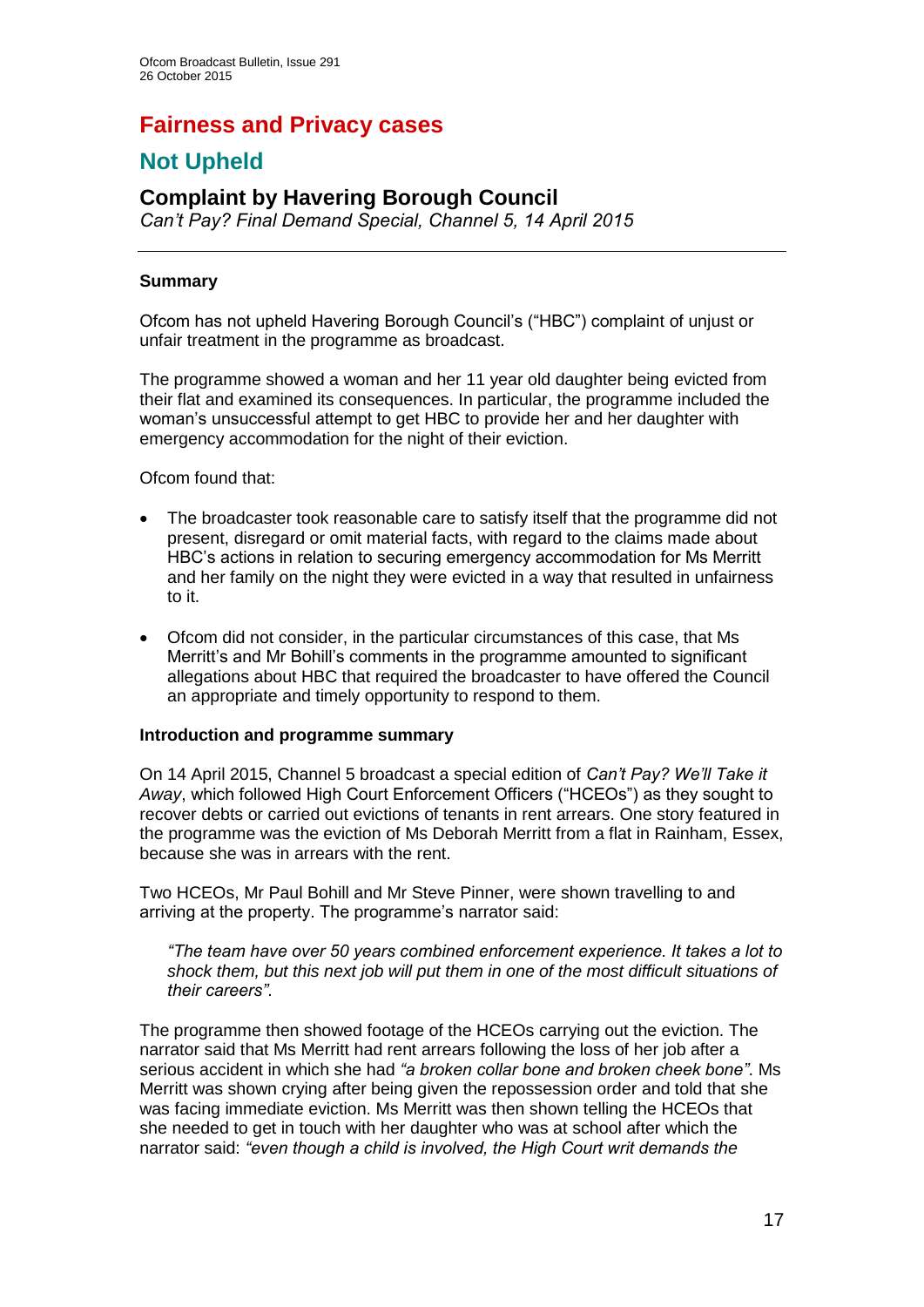*agents carry out the eviction, but Deborah and her daughter have nowhere else to go"*.

A short while later, the narrator said that Ms Merritt's situation was *"even worse than the agents first thought"* after which Mr Pinner was shown saying: *"she has no friends or relatives, she's been here about a year, doesn't know any of the neighbours, and doesn't have any means of transport, money or anything"*.

This was followed by footage of Mr Bohill saying:

*"From the very outset, Debbie struck me as being an absolutely genuine case. She'd got a broken shoulder, she was, in my view, malnourished, she was worried to death about the child coming home from school and finding the house locked up and she wouldn't be there. She genuinely did not know what to do next".*

Viewers then heard Mr Bohill offer to arrange for Ms Merritt's daughter to be picked up from school before the narrator said:

*"Deborah is now homeless and must appeal to her local council who have a duty of care to provide emergency accommodation for her and her daughter".* 

The footage shown alongside this comment included an image of one of the HCEOs holding a leaflet with the words: "Housing Advice – Next Steps" across the top in bold type and a logo with the word "Havering" next to it on the top right hand corner of the piece of paper. The image was shown for approximately one second.

The programme then showed footage of Ms Merritt calling HBC's *"homeless advice unit"* and getting an automated message in response. Afterwards, Mr Bohill said: *"The homeless lines are not being answered and there's a recorded message that's saying just email us. You've just been kicked out of your house, you haven't got your computer or anywhere to plug it in, so where is that going to go? It's obviously going to go nowhere".* This was followed by footage of Mr Bohill saying to Ms Merritt: *"Yours is like an Alice in Wonderland situation. You're really at the end of the line. I can understand that".*

This part of the programme ended with the narrator saying:

*"Unable to contact the Council on the phone, Paul and Steve are desperately worried. With nowhere to go it's looking like Deborah and her daughter could be out on the street tonight"*.

The next part of the programme started with a summary of the key points of Ms Merritt's story, as set out above, after which the programme's narrator said:

*"The family are now homeless. Unable to reach the Council, Deborah needs to plead her case for emergency housing in person"*.

Mr Pinner was heard advising Ms Merritt to pack the items she would need over the next few days and telling her: *"Once the Council get their act together, they'll put you in temporary accommodation at least because of your daughter"*. After Ms Merritt's daughter arrived home from school, followed soon afterwards by Ms Merritt's partner, the three of them packed some things and were then taken to the Council's offices.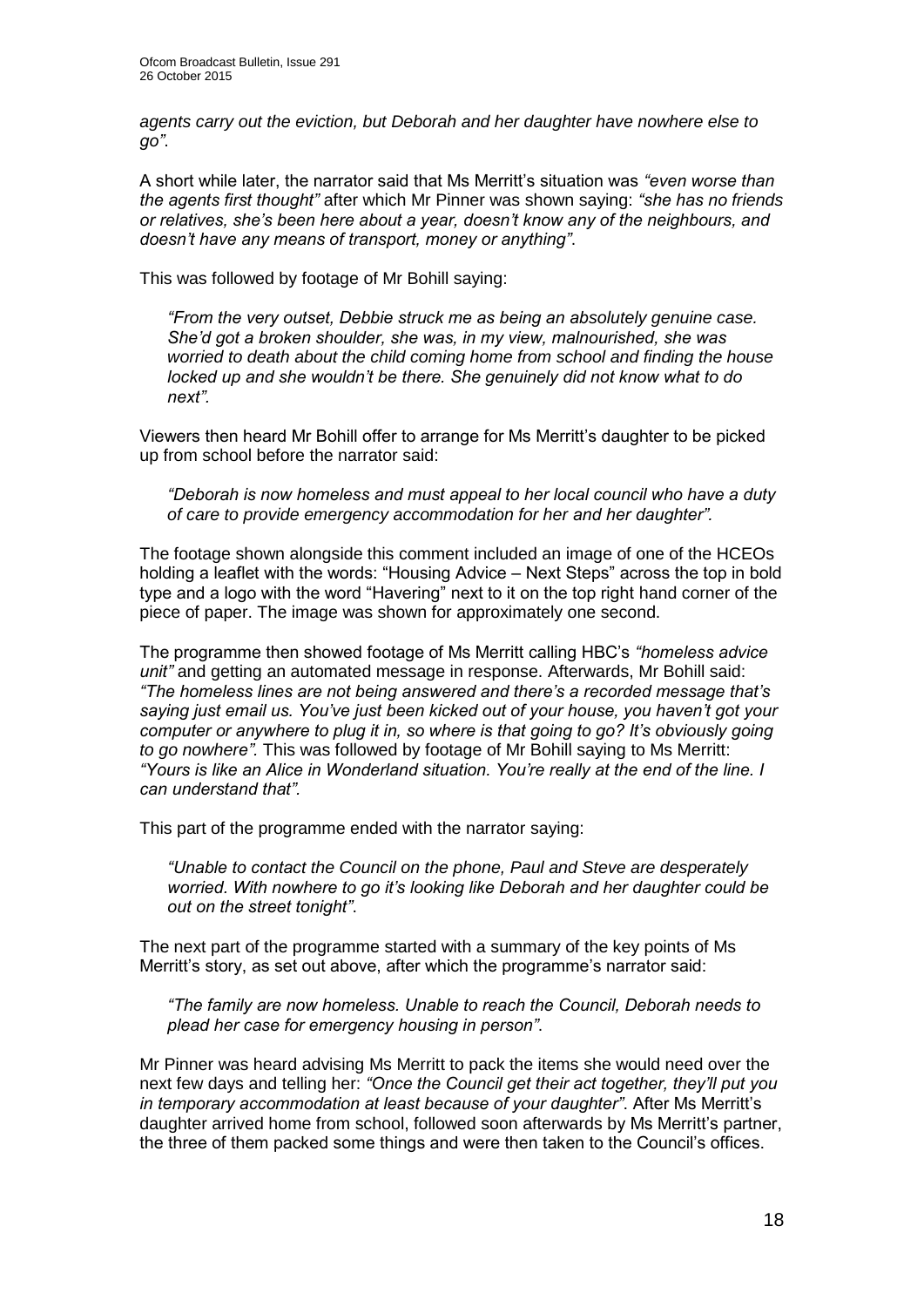Footage of the family putting their bags in to a car and being driven away was intercut with footage of Mr Bohill saying:

*"You've got desperately needy homeless people trying to get in touch with the people who are set up there to help them, the homeless department, speciality social services, whatever it might be, and they're all on answerphone, no one is picking the phone up, so it's as bad as it gets really"*.

The narrator then said: *"Although Paul's arranged for them to be driven to the Council, there's no guarantee they'll get emergency housing"*. Footage of the outside of the Council offices, followed by footage of Ms Merritt entering the building, was shown.

Immediately afterwards, the narrator said: "*Later that night, Paul received a phone call, Debbie and her daughter were on the streets"*. Mr Bohill was then shown saying:

*"She phoned to say they were asking her to leave the Council office and come back on the following day, which was a Friday, and they would do nothing to rehome her. Well, I thought that was absolutely terrible. Off the top of my head, I said just walk out into the street find the nearest B&B or hotel and I'll pay for the hotel for the night"*.

The narrator then said: *"Paul's act of kindness kept the family safe"*. This was followed by footage of Ms Merritt, her daughter and her partner which had been recorded the following morning. During this footage, Ms Merritt said:

*"We would have lived on the streets last night, literally, me and my daughter would have been on the streets, or, they said I would have been on the streets*  [and] *my partner, and my daughter would have gone into foster care for the night, which is not an option whatsoever. They had nowhere, they had no properties available whatsoever, or any hostels, or any hotels"*.

Mr Bohill was then shown saying:

*"The Council rang me and the officer dealing with her case said: 'why are you doing this for her?' and I said 'because it's my view that you have failed in your duty to provide her with housing and I'm not prepared to allow her to wander the streets on a cold night like this with an 11 year old child'"*.

The programme then explained that, after leaving the hotel paid for by Mr Bohill, Ms Merritt went back to the Council offices and, after six hours, was given temporary accommodation for her and her daughter over the weekend, but told to return the following Monday as they had no accommodation available after Sunday.

This section of the programme ended with Mr Bohill saying:

*"Yes it was an extreme case. Probably in the last 100 cases it's the only one where I've ever felt moved to seriously take those steps"*.

Just prior to the end of the programme, three on-screen graphics with the following text were shown:

*"Havering Council has apologised that Deborah Merritt's calls were not answered";*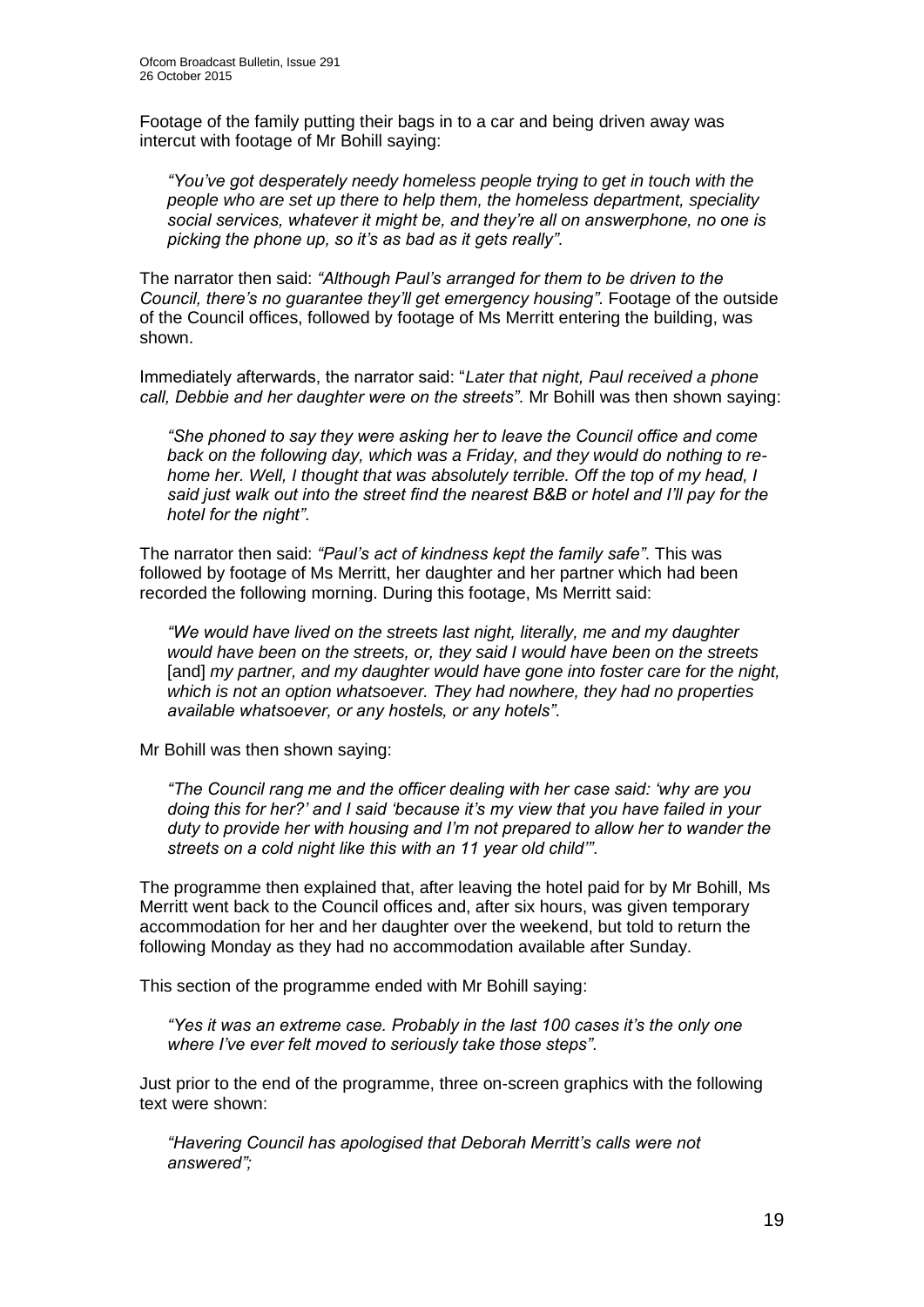*"They have put measures in place to ensure that a similar incident does not happen again";* and,

*"Two months later, the Council is still considering the appropriate way to assist Debbie long term".*

The first two graphics were shown alongside footage of the Council's offices and the final one was shown alongside footage of Ms Merritt.

#### **Summary of the complaint and the broadcaster's response**

a) The Council complained that it was treated unjustly or unfairly in the programme as broadcast because the programme deliberately misrepresented its decisions and practices with regard to the application made to it for emergency housing by Ms Merritt.

In particular, the Council said that the programme's claims that Ms Merritt was told that there was no accommodation available for the first night after her eviction and that the only option offered to her for that night was for her daughter to be placed in overnight foster care were untrue. It said that Ms Merritt told its officers that she did not have a suitable place to stay. However, before they could go on "to identify a short-term emergency placement" for her, Ms Merritt contacted one the HCEOs and then told the Council officer dealing with her case that he would fund an overnight stay. The Council officer then spoke to the HCEO to verify that this was the case and, satisfied that the offer was genuine, accepted the arrangement.

In response to this head of complaint, Channel 5 said that the programme fairly represented the facts as Ms Merritt, Mr Bohill and the programme makers understood them and that HBC provided no basis for its claim that the programme deliberately misrepresented its decisions and practices in relation to Ms Merritt's case.

Channel 5 said that there was a factual dispute between HBC and Ms Merritt about what happened when Ms Merritt asked HBC to provide her and her daughter with accommodation after they were evicted from their home.

It said that, the transcript of Ms Merritt's interview with one of the programme makers (a copy of which was provided to Ofcom) showed that Ms Merritt told the programme makers that, at about 17:30 or 18:00 on the day she was evicted, the Council officer dealing with her case at HBC said to her that, because he had been unable to establish that HBC, rather than a neighbouring council, had responsibility for housing her and her daughter, "at the moment we can't really do anything" although "in extreme cases we can help your daughter because she is under 16". Ms Merritt said that the officer also said: "in extreme cases is just temporary care overnight, because we can help you tomorrow but you can came back in the morning". During the interview, Ms Merritt also said that, after she was given this news, she asked the Council officer where she and her daughter should go that night and he advised her that she had to leave the Council offices and she should go to the police station for assistance. Ms Merritt said that she then asked the Council officer to call her landlord so she could ask him if she could go back to her old flat for the night and, after the officer said he could not do this, she called Mr Bohill. Ms Merritt told the programme makers that, during her conversation with him, Mr Bohill said: "because the Council can't help you and give you any accommodation for you and your daughter tonight, which I find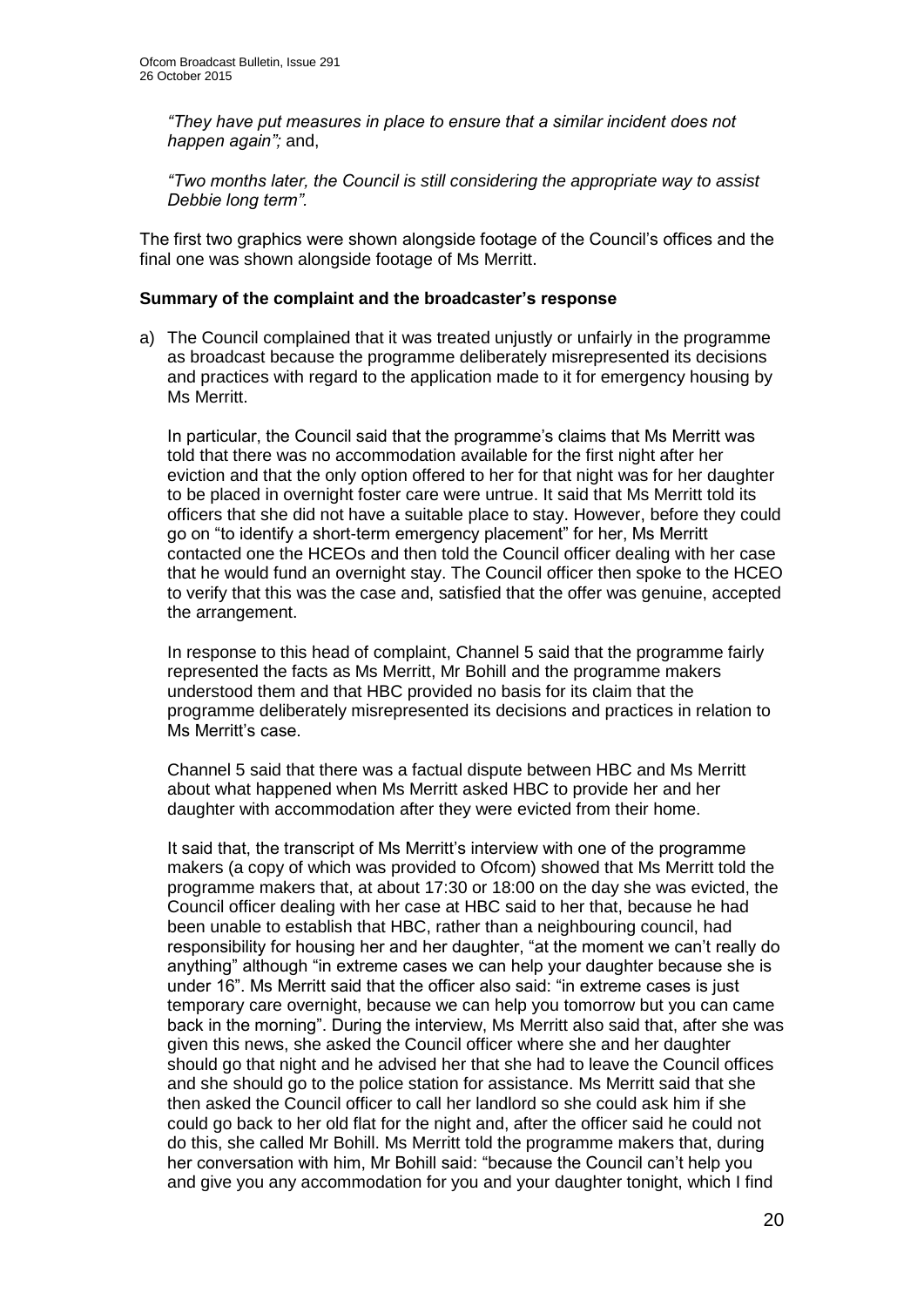disgusting, I can help you, like, find accommodation for tonight and I will pay for it tonight for you; but, before you leave the Council, let them know that you have got somewhere to stay for tonight and you will be back in the morning, because you are homeless [and] I can't change that". Ms Merritt added that Mr Bohill then arranged accommodation for her and her daughter in a nearby hotel and called her back with the details.

Channel 5 said that there was no credible reason to believe that Ms Merritt had misreported these events. It also said that Mr Bohill had made a statement (a copy of which was provided to Ofcom) which substantiated her position. In particular, the broadcaster observed that Mr Bohill confirmed that Ms Merritt called him at 17:30 on the day she was evicted and informed him that the housing department at HBC had told her that they "would not give her emergency accommodation that night and she would have to come back the following day". He said that he had responded by telling Ms Merritt to look for accommodation close to the Council office which would accept payment by credit card and that he would settle the account. Mr Bohill said that afterwards a man who said he worked for the Council called and asked him to confirm that he had "made an arrangement with Ms Merritt to pay for accommodation that night". Mr Bohill added that the man asked if it was usual for us to offer this facility and that he had responded by saying it was very rare, but he felt the Council had failed in their duty to house Ms Merritt and her daughter in emergency accommodation. Mr Bohill also said:

"There was no implication or suggestion that the Council had in fact offered her [Ms Merritt] accommodation. He [the Council officer] recommended that we contact the Premier Inn [which] he knew had vacancies and [said] that we could probably get a discount if we referred to the fact that we were involved in an eviction and the Council had told us to call them".

Channel 5 said that there is no disagreement between HBC, Ms Merritt and Mr Bohill regarding the key issue: that HBC was prepared for an individual (Mr Bohill) to arrange and pay for accommodation for Ms Merritt, her partner and her child on the evening she was evicted rather than ensure that it arranged and paid for that accommodation. It also said that nothing in the programme suggested a version of events which was more detrimental to HBC or cast its decisions and practices in a worse light than the facts to which it had admitted. The broadcaster also said that the conversation between the Council officer and Mr Bohill, which HBC described and relied upon in its complaint, established the following points:

- the Council had not arranged emergency accommodation for Ms Merritt;
- Mr Bohill had offered to arrange emergency accommodation for Ms Merritt;
- but for this offer, Ms Merritt and her family would not have been accommodated (Channel 5 said that the complainant did not dispute this);
- when the Council officer spoke to Mr Bohill he had not arranged for any accommodation for Ms Merritt;
- he was content to give suggestions regarding where Ms Merritt might find somewhere to stay if Mr Bohill paid for it rather than arranging and paying for the accommodation himself; and,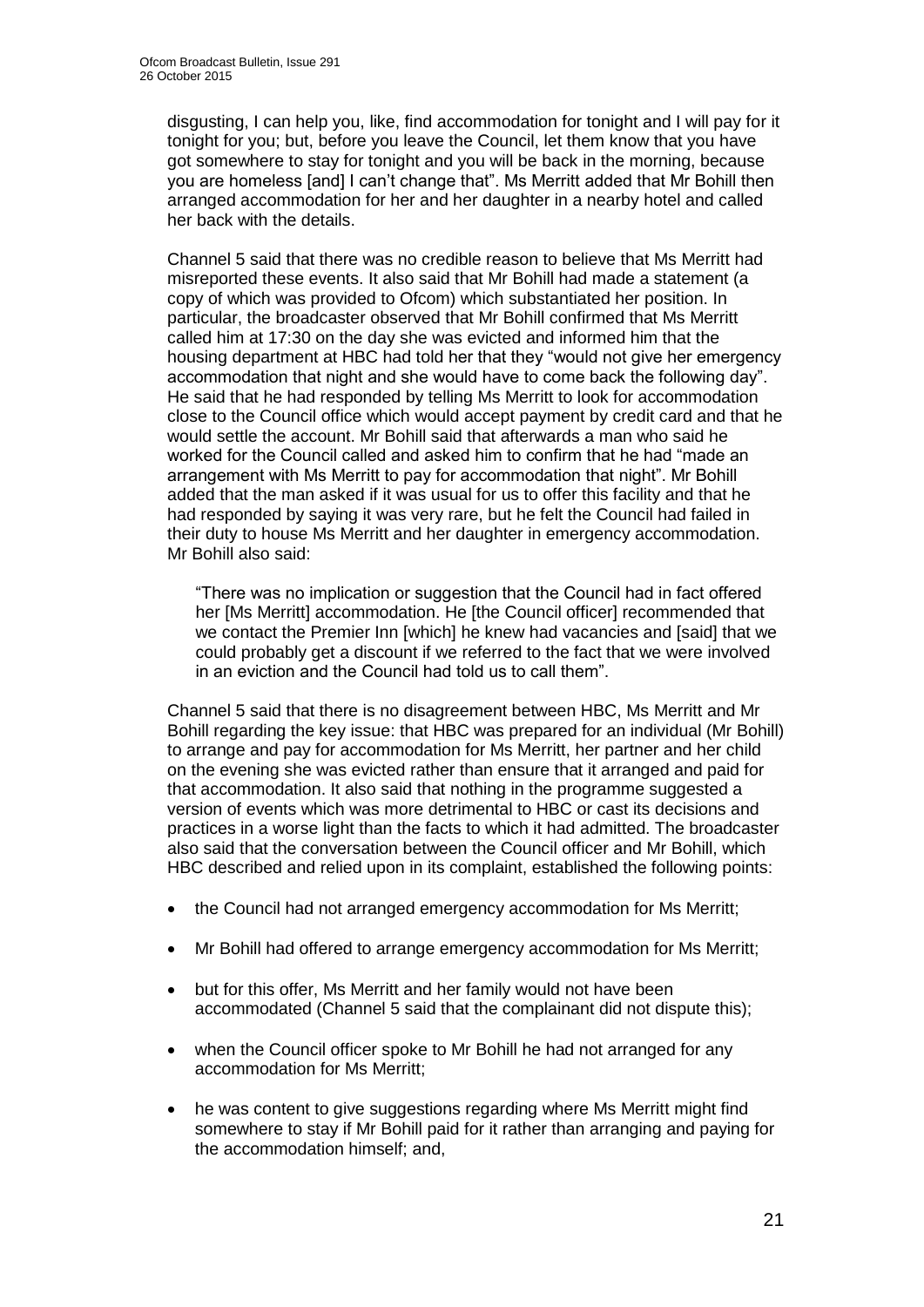the Council officer did not indicate that HBC would provide accommodation for Ms Merritt if Mr Bohill did not do so.

Channel 5 said that the programme's representation of this event was fair and appropriate and observed that, in its complaint, HBC did not assert that it would have found emergency accommodation for Ms Merritt if Mr Bohill had not done so or that Ms Merritt would not have been *"on the streets"* if Mr Bohill had not intervened. It argued that the programme included no serious allegation in respect to the claims made about HBC's actions in relation to Ms Merritt's request for emergency accommodation and that instead, it reported a fact.

In its response, the broadcaster also said that the programme reflected the response HBC gave to the programme makers when asked to comment on the difficulties Ms Merritt experienced as she tried to contact the homeless advice unit when she was being evicted; as well as HBC's description of the status of Ms Merritt's case from the same statement (i.e. that it was ongoing and a long-term solution had not yet been put in place).

b) The Council also complained that it was treated unjustly or unfairly in the programme as broadcast because it was not given an appropriate and timely opportunity to respond to the claims in the programme that Ms Merritt and her family were turned out onto the streets with nowhere to go; and, that the Council had told Ms Merritt that the only other option was to put her daughter into overnight foster care.

With reference to its response to head a) of this complaint (see above), Channel 5 said that, given that the programme's presentation of the relevant matters (i.e. HBC's actions and advice with regard to the securing of emergency accommodation for Ms Merritt and her daughter on the day they were evicted) was factually correct, it was not an allegation of wrongdoing or incompetence.

It said the programme faithfully reflected what Ms Merritt and Mr Bohill believed to be the position. It also said that, given that Ms Merritt reported what she said she had been told by the Council officer and Mr Bohill's conversation with that officer supported Ms Merritt's understanding of events, there was no reason for the programme makers to have asked HBC to respond to the claims that:

- but for Mr Bohill's intervention, Ms Merritt would have been out on the streets that night; or,
- that the only option HBC could provide involved Ms Merritt being separated from her daughter who would be placed in overnight foster care.

Channel 5 said this was precisely what Ms Merritt said she was told by the Council officer and Mr Bohill had reported that the Council officer did not indicate otherwise when he spoke to him. It added that this was despite the fact that Mr Bohill set out the position as Ms Merritt had explained it to him during his telephone conversation with the Council officer.

Notwithstanding its view that it was unnecessary to have offered HBC an opportunity to respond to the claims set out above in order to avoid unfairness to it, Channel 5 also said that the programme makers had arranged a filmed interview with a spokesperson from HBC about Ms Merritt's situation and intended to include parts of the interview in the programme. However, HBC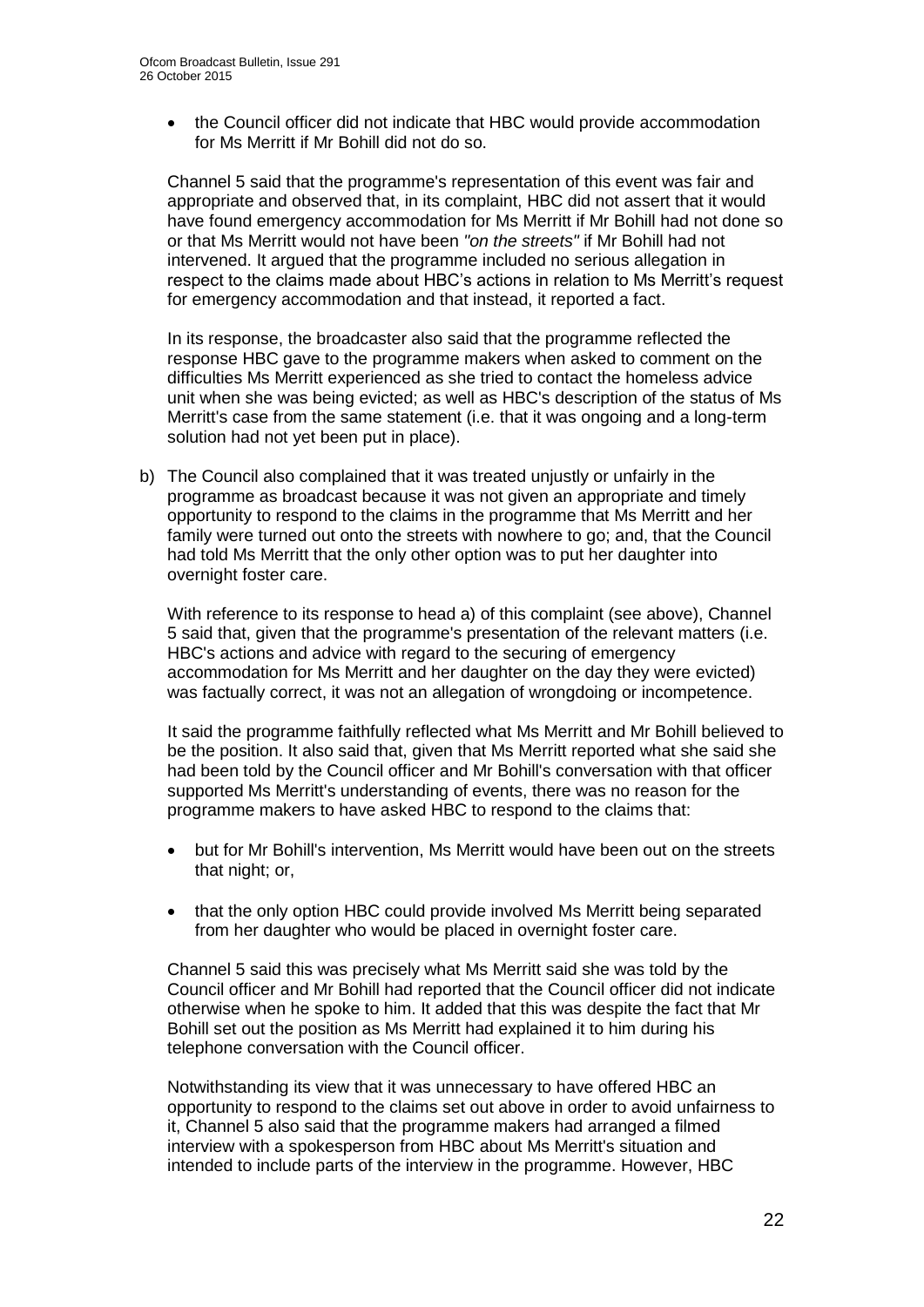cancelled the interview and failed to re-arrange it despite further invitations from the programme makers to do so. Channel 5 added that HBC then asked the programme makers to send it the question(s) the programme wanted HBC to answer and said it would provide a written statement in response. The programme makers asked HBC to comment on Ms Merritt's claim that her telephone calls to the homeless advice unit went unanswered and, as set out in the Channel 5's response to head a) above, HBC's statement on this matter was subsequently reflected in the programme.

#### **Ofcom's Preliminary View**

Ofcom prepared a Preliminary View on this case that HBC's complaint should not be upheld. Both parties were given the opportunity to make representations on the Preliminary View, however, neither chose to do so.

#### **Decision**

Ofcom's statutory duties include the application, in the case of all television and radio services, of standards which provide adequate protection to members of the public and all other persons from unjust or unfair treatment and unwarranted infringement of privacy in, or in connection with the obtaining of material included in, programmes in such services.

In carrying out its duties, Ofcom has regard to the need to secure that the application of these standards is in the manner that best guarantees an appropriate level of freedom of expression. Ofcom is also obliged to have regard, in all cases, to the principles under which regulatory activities should be transparent, accountable, proportionate and consistent and targeted only at cases in which action is needed.

In reaching its Decision, Ofcom carefully considered all the relevant material provided by both parties. This included a recording of the programme as broadcast and transcript and both parties' written submissions.

When considering complaints of unfair treatment, Ofcom has regard to whether the broadcaster's actions ensured that the programme as broadcast avoided unjust or unfair treatment of individuals and organisations, as set out in Rule 7.1 of Ofcom's Broadcasting Code ("the Code"). Ofcom had regard to this Rule when reaching its Decision on the individual heads of complaint detailed below.

a) Ofcom first considered HBC's complaint that it was treated unjustly or unfairly in the programme as broadcast because the programme deliberately misrepresented its decisions and practices with regard to the application made to it for emergency housing by Ms Merritt.

In considering this part of the complaint, Ofcom had regard to Practice 7.9 of the Code which provides that before broadcasting a factual programme, broadcasters should take reasonable care to satisfy themselves that material facts have not been presented, disregarded or omitted in a way that is unfair to the individual or organisation.

As set out in the "Introduction and Programme Summary" section above, the programme showed Ms Merritt being evicted from her flat with her 11 year old daughter and explained that, following Ms Merritt's failed attempts to get help from the Council's homeless advice unit via telephone, the HCEOs who carried out the eviction arranged for Ms Merritt and her daughter to be taken to the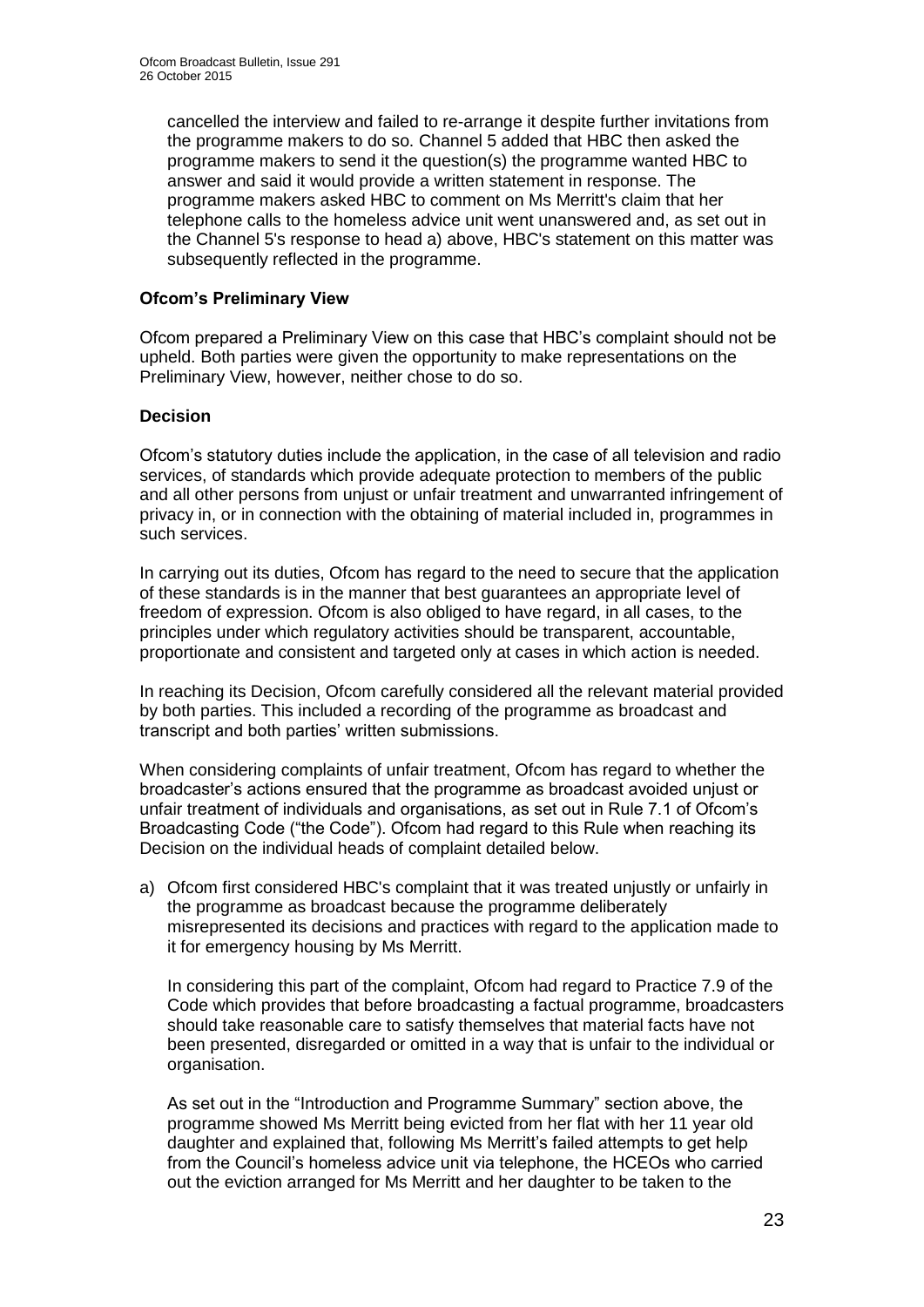Council's offices so she could *"plead her case for emergency housing in person"*. The programme's narrator subsequently said that HBC did not provide emergency accommodation for Ms Merritt and her daughter that day and instead, after receiving a call from Ms Merritt, Mr Bohill (one of the HCEOs) arranged and paid for accommodation for them that night. The programme also informed viewers that Ms Merritt and her daughter returned to the Council's offices the next day and that the Council then provided them with emergency accommodation for the following three nights.

Having viewed this section of the programme, noting the narration, and both Ms Merritt's and Mr Bohill's description of events (as included in the programme), Ofcom considered that it would have been clear to viewers that Ms Merritt understood the Council officer to have told her that there was no accommodation available for her and her daughter together on the first night following their eviction; and, that the only option he offered to her for that night was for her daughter to be placed in overnight foster care – which was unacceptable to her.

Ofcom noted that the HBC complained that the programme had "deliberately misrepresented" its practices in relation to emergency housing and, specifically, that before the Council officer could go on to the next stage in the emergency housing process, which was "to identify a short-term emergency placement [for Ms Merritt and her daughter] in a hostel, B&B or hotel", Ms Merritt had contacted Mr Bohill and had then told the Council officer that he would pay for overnight accommodation for her. However, we noted also that Ms Merritt's recollection in interview and that of Mr Bohill indicated that these actions were taken by Ms Merritt and then Mr Bohill because by 17:30 or 18:00 on the day of the eviction the Council officer had not identified short-term emergency accommodation for Ms Merritt and her daughter, and, according to Ms Merritt, had told her that she must leave the Council offices and go to the police for assistance.

With regard to Ms Merritt's and Mr Bohill's contribution to the programme, it is important to clarify at this point that it is not Ofcom's role to establish whether or not the substance of the contributions were factually correct or not, but to determine whether or not in broadcasting the comments, the broadcaster complied with the Code in avoiding unjust or unfair treatment of individuals or organisations. In doing so, Ofcom considered the context in which the comments as expressed by Ms Merritt and Mr Bohill in the programme were shown and whether the programme's presentation of these comments resulted in unfairness to the Council.

We assessed the basis on which Ms Merritt's and Mr Bohill's comments were included in the programme. We noted that the comments were based on the firsthand testimony of Ms Merritt which she gave to the programme makers about her experience of these events, some of which (notably the footage of Ms Merritt on the morning after she was evicted) was recorded very soon after the events occurred. The comments made in the programme were also based on the statement made to the programme makers by Mr Bohill – the person who arranged and paid for the emergency accommodation for Ms Merritt and her family on the night of the eviction. We noted that Mr Bohill's account corroborated Ms Merritt's recollection and understanding of the events. In particular, we noted Mr Bohill stated that the Council officer had not indicated to him that the Council had, in fact, offered Ms Merritt accommodation for the night, but was instead content for Mr Bohill to pay for accommodation and suggested places where he might arrange for Ms Merritt to stay.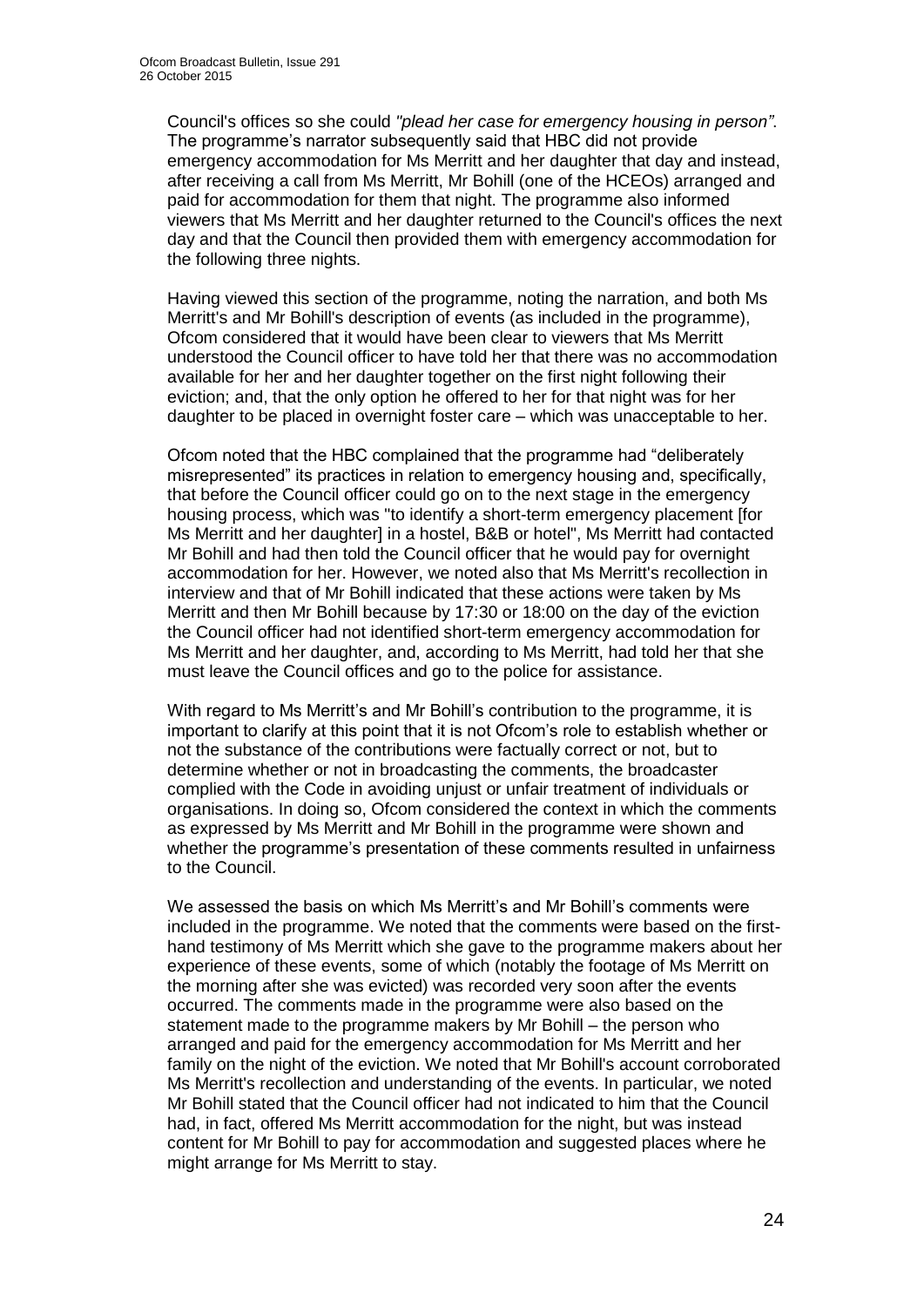While we recognise from its complaint that HBC might have preferred for the programme to have reflected its practices in relation to emergency housing and how they were applied in this particular case, it was not disputed by either party that the Council did not provide Ms Merritt and her family with emergency accommodation on the night she was evicted. It was not, in our view, for the broadcaster to reflect in the programme what the Council would have said or advised if Mr Bohill had not intervened on behalf of Ms Merritt in finding her and her family emergency over-night accommodation. Instead, the programme represented the events as they happened and were understood by Ms Merritt and Mr Bohill at the time they took place. In our view, this presented these events fairly and there was no evidence to support HBC's allegation that the programme "deliberately misrepresented" its decision and practices in relation to emergency housing.

Taking into account all the factors set out above, and, in particular, the basis on which the claims were made and the fact that Mr Bohill's testimony corroborated that of Ms Merritt, we considered that the broadcaster took reasonable care to satisfy itself that the programme did not present, disregard or omit material facts with regard to HBC's actions in relation to securing emergency accommodation for Ms Merritt and her family in a way that resulted in unfairness to it.

Therefore, Ofcom found that there was no unfairness to HBC in this respect.

b) Ofcom next considered HBC's complaint that it was treated unjustly or unfairly in the programme as broadcast because it was not given an appropriate and timely opportunity to respond to the claims in the programme.

In considering this head of complaint, Ofcom took particular account of Practice 7.11 which states that, if a programme alleges wrongdoing or incompetence or makes other significant allegations, those concerned should normally be given an appropriate and timely opportunity to respond.

Again, Ofcom noted the comments made by Ms Merritt and Mr Bohill as set out in the "Introduction and Programme Summary" section above, and considered if they could reasonably be regarded as significant allegations that would require the broadcaster to provide HBC with an opportunity to respond.

In our view, the comments made in the programme by Ms Merritt and Mr Bohill were expressions of their own opinion and understanding of the events surrounding Ms Merritt's attempts to secure emergency accommodation through HBC having been evicted from her flat. Their comments were not presented as an unequivocal statement of fact as to HBC's policy on emergency housing, but were a representation of the events as they happened and were understood by Ms Merritt and Mr Bohill at the time they took place.

For these reasons, Ofcom did not consider, in the particular circumstances of this case, that Ms Merritt's and Mr Bohill's comments in the programme amounted to significant allegations about HBC that required the broadcaster to have offered the Council an appropriate and timely opportunity to respond to them.

Therefore, Ofcom found that there was no unfairness to HBC in this respect.

#### **Ofcom has not upheld HBC's complaint of unfair treatment in the programme as broadcast.**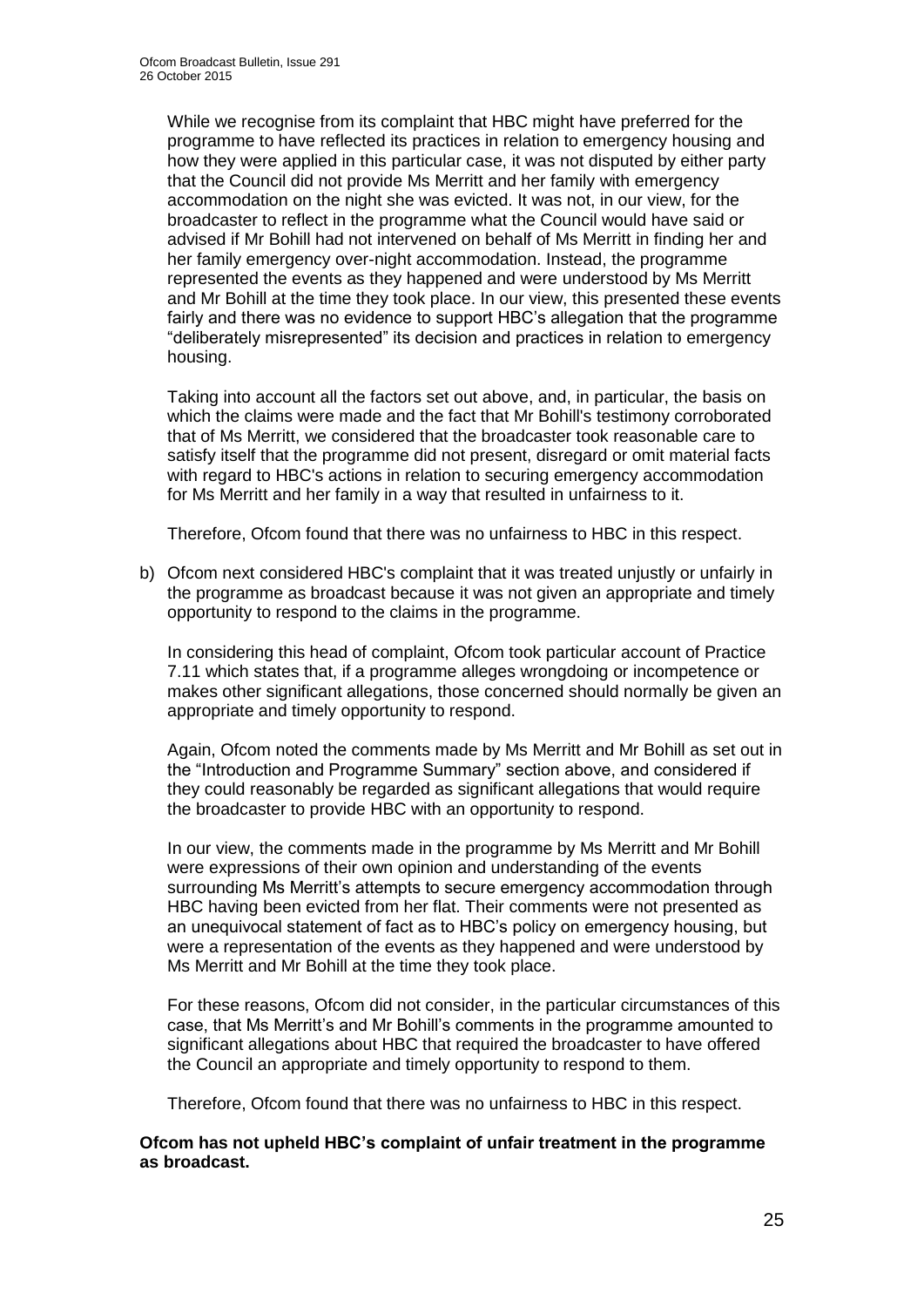## **Investigations Not in Breach**

Here are alphabetical lists of investigations that Ofcom has completed between 3 and 16 October 2015 decided that the broadcaster did not breach Ofcom's codes, licence conditions or other regulatory requirements.

#### **Investigations conducted under the Procedures for investigating breaches of content standards for television and radio**

| Programme                              | <b>Broadcaster</b> | Transmission<br>date | <b>Categories</b>                      |
|----------------------------------------|--------------------|----------------------|----------------------------------------|
| Judge Judy                             | <b>CBS Reality</b> | 04/08/2015           | Generally accepted<br>standards        |
| Beware: Britain<br><b>Running Riot</b> | Channel 5          | 07/09/2015           | Violence and<br>dangerous<br>behaviour |

For more information about how Ofcom conducts investigations about content standards, go to: [http://stakeholders.ofcom.org.uk/broadcasting/guidance/complaints](http://stakeholders.ofcom.org.uk/broadcasting/guidance/complaints-sanctions/standards/)[sanctions/standards/.](http://stakeholders.ofcom.org.uk/broadcasting/guidance/complaints-sanctions/standards/)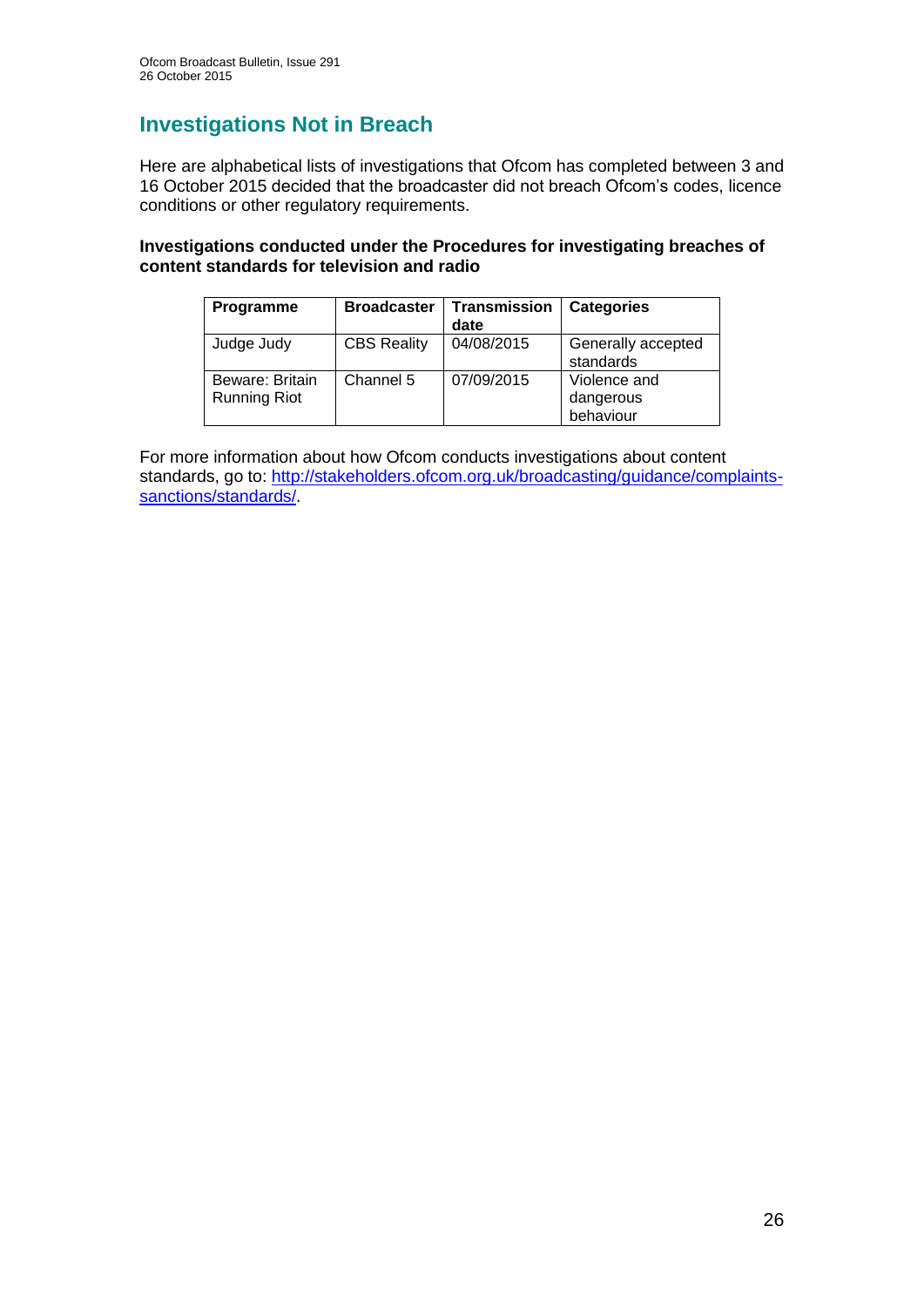## **Complaints Assessed, Not Investigated**

Here are alphabetical lists of complaints that, after careful assessment, Ofcom has decided not to pursue between 3 and 16 October 2015 because they did not raise issues warranting investigation.

#### **Complaints assessed under the Procedures for investigating breaches of content standards for television and radio**

For more information about how Ofcom assesses conducts investigations about content standards, go to: [http://stakeholders.ofcom.org.uk/broadcasting/guidance/complaints](http://stakeholders.ofcom.org.uk/broadcasting/guidance/complaints-sanctions/standards/)sanctions/standards/

| Programme                                | <b>Broadcaster</b> | <b>Transmission Date</b> | <b>Categories</b>                           | <b>Number of</b><br>complaints |
|------------------------------------------|--------------------|--------------------------|---------------------------------------------|--------------------------------|
| Sex Diaries:<br><b>Webcam Couples</b>    | 4Seven             | 02/10/2015               | Outside of remit /<br>other                 |                                |
| A Season of Poetry<br>(trailer)          | BBC <sub>1</sub>   | 06/10/2015               | Generally accepted<br>standards             | $\overline{1}$                 |
| <b>BBC News</b>                          | BBC <sub>1</sub>   | 11/10/2015               | Generally accepted<br>standards             | $\mathbf{1}$                   |
| <b>BBC News at Six</b>                   | BBC <sub>1</sub>   | 12/10/2015               | Generally accepted<br>standards             | $\mathbf{1}$                   |
| <b>BBC News at Ten</b>                   | BBC <sub>1</sub>   | 07/10/2015               | Generally accepted<br>standards             | $\overline{1}$                 |
| Doctor Foster                            | BBC <sub>1</sub>   | 30/09/2015               | Outside of remit /<br>other                 | $\overline{1}$                 |
| Doctor Foster                            | BBC <sub>1</sub>   | 07/10/2015               | Materially misleading                       | $\mathbf{1}$                   |
| Doctor Foster                            | BBC <sub>1</sub>   | 07/10/2015               | Offensive language                          | $\overline{1}$                 |
| <b>East Midlands News</b><br>and Weather | BBC <sub>1</sub>   | 18/09/2015               | Generally accepted<br>standards             | $\overline{1}$                 |
| EastEnders                               | BBC <sub>1</sub>   | 01/10/2015               | Outside of remit /<br>other                 | 1                              |
| Have I Got News for<br>You               | BBC <sub>1</sub>   | 02/10/2015               | Offensive language                          | $\overline{4}$                 |
| River                                    | BBC <sub>1</sub>   | 13/10/2015               | Violence and<br>dangerous behaviour         | $\mathbf{1}$                   |
| <b>Strictly Come</b><br>Dancing          | BBC <sub>1</sub>   | 03/10/2015               | Gender<br>discrimination/offence            | $\overline{1}$                 |
| <b>Strictly Come</b><br>Dancing          | BBC <sub>1</sub>   | 03/10/2015               | Sexual material                             | $\mathbf{1}$                   |
| <b>Strictly Come</b><br>Dancing          | BBC <sub>1</sub>   | 10/10/2015               | Generally accepted<br>standards             | $\overline{4}$                 |
| The Go-Between                           | BBC <sub>1</sub>   | 20/09/2015               | <b>Nudity</b>                               | $\overline{1}$                 |
| The Graham Norton<br>Show                | BBC <sub>1</sub>   | 02/10/2015               | Offensive language                          | $\mathbf{1}$                   |
| The One Show                             | BBC <sub>1</sub>   | 09/10/2015               | Generally accepted<br>standards             | $\overline{1}$                 |
| The One Show                             | BBC <sub>1</sub>   | 14/10/2015               | Race<br>discrimination/offence              | $\mathbf{1}$                   |
| Watchdog                                 | BBC <sub>1</sub>   | 08/10/2015               | Generally accepted<br>standards             | $\overline{2}$                 |
| Cash in the Attic                        | BBC <sub>2</sub>   | 05/10/2015               | Nudity                                      | $\mathbf{1}$                   |
| <b>Family Guy</b>                        | BBC <sub>2</sub>   | 11/10/2015               | Religious/Beliefs<br>discrimination/offence | $\overline{1}$                 |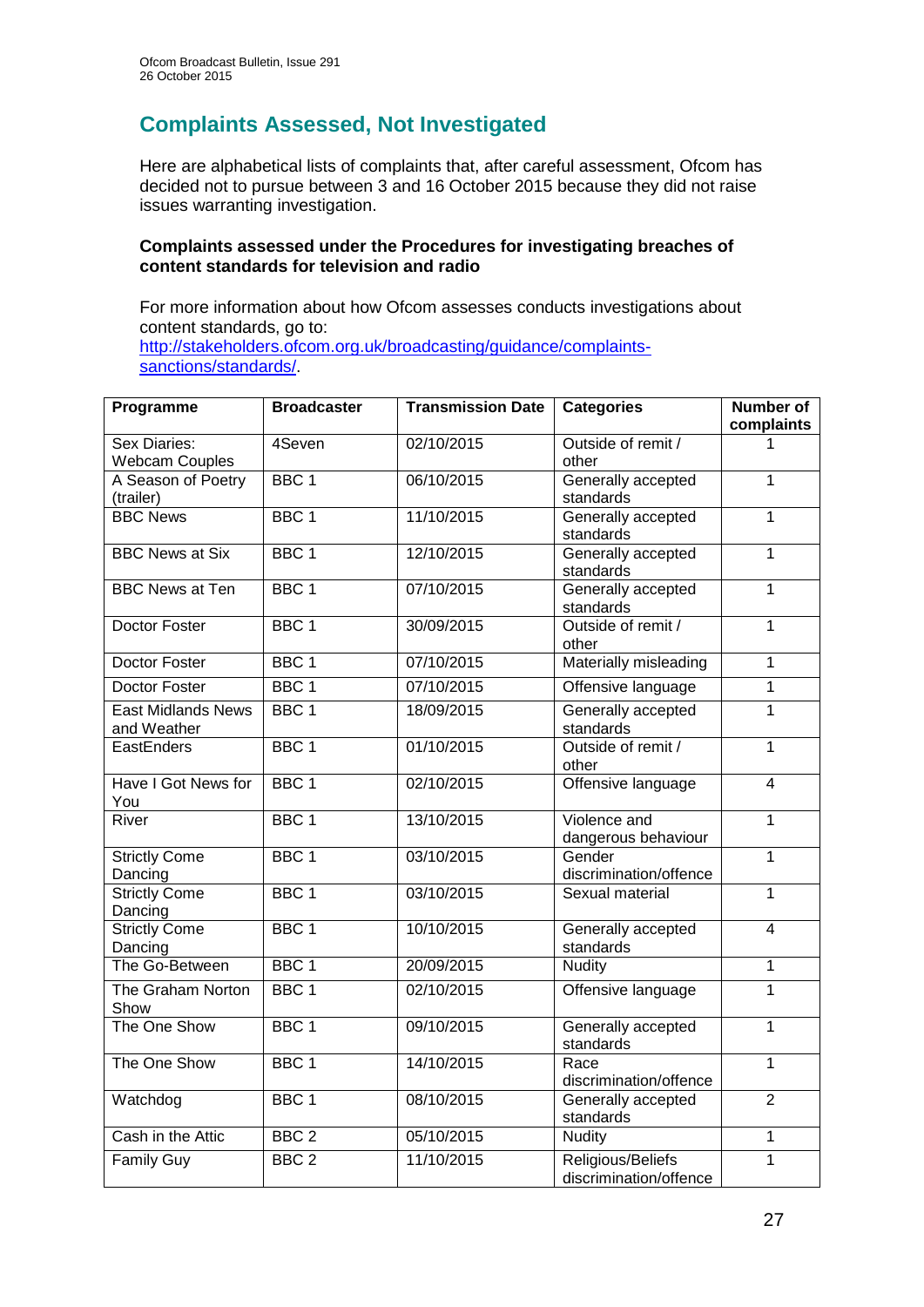| Programme                                                         | <b>Broadcaster</b>         | <b>Transmission Date</b> | <b>Categories</b>                                         | Number of<br>complaints |
|-------------------------------------------------------------------|----------------------------|--------------------------|-----------------------------------------------------------|-------------------------|
| The Apprentice:<br>You're Fired!                                  | BBC <sub>2</sub>           | 14/10/2015               | Outside of remit /<br>other                               | 1                       |
| The Apprentice:<br>You're Fired!                                  | BBC <sub>2</sub>           | 15/10/2015               | Generally accepted<br>standards                           | 1                       |
| The Daily Politics                                                | BBC <sub>2</sub>           | 29/09/2015               | Offensive language                                        | 1                       |
| The Naked Choir<br>with Gareth Malone                             | BBC <sub>2</sub>           | 22/09/2015               | Generally accepted<br>standards                           | 1                       |
| Don't Tell the Bride                                              | BBC <sub>3</sub>           | 07/10/2015               | Generally accepted<br>standards                           | 1                       |
| We Want Our<br><b>Country Back</b>                                | BBC <sub>3</sub>           | 06/10/2015               | Generally accepted<br>standards                           | 1                       |
| <b>Britons Living</b><br>Behind the Veil                          | <b>BBC News</b><br>Channel | 07/09/2015               | Race<br>discrimination/offence                            | 1                       |
| Jeremy Vine                                                       | <b>BBC Radio 2</b>         | 16/09/2015               | Generally accepted<br>standards                           | 1                       |
| A Beginner's Guide<br>to Pakistan                                 | <b>BBC Radio 4</b>         | 07/10/2015               | Generally accepted<br>standards                           | 1                       |
| Danny Kelly                                                       | <b>BBC Radio WM</b>        | 08/10/2015               | Offensive language                                        | 1                       |
| BET Awards 2015                                                   | <b>BET Black Ent</b><br>Tv | 05/07/2015               | Flashing images/risk<br>to viewers who have<br><b>PSE</b> | 1                       |
| Just Hits for<br><b>Breakfast</b>                                 | Capital TV                 | 05/10/2015               | Scheduling                                                | 1                       |
| Danger Mouse                                                      | <b>CBBC</b>                | 28/09/2015               | Generally accepted<br>standards                           | 1                       |
| The Next Step                                                     | <b>CBBC</b>                | 06/09/2015               | Offensive language                                        | 1                       |
| Judging Amy                                                       | CBS Drama                  | 22/09/2015               | Scheduling                                                | 1                       |
| The Key of David                                                  | <b>CBS Reality</b>         | 11/10/2015               | Generally accepted<br>standards                           | 1                       |
| <b>Bernard Matthews'</b><br>sponsorship of The<br>Simpsons        | Channel 4                  | 01/10/2015               | Generally accepted<br>standards                           | 1                       |
| <b>Bernard Matthews'</b><br>sponsorship of The<br><b>Simpsons</b> | Channel 4                  | n/a                      | Sponsorship credits                                       | 1                       |
| Channel 4 News                                                    | Channel 4                  | 23/09/2015               | <b>Disability</b><br>discrimination/offence               | 1                       |
| Channel 4 News                                                    | Channel 4                  | 12/10/2015               | Due impartiality/bias                                     | 1                       |
| Channel 4 News                                                    | Channel 4                  | 13/10/2015               | Due impartiality/bias                                     | 1                       |
| Channel 4 News                                                    | Channel 4                  | n/a                      | Due impartiality/bias                                     | 1                       |
| <b>Educating Cardiff</b>                                          | Channel 4                  | 06/10/2015               | Under 18s in<br>programmes                                | 1                       |
| <b>First Dates</b>                                                | Channel 4                  | 01/10/2015               | Violence and<br>dangerous behaviour                       | 1                       |
| <b>French Collection</b>                                          | Channel 4                  | 02/09/2015               | Materially misleading                                     | 1                       |
| Gogglebox                                                         | Channel 4                  | 08/10/2015               | Due impartiality/bias                                     | 1                       |
| Gogglebox                                                         | Channel 4                  | 09/10/2015               | Religious/Beliefs<br>discrimination/offence               | 3                       |
| Gogglebox                                                         | Channel 4                  | 12/10/2015               | Religious/Beliefs<br>discrimination/offence               | 1                       |
| Hollyoaks                                                         | Channel 4                  | 02/10/2015               | Gender<br>discrimination/offence                          | 1                       |
| Hollyoaks                                                         | Channel 4                  | 05/10/2015               | Gender<br>discrimination/offence                          | 1                       |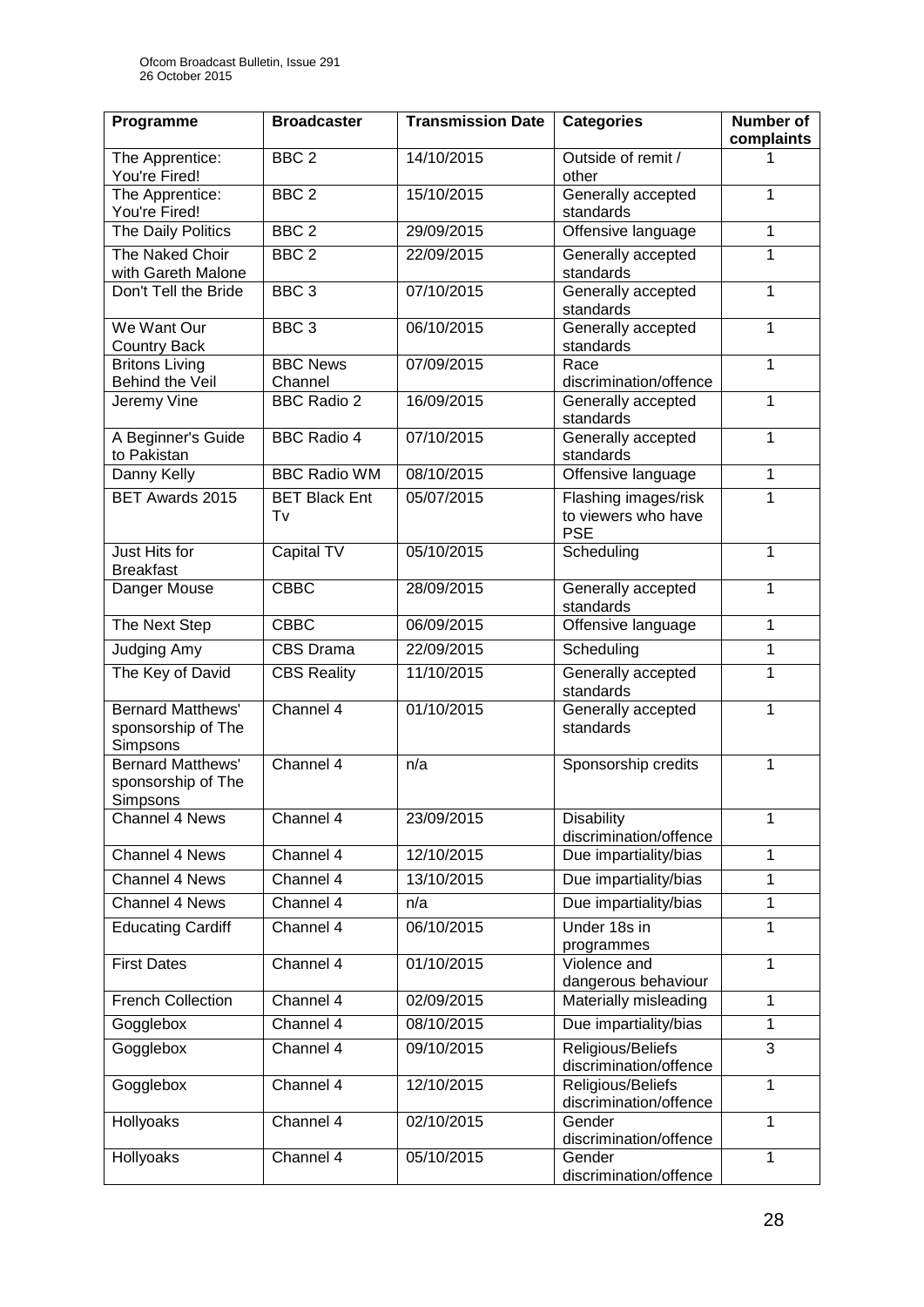| Programme                                   | <b>Broadcaster</b>          | <b>Transmission Date</b> | <b>Categories</b>                           | <b>Number of</b> |
|---------------------------------------------|-----------------------------|--------------------------|---------------------------------------------|------------------|
| Hollyoaks                                   | Channel $4$                 | 06/10/2015               | Crime                                       | complaints<br>1  |
|                                             | Channel 4                   | 13/10/2015               |                                             | 1                |
| <b>Hollyoaks</b>                            |                             |                          | Scheduling                                  |                  |
| It's a Weird World                          | Channel 4                   | 23/09/2015               | Generally accepted<br>standards             | 1                |
| <b>Sex Diaries: Trans</b><br>Lovers         | Channel 4                   | 12/10/2015               | Transgender<br>discrimination/offence       | $\mathbf{1}$     |
| The Catch                                   | Channel 4                   | 28/09/2015               | Offensive language                          | 1                |
| <b>Time Crashers</b>                        | Channel 4                   | 27/09/2015               | Animal welfare                              | $\mathbf 1$      |
| 41 Dogs in a 3-Bed<br>Semi                  | Channel 5                   | 09/10/2015               | Offensive language                          | $\overline{7}$   |
| 5 News at 5                                 | Channel 5                   | 28/09/2015               | Due accuracy                                | 1                |
| Can't Pay? We'll<br>Take it Away!           | Channel 5                   | 01/10/2015               | Offensive language                          | 1                |
| Can't Pay? We'll<br>Take it Away!           | Channel 5                   | 07/10/2015               | Generally accepted<br>standards             | $\overline{2}$   |
| CSI: Cyber                                  | Channel 5                   | 06/10/2015               | Generally accepted<br>standards             | $\overline{2}$   |
| Funniest Fails, Falls<br>and Flops          | Channel 5                   | 26/09/2015               | Offensive language                          | $\overline{7}$   |
| Funniest Fails, Falls<br>and Flops          | Channel 5                   | 03/10/2015               | Scheduling                                  | $\mathbf 1$      |
| Funniest Fails, Falls<br>and Flops          | Channel 5                   | 10/10/2015               | Race<br>discrimination/offence              | 1                |
| <b>GPs: Behind Closed</b><br>Doors          | Channel 5                   | 14/10/2015               | Outside of remit /<br>other                 | $\overline{2}$   |
| Michael Bublé's<br><b>Christmas Special</b> | Channel 5                   | 03/10/2015               | Outside of remit /<br>other                 | 1                |
| Milkshake (trailer)                         | Channel 5                   | n/a                      | Scheduling                                  | 1                |
| Pets Make You<br>Laugh Out Loud 2           | Channel 5                   | 12/10/2015               | Offensive language                          | 1                |
| Skyscraper                                  | Channel 5                   | 07/10/2015               | Race<br>discrimination/offence              | 1                |
| That's My Boy                               | Channel 5                   | 04/10/2015               | Generally accepted<br>standards             | 1                |
| The Health Lottery<br>Draw                  | Channel 5                   | 30/09/2015               | Generally accepted<br>standards             | 1                |
| The Wright Stuff                            | Channel 5                   | 30/09/2015               | Generally accepted<br>standards             | 1                |
| The Wright Stuff                            | Channel 5                   | 06/10/2015               | Generally accepted<br>standards             | 1                |
| Competition                                 | Clyde 1                     | 27/09/2015               | Premium rate<br>services                    | 1                |
| Struggle of a British<br>Muslim             | Community<br>Channel        | 20/09/2015               | Crime                                       | 1                |
| Supernatural (trailer)                      | E <sub>4</sub>              | 14/10/2015               | Scheduling                                  | 1                |
| Open All Hours                              | Gold                        | 11/10/2015               | Race<br>discrimination/offence              | 1                |
| <b>Heart Breakfast</b>                      | Heart Bristol &<br>Somerset | 23/09/2015               | Race<br>discrimination/offence              | $\mathbf 1$      |
| The Loved Ones                              | Horror Channel              | 15/07/2015               | Generally accepted<br>standards             | 1                |
| The Purpose of Life<br>Show                 | Iman FM 103.1               | 14/09/2015               | Religious/Beliefs<br>discrimination/offence | 1                |
| All Star Mr and Mrs                         | <b>ITV</b>                  | 14/10/2015               | Outside of remit /<br>other                 | 1                |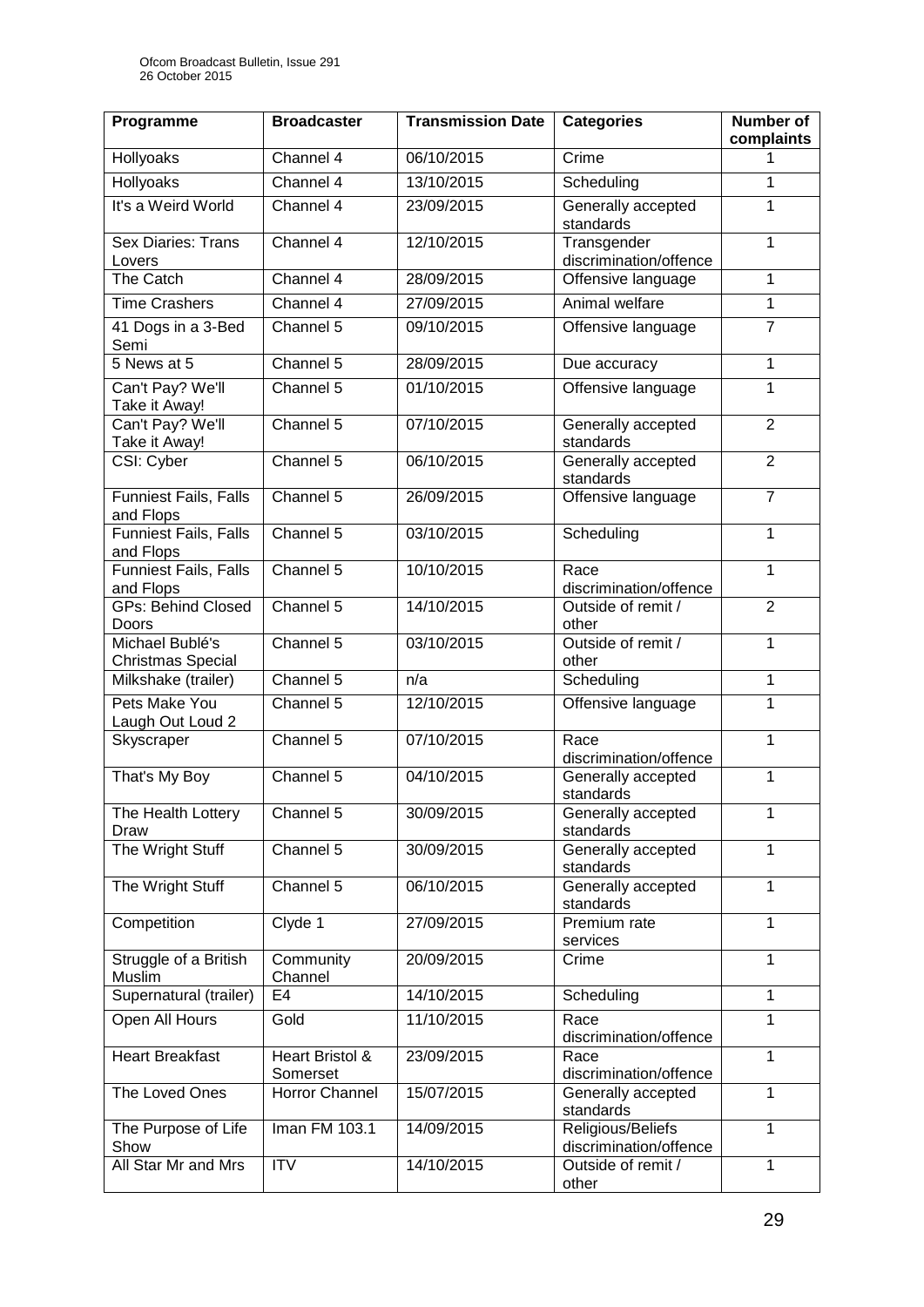| Programme                                              | <b>Broadcaster</b>      | <b>Transmission Date</b> | <b>Categories</b>                           | <b>Number of</b><br>complaints |
|--------------------------------------------------------|-------------------------|--------------------------|---------------------------------------------|--------------------------------|
| Anadin's<br>sponsorship of The<br>Chase                | $\overline{ITV}$        | 02/10/2015               | Sponsorship credits                         |                                |
| Anadin's<br>sponsorship of The<br>Chase                | $\overline{ITV}$        | 06/10/2015               | Offensive language                          | 1                              |
| Anadin's<br>sponsorship of The<br>Chase                | $\overline{\text{ITV}}$ | n/a                      | Offensive language                          | 1                              |
| <b>Britain's Got Talent</b>                            | $\overline{ITV}$        | n/a                      | <b>Television Access</b><br>Services        | $\mathbf 1$                    |
| Deals, Wheels and<br><b>Steals</b>                     | $\overline{ITV}$        | 13/10/2015               | Materially misleading                       | 1                              |
| Doc Martin                                             | $\overline{IV}$         | 05/10/2015               | Animal welfare                              | $\overline{7}$                 |
| Downton Abbey                                          | <b>ITV</b>              | 20/09/2015               | Advertising minutage                        | 1                              |
| Emmerdale                                              | $\overline{ITV}$        | 01/10/2015               | Scheduling                                  | 1                              |
| Emmerdale                                              | <b>ITV</b>              | 01/10/2015               | Violence and<br>dangerous behaviour         | 1                              |
| Emmerdale                                              | $\overline{IV}$         | 08/10/2015               | Materially misleading                       | 1                              |
| Emmerdale                                              | $\overline{ITV}$        | 12/10/2015               | Drugs, smoking,<br>solvents or alcohol      | $\overline{11}$                |
| Euro 2016 Qualifier                                    | $\overline{IV}$         | 12/10/2015               | Outside of remit /<br>other                 | 1                              |
| Foxy Bingo's<br>sponsorship of The<br>Jeremy Kyle Show | $\overline{ITV}$        | 15/10/2015               | Sponsorship                                 | 1                              |
| Good Morning<br><b>Britain</b>                         | <b>ITV</b>              | 30/09/2015               | Due impartiality/bias                       | $\mathbf{1}$                   |
| <b>ITV News and</b><br>Weather                         | <b>ITV</b>              | 10/10/2015               | Race<br>discrimination/offence              | $\overline{2}$                 |
| <b>ITV News and</b><br>Weather                         | <b>ITV</b>              | 10/10/2015               | Generally accepted<br>standards             | 1                              |
| <b>ITV News and</b><br>Weather                         | $\overline{ITV}$        | 13/10/2015               | Generally accepted<br>standards             | 1                              |
| <b>ITV News and</b><br>Weather                         | <b>ITV</b>              | 14/10/2015               | Due impartiality/bias                       | 1                              |
| <b>ITV News at Ten</b><br>(trailer)                    | <b>ITV</b>              | 13/10/2015               | Generally accepted<br>standards             | 1                              |
| <b>ITV News at Ten</b><br>and Weather                  | $\overline{\text{ITV}}$ | 07/10/2015               | Generally accepted<br>standards             | 1                              |
| <b>ITV News at Ten</b><br>and Weather                  | <b>ITV</b>              | 14/10/2015               | Due impartiality/bias                       | 1                              |
| Jeremy Kyle Show                                       | <b>ITV</b>              | 28/09/2015               | Sexual material                             | 1                              |
| Lewis                                                  | <b>ITV</b>              | 06/10/2015               | Violence and<br>dangerous behaviour         | 1                              |
| Lewis                                                  | <b>ITV</b>              | 13/10/2015               | Drugs, smoking,<br>solvents or alcohol      | $\mathbf{1}$                   |
| Loose Women                                            | <b>ITV</b>              | 02/10/2015               | <b>Disability</b><br>discrimination/offence | 4                              |
| Loose Women                                            | <b>ITV</b>              | 15/10/2015               | Age<br>discrimination/offence               | 1                              |
| McCain's<br>sponsorship of<br>Emmerdale                | <b>ITV</b>              | 05/10/2015               | Sponsorship credits                         | 1                              |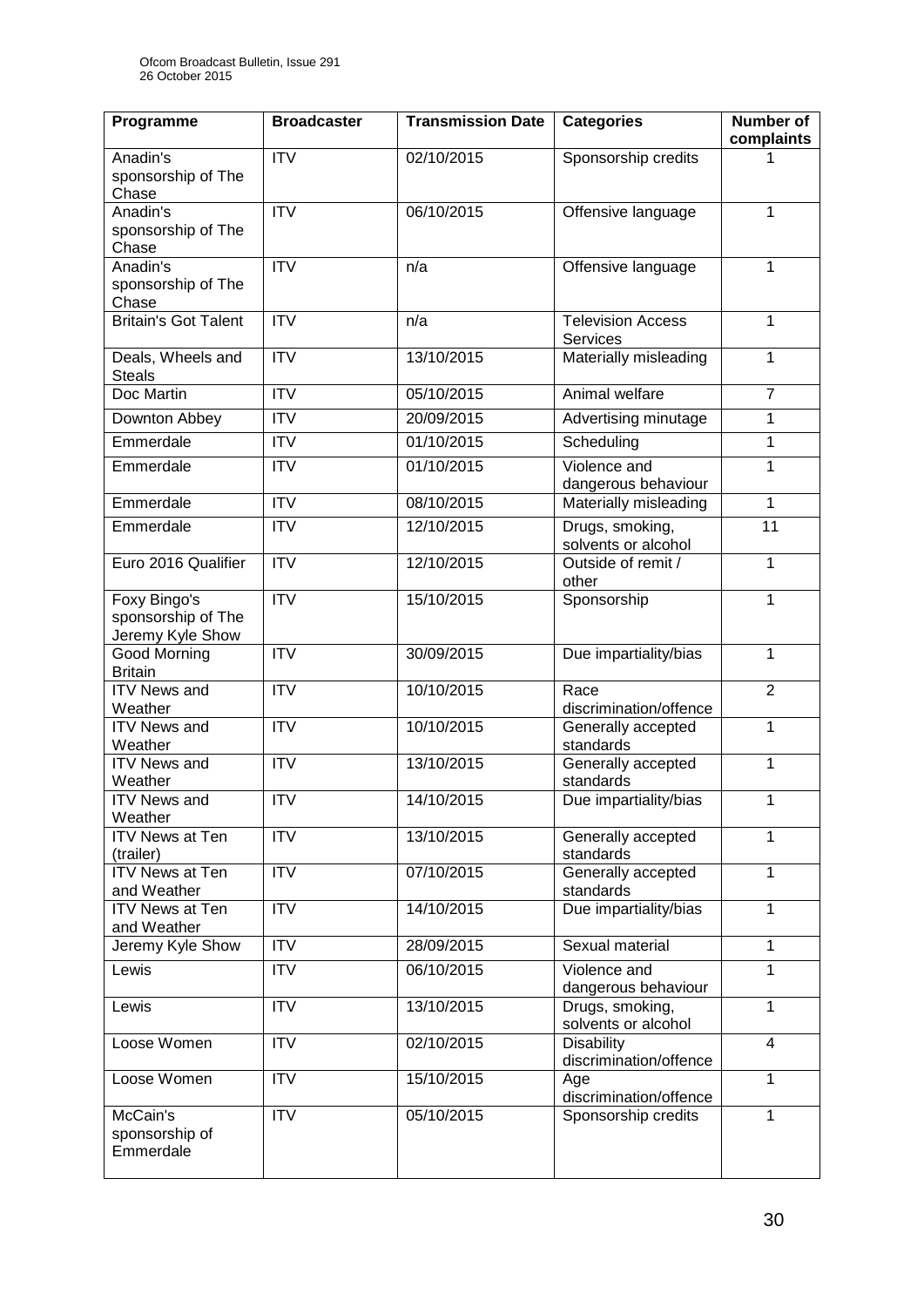| Programme                                                            | <b>Broadcaster</b>      | <b>Transmission Date</b> | <b>Categories</b>                                       | <b>Number of</b><br>complaints |
|----------------------------------------------------------------------|-------------------------|--------------------------|---------------------------------------------------------|--------------------------------|
| Rugby World Cup                                                      | <b>ITV</b>              | 03/10/2015               | Outside of remit /<br>other                             | 1                              |
| Rugby World Cup                                                      | <b>ITV</b>              | 03/10/2015               | Outside of remit /<br>other                             | 1                              |
| <b>Rugby World Cup</b>                                               | $\overline{IV}$         | 07/10/2015               | Outside of remit /<br>other                             | 1                              |
| <b>Rugby World Cup</b>                                               | ITV                     | 10/10/2015               | Generally accepted<br>standards                         | $\overline{\mathbf{4}}$        |
| <b>Rugby World Cup</b>                                               | ITV                     | 10/10/2015               | Outside of remit /<br>other                             | 1                              |
| <b>Sharp End</b>                                                     | $\overline{IV}$         | 21/09/2015               | Due impartiality/bias                                   | $\overline{1}$                 |
| Sports coverage                                                      | <b>ITV</b>              | n/a                      | Outside of remit /<br>other                             | 1                              |
| SSE's sponsorship<br>of ITV's coverage of<br>Rugby World Cup<br>2015 | $\overline{IV}$         | Various                  | Generally accepted<br>standards                         | $\overline{2}$                 |
| The Daily Mirror<br>Pride of Britain<br>Awards 2015                  | <b>ITV</b>              | 01/10/2015               | Generally accepted<br>standards                         | $\overline{2}$                 |
| The Jeremy Kyle<br>Show                                              | <b>ITV</b>              | 04/10/2015               | Under 18s in<br>programmes                              | 1                              |
| The Jeremy Kyle<br>Show                                              | $\overline{IV}$         | 06/10/2015               | Generally accepted<br>standards                         | 1                              |
| The X Factor                                                         | <b>ITV</b>              | 29/08/2015               | Generally accepted<br>standards                         | 1                              |
| The X Factor                                                         | <b>ITV</b>              | 27/09/2015               | Materially misleading                                   | $\mathbf{1}$                   |
| The X Factor                                                         | <b>ITV</b>              | 27/09/2015               | Generally accepted<br>standards                         | $\overline{2}$                 |
| The X Factor                                                         | <b>ITV</b>              | 03/10/2015               | Materially misleading                                   | 1                              |
| The X Factor                                                         | $\overline{IV}$         | 04/10/2015               | Advertising<br>scheduling                               | 1                              |
| The X Factor                                                         | <b>ITV</b>              | 04/10/2015               | Race<br>discrimination/offence                          | 1                              |
| The X Factor                                                         | $\overline{IV}$         | 04/10/2015               | Generally accepted<br>standards                         | 14                             |
| The X Factor                                                         | <b>ITV</b>              | 04/10/2015               | Offensive language                                      | 3                              |
| The X Factor                                                         | <b>ITV</b>              | 11/10/2015               | Advertising minutage                                    | $\overline{2}$                 |
| The X Factor                                                         | $\overline{\text{ITV}}$ | 11/10/2015               | Generally accepted<br>standards                         | 3                              |
| The X Factor                                                         | <b>ITV</b>              | 11/10/2015               | Outside of remit /<br>other                             | 1                              |
| The X Factor                                                         | $\overline{IV}$         | 11/10/2015               | Scheduling                                              | 1                              |
| This Morning                                                         | <b>ITV</b>              | 01/10/2015               | Under 18s -<br>Coverage of sexual<br>and other offences | $\mathbf{1}$                   |
| This Morning                                                         | ITV                     | 09/10/2015               | Due impartiality/bias                                   | $\mathbf{1}$                   |
| This Morning                                                         | <b>ITV</b>              | 09/10/2015               | Gender<br>discrimination/offence                        | 1                              |
| Through the<br>Keyhole                                               | $\overline{IV}$         | 29/09/2015               | Offensive language                                      | $\overline{1}$                 |
| Unforgotten                                                          | <b>ITV</b>              | 08/10/2015               | Offensive language                                      | $\mathbf{1}$                   |
| Channel ident                                                        | <b>ITV/ITV2</b>         | n/a                      | Outside of remit/other                                  | 1                              |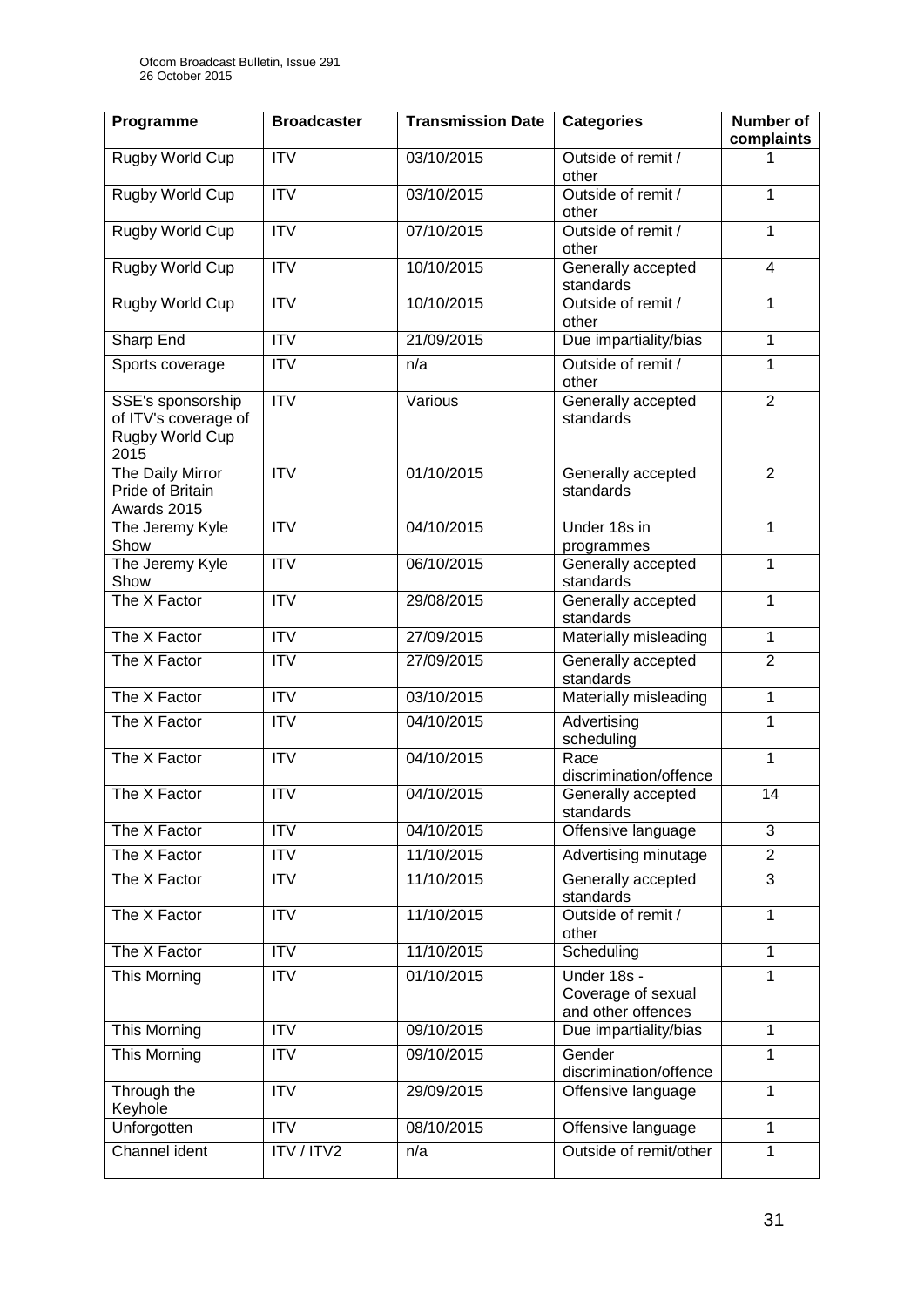| Programme                                                     | <b>Broadcaster</b>           | <b>Transmission Date</b> | <b>Categories</b>                           | <b>Number of</b><br>complaints |
|---------------------------------------------------------------|------------------------------|--------------------------|---------------------------------------------|--------------------------------|
| Royal London's<br>sponsorship of<br>London Weekday<br>Weather | <b>ITV London</b>            | 12/10/2015               | Generally accepted<br>standards             | 2                              |
| Euro 2016 Qualifier                                           | $ITV+1$                      | 09/10/2015               | Outside of remit /<br>other                 | 1                              |
| <b>Celebrity Juice</b>                                        | ITV <sub>2</sub>             | 01/10/2015               | Animal welfare                              | 3                              |
| <b>Coronation Street</b>                                      | ITV <sub>2</sub>             | 24/09/2015               | <b>Television Access</b><br><b>Services</b> | 1                              |
| You've Been<br>Framed!                                        | ITV2                         | 08/10/2015               | Generally accepted<br>standards             | 1                              |
| Euro 2016 Qualifier                                           | ITV4                         | 08/10/2015               | Race<br>discrimination/offence              | $\overline{1}$                 |
| <b>Breakfast</b>                                              | Juice FM                     | 22/09/2015               | Scheduling                                  | 1                              |
| Programming                                                   | <b>KMFM</b>                  | n/a                      | Outside of remit /<br>other                 | 1                              |
| lain Dale                                                     | <b>LBC 97.3FM</b>            | 07/10/2015               | Religious/Beliefs<br>discrimination/offence | 1                              |
| lan Payne                                                     | <b>LBC 97.3FM</b>            | 13/10/2015               | Due impartiality/bias                       | $\mathbf{1}$                   |
| James O'Brien                                                 | <b>LBC 97.3FM</b>            | 25/09/2015               | Due impartiality/bias                       | 3                              |
| Shelagh Fogarty                                               | <b>LBC 97.3FM</b>            | 18/09/2015               | Due impartiality/bias                       | 1                              |
| Competition                                                   | Magic 105.4                  | n/a                      | Competitions                                | 5                              |
| Oldham Today                                                  | Oldham<br>Community<br>Radio | 08/10/2015               | Race<br>discrimination/offence              | 1                              |
| <b>Azmat E Islam</b>                                          | Peace TV Urdu                | 01/09/2015               | Generally accepted<br>standards             | $\mathbf{1}$                   |
| <b>News</b>                                                   | <b>Phonic FM</b>             | 12/10/2015               | Due impartiality/bias                       | $\mathbf{1}$                   |
| Danone's<br>sponsorship                                       | Pick TV                      | n/a                      | Gender<br>discrimination/offence            | $\mathbf{1}$                   |
| <b>Wheeler Dealers</b><br>(trailer)                           | Quest                        | 03/10/2015               | Materially misleading                       | 1                              |
| Keiser Report                                                 | <b>RT</b>                    | 22/09/2015               | Due impartiality/bias                       | 1                              |
| Jonathan: Cwpan<br>Rygbi'r Byd 2015<br>Cn/Ns                  | <b>S4C Digital</b>           | 18/09/2015               | Gender<br>discrimination/offence            | 1                              |
| How to Die in<br>Oregon                                       | <b>Sky Atlantic</b>          | 05/10/2015               | Generally accepted<br>standards             | $\mathbf{1}$                   |
| <b>Press Preview</b>                                          | <b>Sky News</b>              | 30/09/2015               | Race<br>discrimination/offence              | 1                              |
| <b>Sky News</b>                                               | <b>Sky News</b>              | 24/09/2015               | Due accuracy                                | $\mathbf{1}$                   |
| <b>Sky News</b>                                               | <b>Sky News</b>              | 06/10/2015               | Race<br>discrimination/offence              | 1                              |
| <b>Sky News with Colin</b><br><b>Brazier</b>                  | <b>Sky News</b>              | 07/10/2015               | Fairness & Privacy                          | 1                              |
| <b>Sky News with Colin</b><br><b>Brazier</b>                  | <b>Sky News</b>              | 07/10/2015               | Generally accepted<br>standards             | 1                              |
| Sky News with Kay<br><b>Burley</b>                            | <b>Sky News</b>              | 07/10/2015               | Fairness & Privacy                          | 1                              |
| <b>Special Report</b>                                         | <b>Sky News</b>              | 02/10/2015               | Due impartiality/bias                       | $\mathbf{1}$                   |
| Sunrise                                                       | <b>Sky News</b>              | 03/09/2015               | Generally accepted<br>standards             | $\overline{2}$                 |
| Sunrise                                                       | Sky News                     | 15/09/2015               | Due accuracy                                | $\mathbf{1}$                   |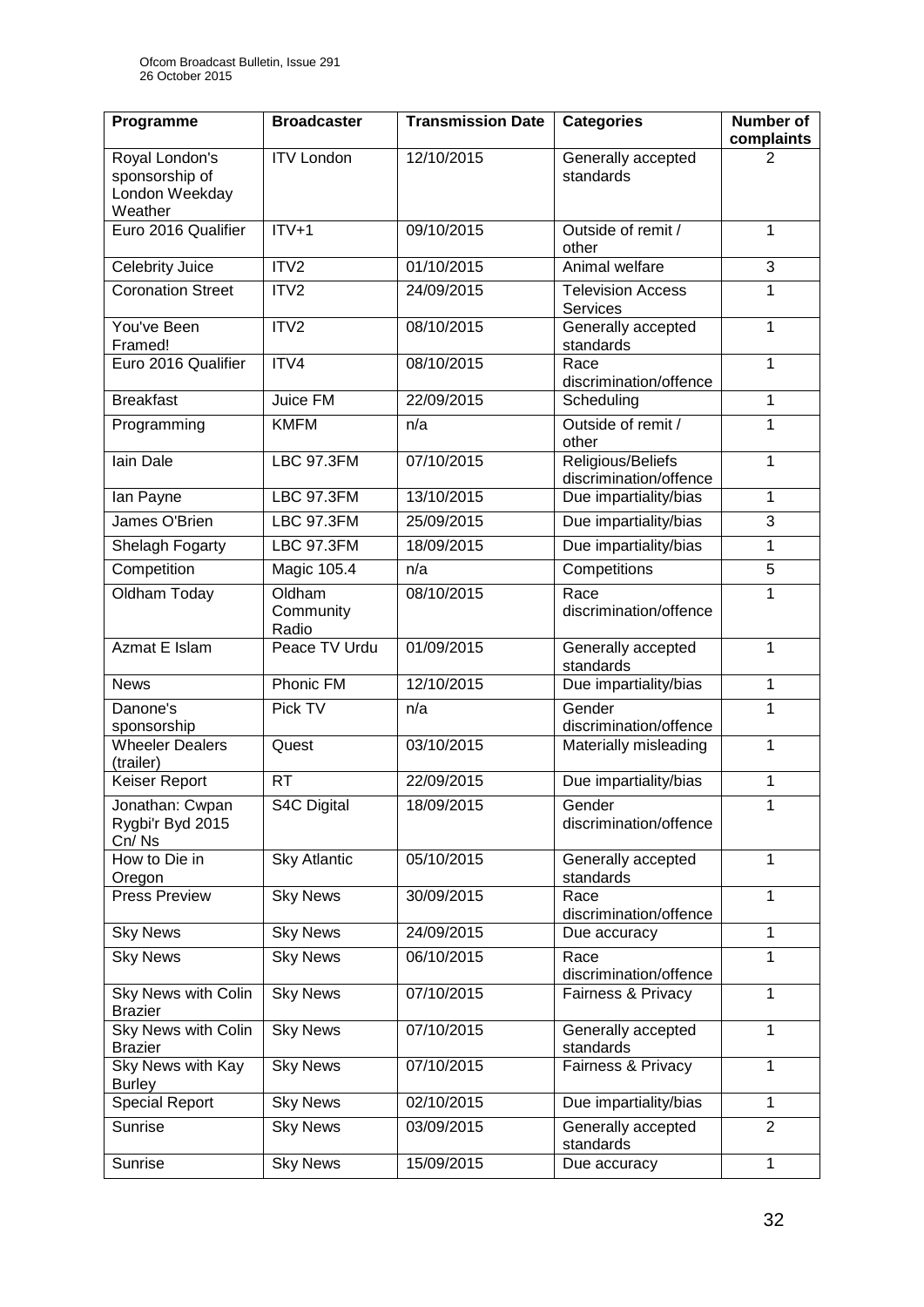| Programme                               | <b>Broadcaster</b>               | <b>Transmission Date</b> | <b>Categories</b>                           | <b>Number of</b><br>complaints |
|-----------------------------------------|----------------------------------|--------------------------|---------------------------------------------|--------------------------------|
| Sunrise                                 | <b>Sky News</b>                  | 30/09/2015               | Due impartiality/bias                       | 3                              |
| Sunrise                                 | <b>Sky News</b>                  | 01/10/2015               | Due impartiality/bias                       | 1                              |
| Sunrise                                 | <b>Sky News</b>                  | 04/10/2015               | Violence and<br>dangerous behaviour         | 1                              |
| Sunrise                                 | <b>Sky News</b>                  | 06/10/2015               | Due impartiality/bias                       | 1                              |
| Programming                             | <b>Sky Sports</b>                | n/a                      | Outside of remit /<br>other                 | 1                              |
| Football League                         | Sky Sports 1                     | 11/10/2015               | Materially misleading                       | 1                              |
| Golf                                    | Sky Sports 4                     | 09/10/2015               | Race<br>discrimination/offence              | 1                              |
| The Last Panthers<br>(trailer)          | <b>Sky Sports</b><br><b>News</b> | 04/10/2015               | Scheduling                                  | 1                              |
| <b>News</b>                             | <b>Sky Sports</b><br>News HQ     | 08/10/2015               | Religious/Beliefs<br>discrimination/offence | 1                              |
| Karl Pilkington: The<br>Moaning of Life | Sky1                             | 13/10/2015               | <b>Disability</b><br>discrimination/offence | $\overline{2}$                 |
| Police Interceptors                     | Spike                            | 05/10/2015               | Violence and<br>dangerous behaviour         | 1                              |
| <b>News</b>                             | The Breeze<br>(Bristol)          | 30/09/2015               | Scheduling                                  | 1                              |
| <b>Audio Description</b>                | Various                          | n/a                      | <b>Television Access</b><br><b>Services</b> | 1                              |
| Programming                             | Various                          | n/a                      | Scheduling                                  | 1                              |
| Programming                             | Various                          | 12/10/2015               | Due impartiality/bias                       | 1                              |
| Danone's<br>sponsorship                 | Watch                            | n/a                      | Gender<br>discrimination/offence            | 1                              |
| The Strain (trailer)                    | Watch                            | 16/09/2015               | Scheduling                                  | 1                              |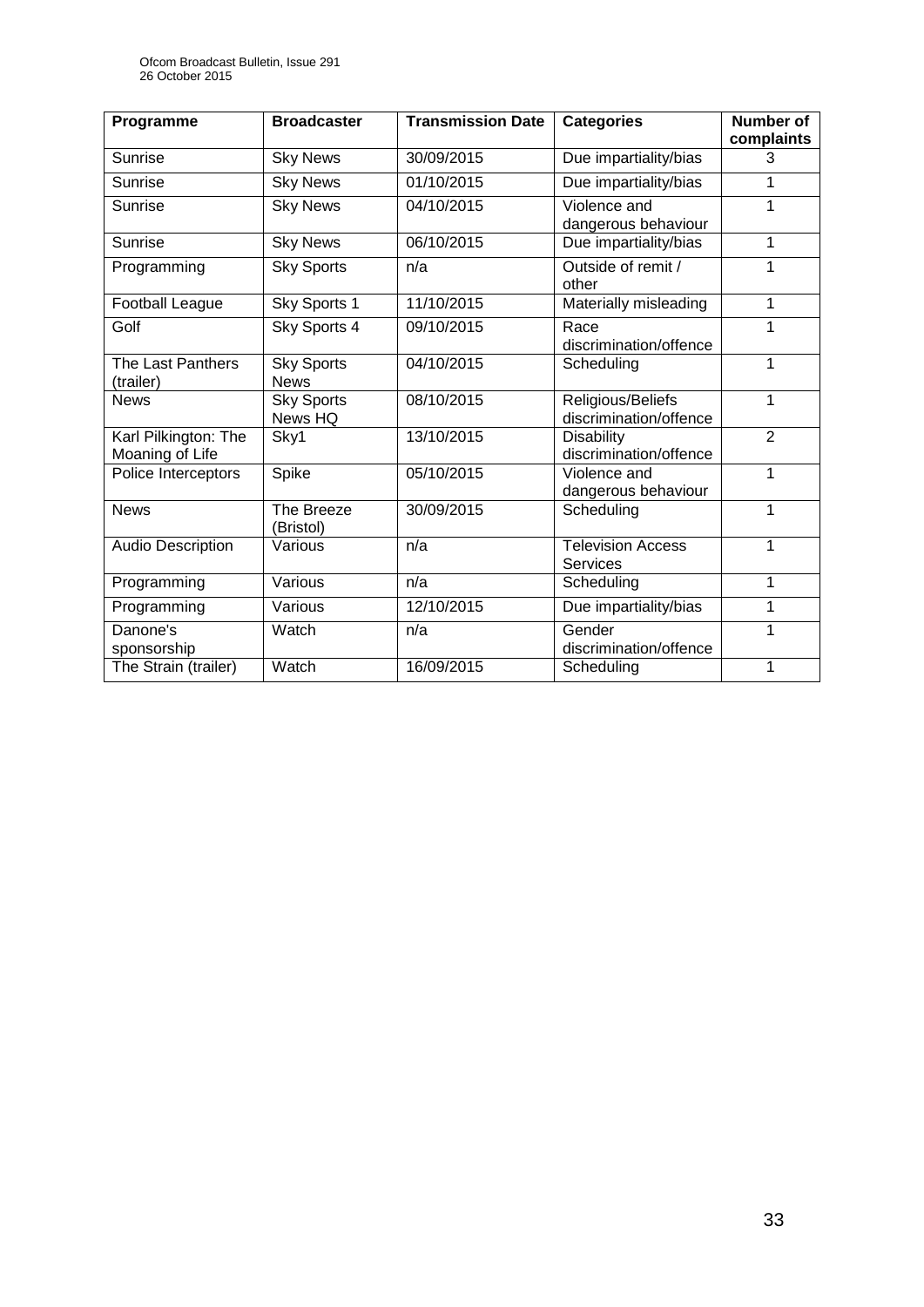## **Complaints outside of remit**

Here are alphabetical lists of complaints received by Ofcom that fell outside of our remit. This is because Ofcom is not responsible for regulating the issue complained about. For example, the complaints were about the content of television and radio adverts, or accuracy in BBC programmes.

For more information about what Ofcom's rules cover, go to: [http://consumers.ofcom.org.uk/complain/tv-and-radio-complaints/what-does-ofcom](http://consumers.ofcom.org.uk/complain/tv-and-radio-complaints/what-does-ofcom-cover/)[cover/](http://consumers.ofcom.org.uk/complain/tv-and-radio-complaints/what-does-ofcom-cover/)

#### **Complaints about television or radio programmes**

For more information about how Ofcom assesses conducts investigations about content standards, go to: [http://stakeholders.ofcom.org.uk/broadcasting/guidance/complaints](http://stakeholders.ofcom.org.uk/broadcasting/guidance/complaints-sanctions/standards/)[sanctions/standards/](http://stakeholders.ofcom.org.uk/broadcasting/guidance/complaints-sanctions/standards/)

| Programme                    | <b>Broadcaster</b>         | <b>Transmission Date</b> | <b>Categories</b>           | <b>Number of</b><br>complaints |
|------------------------------|----------------------------|--------------------------|-----------------------------|--------------------------------|
| <b>BBC News at One</b>       | BBC <sub>1</sub>           | 16/10/2015               | Due impartiality/bias       | 1                              |
| <b>BBC News at Six</b>       | BBC <sub>1</sub>           | 06/10/2015               | Due impartiality/bias       | $\overline{2}$                 |
| <b>BBC News at Ten</b>       | BBC <sub>1</sub>           | 28/09/2015               | Due impartiality/bias       | 1                              |
| <b>BBC News at Ten</b>       | BBC <sub>1</sub>           | 07/10/2015               | Due impartiality/bias       | 1                              |
| <b>Question Time</b>         | BBC <sub>1</sub>           | 08/10/2015               | Due impartiality/bias       | 1                              |
| Who Do You Think<br>You Are? | BBC <sub>1</sub>           | $\overline{01}/10/2015$  | Due impartiality/bias       | $\mathbf{1}$                   |
| Newsnight                    | BBC <sub>2</sub>           | 01/10/2015               | Due accuracy                | $\mathbf{1}$                   |
| Newsnight                    | BBC <sub>2</sub>           | 14/10/2015               | Due accuracy                | 1                              |
| <b>BBC News</b>              | <b>BBC News</b><br>Channel | 25/09/2015               | Due accuracy                | $\mathbf{1}$                   |
| <b>BBC News</b>              | <b>BBC News</b><br>website | 03/10/2015               | Outside of remit /<br>other | $\overline{2}$                 |
| <b>BBC News</b>              | <b>BBC News</b><br>website | 04/10/2015               | Outside of remit /<br>other | 1                              |
| Today                        | <b>BBC Radio 4</b>         | 06/10/2015               | Due impartiality/bias       | 1                              |
| Advertisement                | Channel 4                  | 04/10/2015               | Advertising content         | 1                              |
| Advertisement                | Channel 4                  | 13/10/2015               | Advertising content         | $\overline{2}$                 |
| Advertisement                | <b>Comedy Central</b>      | 06/10/2015               | Advertising content         | 1                              |
| Advertisement                | <b>ITV</b>                 | 03/10/2015               | Advertising content         | 1                              |
| Advertisement                | <b>ITV</b>                 | 10/10/2015               | Advertising content         | 1                              |
| Advertisement                | <b>ITV</b>                 | 12/10/2015               | Advertising content         | 1                              |
| Advertisement                | $\overline{IV}$            | 14/10/2015               | Advertising content         | 1                              |
| Advertisement                | More4                      | 04/10/2015               | Advertising content         | $\mathbf 1$                    |
| Advertisement                | n/a                        | 11/10/2015               | Advertising content         | 1                              |
| Advertisement                | <b>STV</b>                 | 13/10/2015               | Advertising content         | 1                              |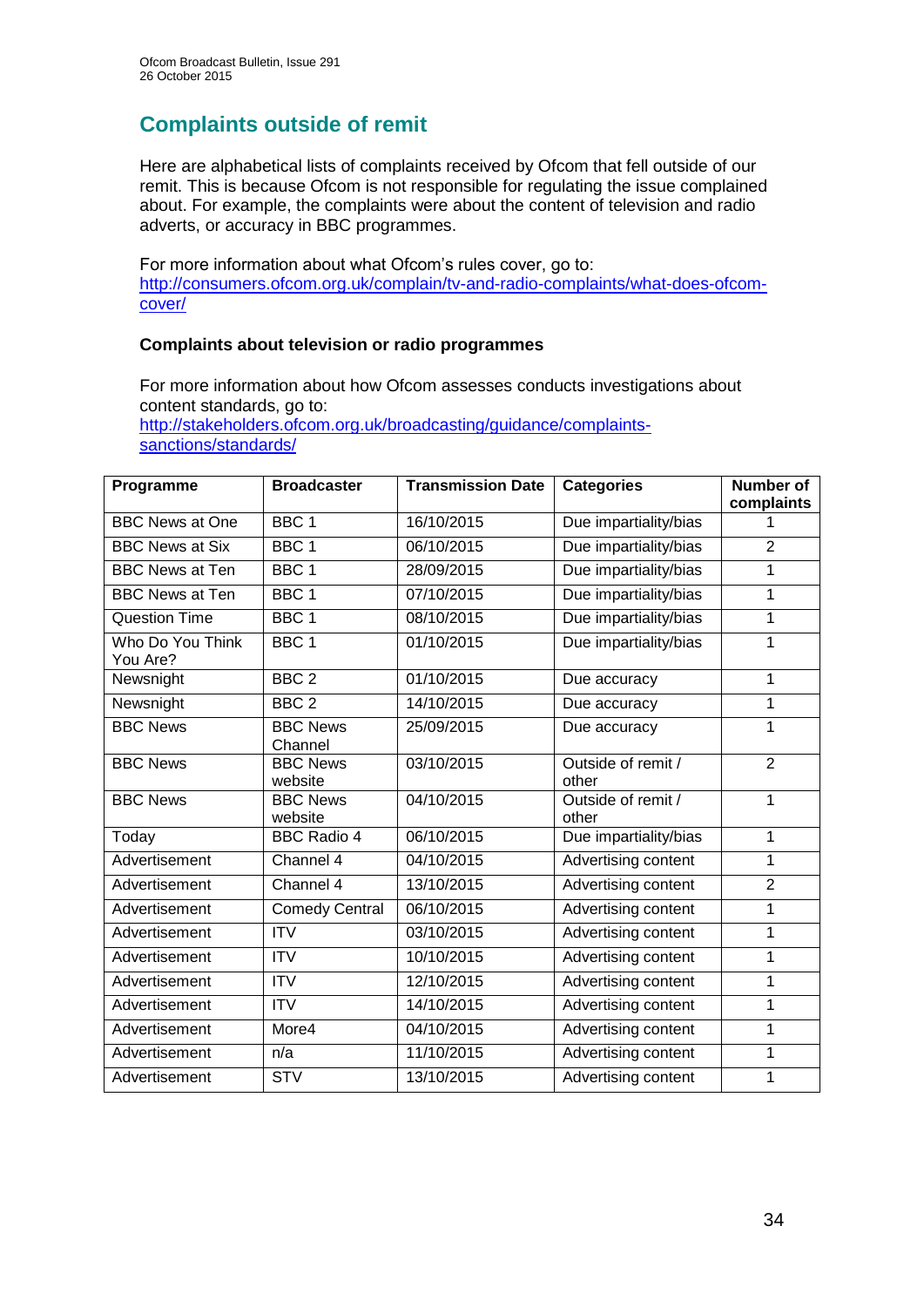## **Complaints about broadcast licences**

For more information about how Ofcom conducts investigations about broadcast licences, go to: [http://stakeholders.ofcom.org.uk/broadcasting/guidance/complaints](http://stakeholders.ofcom.org.uk/broadcasting/guidance/complaints-sanctions/general-procedures/)[sanctions/general-procedures/](http://stakeholders.ofcom.org.uk/broadcasting/guidance/complaints-sanctions/general-procedures/)

| Licensee                          | <b>Licensed service</b> | <b>Categories</b>        |
|-----------------------------------|-------------------------|--------------------------|
| <b>Sheffield Local Television</b> | Sheffield Live! TV      | Outside of remit / other |
| Limited                           |                         |                          |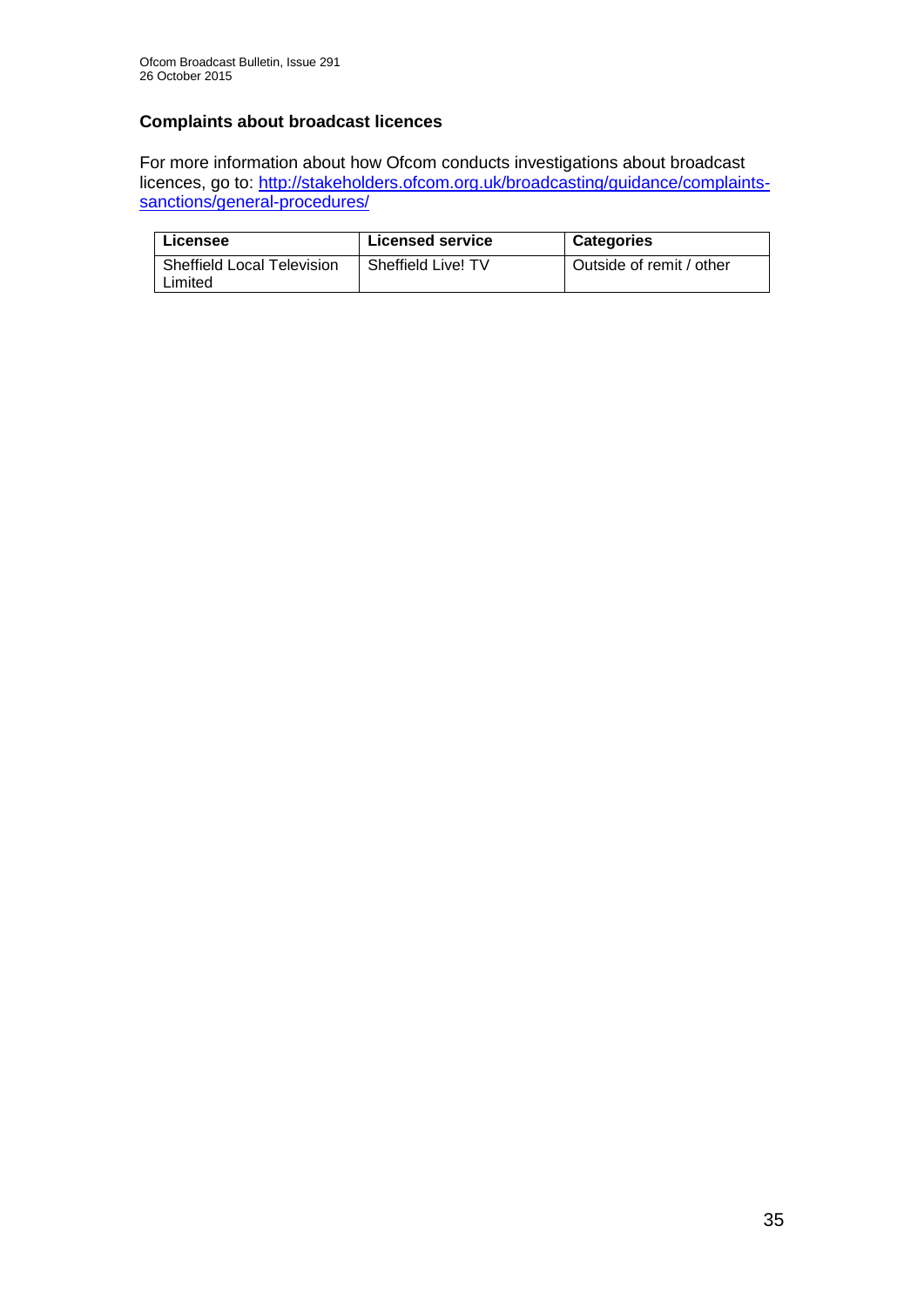## **Investigations List**

If Ofcom considers that a broadcaster may have breached its codes, a condition of its licence or other regulatory requirements, it will start an investigation.

#### **It is important to note that an investigation by Ofcom does not necessarily mean the broadcaster has done anything wrong. Not all investigations result in breaches of the licence or other regulatory requirements being recorded.**

Here are alphabetical lists of new investigations launched between 3 and 16 October 2015.

**Investigations launched under the Procedures for investigating breaches of content standards for television and radio**

| <b>Programme</b>                             | <b>Broadcaster</b> | <b>Transmission date</b> |
|----------------------------------------------|--------------------|--------------------------|
| Celebrity Big Brother's Bit on the Side      | $5^*$              | 5 September 2015         |
| Witch Hunt: A Century of Murder<br>(trailer) | Channel 5          | 13 October 2015          |
| Advertising minutage                         | Geo News           | Various                  |
| Saturday Morning                             | Irvine Beat FM     | 19 September 2015        |
| The Jeremy Kyle Show                         | <b>ITV</b>         | 9 September 2015         |

For more information about how Ofcom assesses complaints and conducts investigations about content standards, go to: [http://stakeholders.ofcom.org.uk/broadcasting/guidance/complaints](http://stakeholders.ofcom.org.uk/broadcasting/guidance/complaints-sanctions/standards/)[sanctions/standards/.](http://stakeholders.ofcom.org.uk/broadcasting/guidance/complaints-sanctions/standards/)

#### **Investigations launched under the Procedures for the consideration and adjudication of Fairness and Privacy complaints**

| Programme                         | <b>Broadcaster</b> | <b>Transmission date</b>                |
|-----------------------------------|--------------------|-----------------------------------------|
| Nightmare Tenants, Slum Landlords | Channel 5          | 15 July 2015                            |
| <b>ITV News London</b>            | <b>ITV London</b>  | 18 August 2015 and<br>15 September 2015 |
| Welcome TV                        | <b>MATV</b>        | 18 July 2015                            |

For more information about how Ofcom considers and adjudicates upon Fairness and Privacy complaints, go to:

[http://stakeholders.ofcom.org.uk/broadcasting/guidance/complaints](http://stakeholders.ofcom.org.uk/broadcasting/guidance/complaints-sanctions/fairness/)[sanctions/fairness/.](http://stakeholders.ofcom.org.uk/broadcasting/guidance/complaints-sanctions/fairness/)